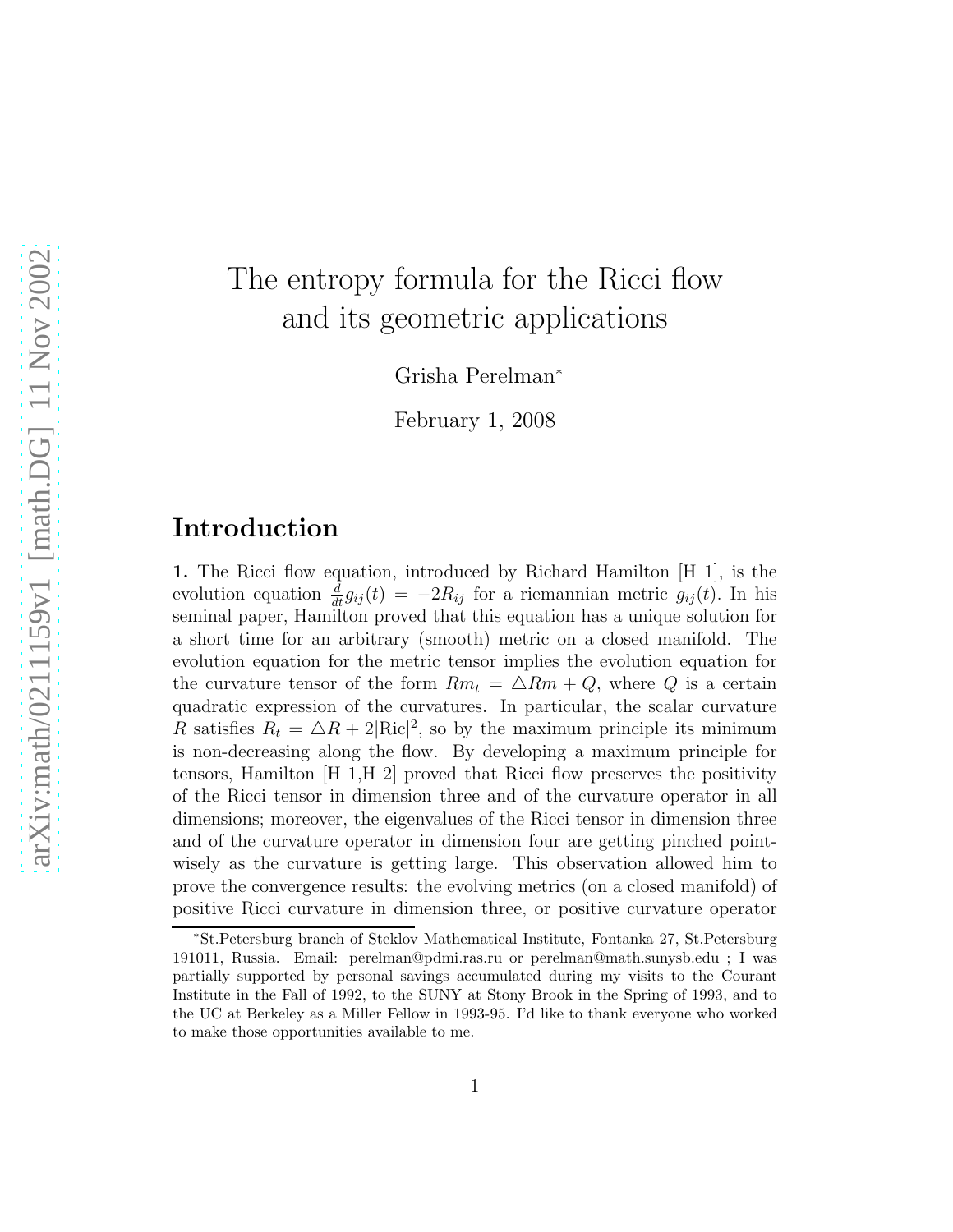in dimension four converge, modulo scaling, to metrics of constant positive curvature.

Without assumptions on curvature the long time behavior of the metric evolving by Ricci flow may be more complicated. In particular, as  $t$  approaches some finite time  $T$ , the curvatures may become arbitrarily large in some region while staying bounded in its complement. In such a case, it is useful to look at the blow up of the solution for t close to  $T$  at a point where curvature is large (the time is scaled with the same factor as the metric tensor). Hamilton [H 9] proved a convergence theorem , which implies that a subsequence of such scalings smoothly converges (modulo diffeomorphisms) to a complete solution to the Ricci flow whenever the curvatures of the scaled metrics are uniformly bounded (on some time interval), and their injectivity radii at the origin are bounded away from zero; moreover, if the size of the scaled time interval goes to infinity, then the limit solution is ancient, that is defined on a time interval of the form  $(-\infty, T)$ . In general it may be hard to analyze an arbitrary ancient solution. However, Ivey [I] and Hamilton [H 4] proved that in dimension three, at the points where scalar curvature is large, the negative part of the curvature tensor is small compared to the scalar curvature, and therefore the blow-up limits have necessarily nonnegative sectional curvature. On the other hand, Hamilton [H 3] discovered a remarkable property of solutions with nonnegative curvature operator in arbitrary dimension, called a differential Harnack inequality, which allows, in particular, to compare the curvatures of the solution at different points and different times. These results lead Hamilton to certain conjectures on the structure of the blow-up limits in dimension three, see [H 4,§26]; the present work confirms them.

The most natural way of forming a singularity in finite time is by pinching an (almost) round cylindrical neck. In this case it is natural to make a surgery by cutting open the neck and gluing small caps to each of the boundaries, and then to continue running the Ricci flow. The exact procedure was described by Hamilton [H 5] in the case of four-manifolds, satisfying certain curvature assumptions. He also expressed the hope that a similar procedure would work in the three dimensional case, without any a priory assumptions, and that after finite number of surgeries, the Ricci flow would exist for all time  $t \to \infty$ , and be nonsingular, in the sense that the normalized curvatures  $Rm(x, t) = tRm(x, t)$  would stay bounded. The topology of such nonsingular solutions was described by Hamilton  $[H 6]$  to the extent sufficient to make sure that no counterexample to the Thurston geometrization conjecture can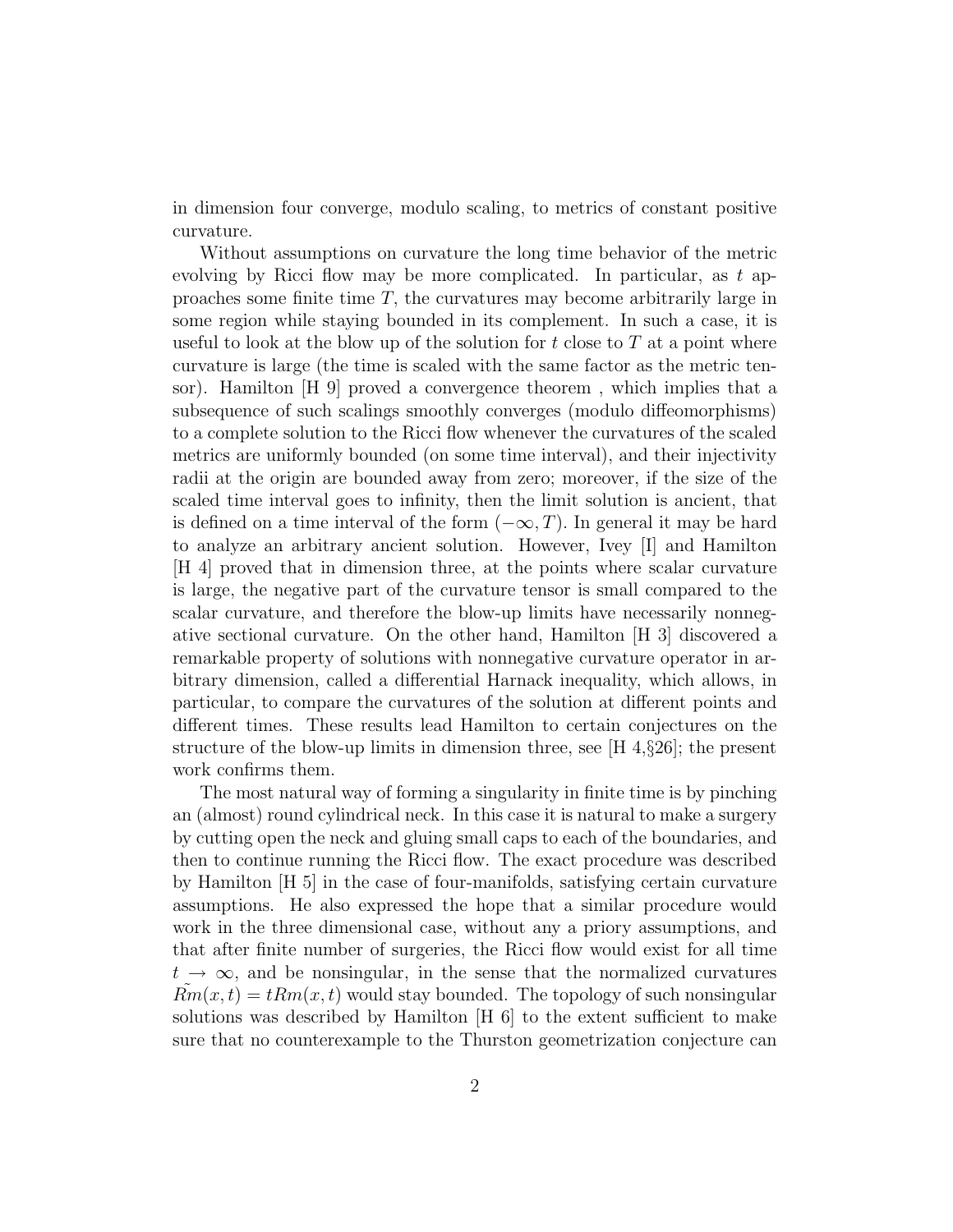occur among them. Thus, the implementation of Hamilton program would imply the geometrization conjecture for closed three-manifolds.

In this paper we carry out some details of Hamilton program. The more technically complicated arguments, related to the surgery, will be discussed elsewhere. We have not been able to confirm Hamilton's hope that the solution that exists for all time  $t \to \infty$  necessarily has bounded normalized curvature; still we are able to show that the region where this does not hold is locally collapsed with curvature bounded below; by our earlier (partly unpublished) work this is enough for topological conclusions.

Our present work has also some applications to the Hamilton-Tian conjecture concerning Kähler-Ricci flow on Kähler manifolds with positive first Chern class; these will be discussed in a separate paper.

2. The Ricci flow has also been discussed in quantum field theory, as an approximation to the renormalization group (RG) flow for the two-dimensional nonlinear  $\sigma$ -model, see [Gaw,§3] and references therein. While my background in quantum physics is insufficient to discuss this on a technical level, I would like to speculate on the Wilsonian picture of the RG flow.

In this picture, t corresponds to the scale parameter; the larger is  $t$ , the larger is the distance scale and the smaller is the energy scale; to compute something on a lower energy scale one has to average the contributions of the degrees of freedom, corresponding to the higher energy scale. In other words, decreasing of t should correspond to looking at our Space through a microscope with higher resolution, where Space is now described not by some (riemannian or any other) metric, but by an hierarchy of riemannian metrics, connected by the Ricci flow equation. Note that we have a paradox here: the regions that appear to be far from each other at larger distance scale may become close at smaller distance scale; moreover, if we allow Ricci flow through singularities, the regions that are in different connected components at larger distance scale may become neighboring when viewed through microscope.

Anyway, this connection between the Ricci flow and the RG flow suggests that Ricci flow must be gradient-like; the present work confirms this expectation.

3. The paper is organized as follows. In §1 we explain why Ricci flow can be regarded as a gradient flow. In  $\S2, 3$  we prove that Ricci flow, considered as a dynamical system on the space of riemannian metrics modulo diffeomorphisms and scaling, has no nontrivial periodic orbits. The easy (and known)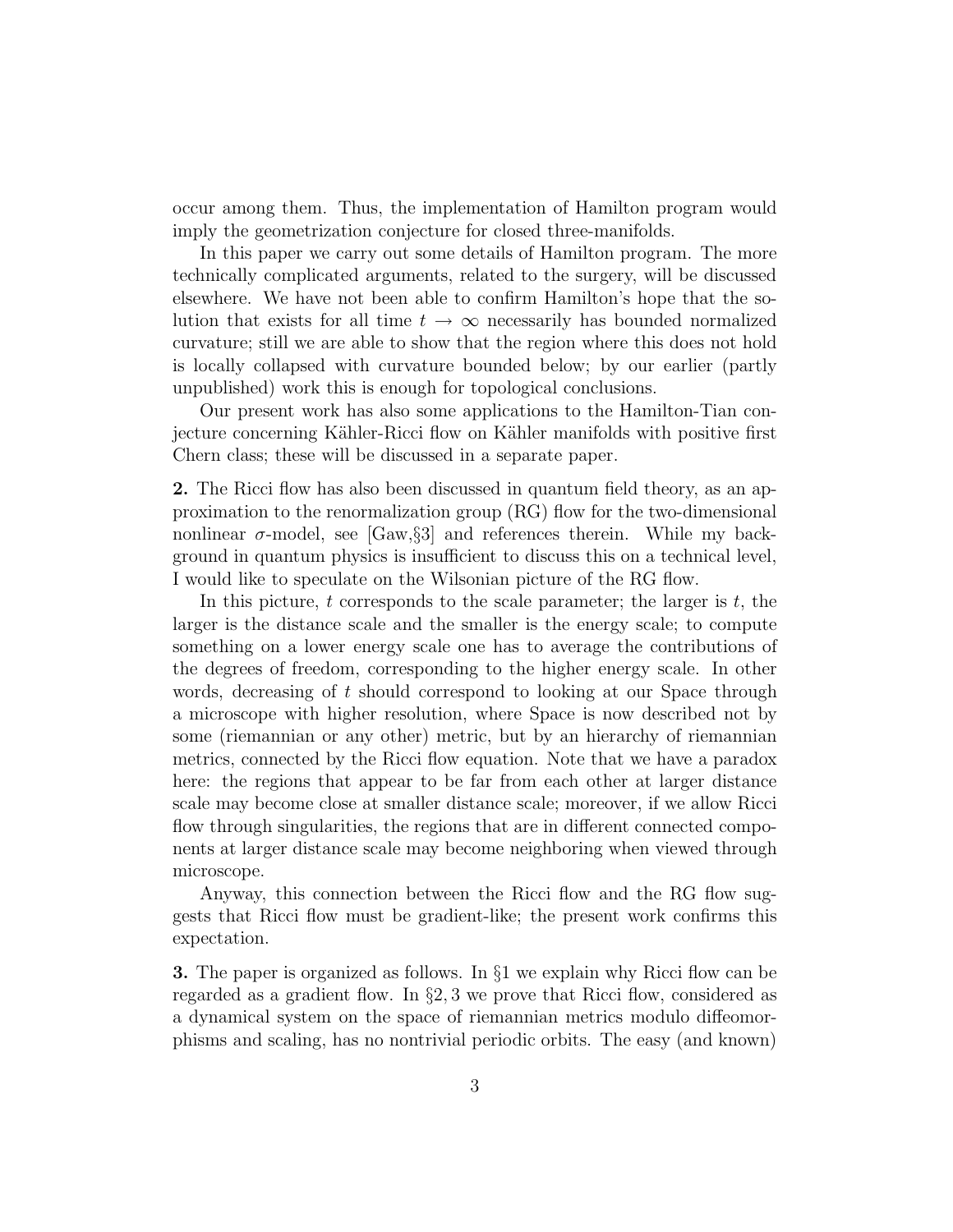case of metrics with negative minimum of scalar curvature is treated in  $\S2$ ; the other case is dealt with in §3, using our main monotonicity formula (3.4) and the Gaussian logarithmic Sobolev inequality, due to L.Gross. In §4 we apply our monotonicity formula to prove that for a smooth solution on a finite time interval, the injectivity radius at each point is controlled by the curvatures at nearby points. This result removes the major stumbling block in Hamilton's approach to geometrization. In §5 we give an interpretation of our monotonicity formula in terms of the entropy for certain canonical ensemble. In §6 we try to interpret the formal expressions , arising in the study of the Ricci flow, as the natural geometric quantities for a certain Riemannian manifold of potentially infinite dimension. The Bishop-Gromov relative volume comparison theorem for this particular manifold can in turn be interpreted as another monotonicity formula for the Ricci flow. This formula is rigorously proved in §7; it may be more useful than the first one in local considerations. In §8 it is applied to obtain the injectivity radius control under somewhat different assumptions than in §4. In §9 we consider one more way to localize the original monotonicity formula, this time using the differential Harnack inequality for the solutions of the conjugate heat equation, in the spirit of Li-Yau and Hamilton. The technique of §9 and the logarithmic Sobolev inequality are then used in §10 to show that Ricci flow can not quickly turn an almost euclidean region into a very curved one, no matter what happens far away. The results of sections 1 through 10 require no dimensional or curvature restrictions, and are not immediately related to Hamilton program for geometrization of three manifolds.

The work on details of this program starts in §11, where we describe the ancient solutions with nonnegative curvature that may occur as blow-up limits of finite time singularities ( they must satisfy a certain noncollapsing assumption, which, in the interpretation of §5, corresponds to having bounded entropy). Then in §12 we describe the regions of high curvature under the assumption of almost nonnegative curvature, which is guaranteed to hold by the Hamilton and Ivey result, mentioned above. We also prove, under the same assumption, some results on the control of the curvatures forward and backward in time in terms of the curvature and volume at a given time in a given ball. Finally, in §13 we give a brief sketch of the proof of geometrization conjecture.

The subsections marked by \* contain historical remarks and references. See also [Cao-C] for a relatively recent survey on the Ricci flow.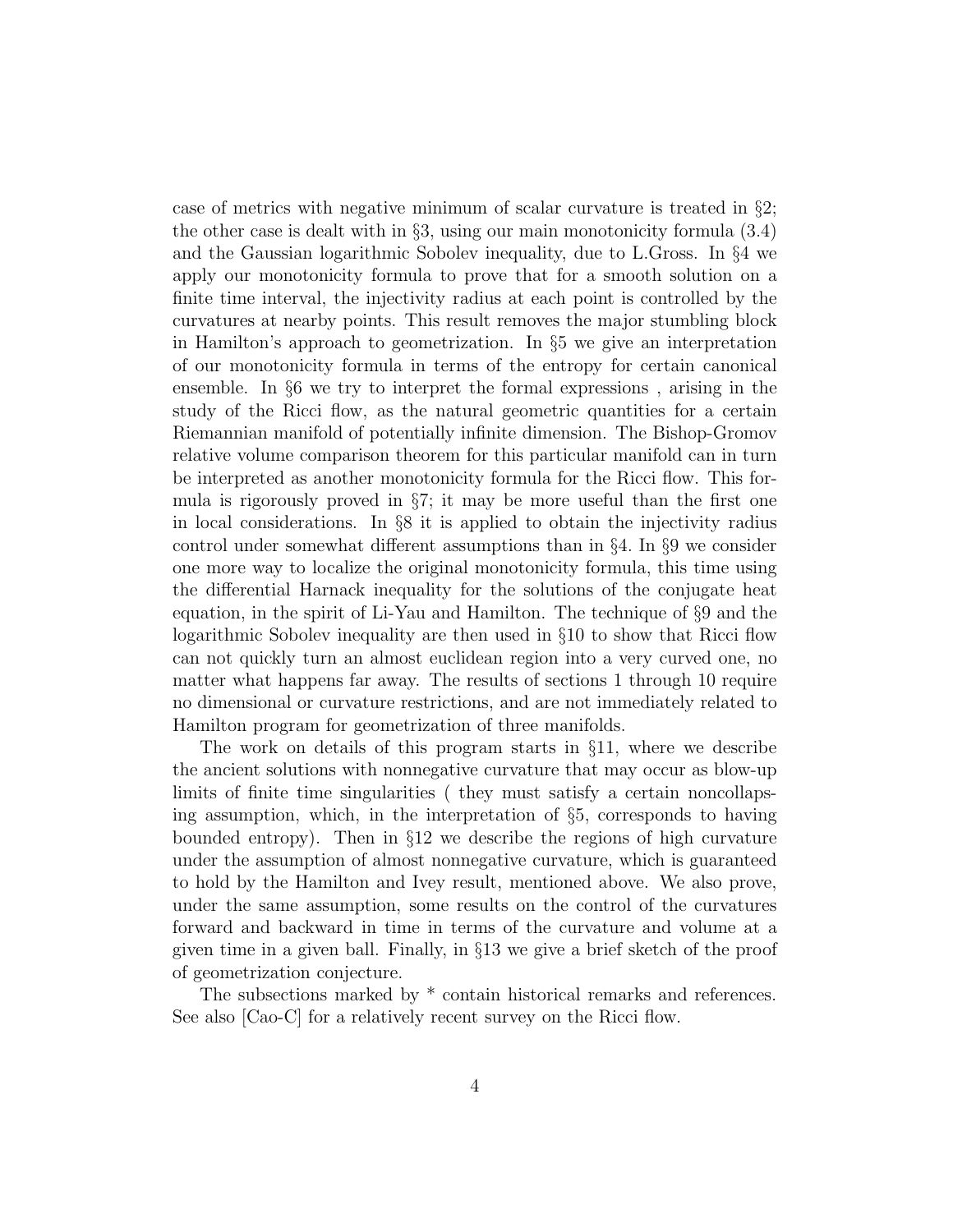### 1 Ricci flow as a gradient flow

**1.1.** Consider the functional  $\mathcal{F} = \int_M (R + |\nabla f|^2) e^{-f} dV$  for a riemannian metric  $g_{ij}$  and a function f on a closed manifold M. Its first variation can be expressed as follows:

$$
\delta \mathcal{F}(v_{ij}, h) = \int_M e^{-f} \left[ -\Delta v + \nabla_i \nabla_j v_{ij} - R_{ij} v_{ij} \right]
$$

$$
-v_{ij} \nabla_i f \nabla_j f + 2 < \nabla f, \nabla h > + (R + |\nabla f|^2)(v/2 - h) \right]
$$

$$
= \int_M e^{-f} \left[ -v_{ij} (R_{ij} + \nabla_i \nabla_j f) + (v/2 - h)(2\Delta f - |\nabla f|^2 + R) \right],
$$

where  $\delta g_{ij} = v_{ij}, \delta f = h, v = g^{ij}v_{ij}$ . Notice that  $v/2 - h$  vanishes identically iff the measure  $dm = e^{-f}dV$  is kept fixed. Therefore, the symmetric tensor  $-(R_{ij} + \nabla_i \nabla_j f)$  is the L<sup>2</sup> gradient of the functional  $\mathcal{F}^m = \int_M (R + |\nabla f|^2) dm$ , where now f denotes  $\log(dV/dm)$ . Thus given a measure m, we may consider the gradient flow  $(g_{ij})_t = -2(R_{ij} + \nabla_i \nabla_j f)$  for  $\mathcal{F}^m$ . For general m this flow may not exist even for short time; however, when it exists, it is just the Ricci flow, modified by a diffeomorphism. The remarkable fact here is that different choices of m lead to the same flow, up to a diffeomorphism; that is, the choice of  $m$  is analogous to the choice of gauge.

**1.2 Proposition.** Suppose that the gradient flow for  $\mathcal{F}^m$  exists for  $t \in [0, T]$ . Then at  $t=0$  we have  $\mathcal{F}^m \leq \frac{n}{21}$  $\frac{n}{2T}\int_M dm$ .

*Proof.* We may assume  $\int_M dm = 1$ . The evolution equations for the gradient flow of  $\mathcal{F}^m$  are

$$
(g_{ij})_t = -2(R_{ij} + \nabla_i \nabla_j f), \ \ f_t = -R - \Delta f, \tag{1.1}
$$

and  $\mathcal{F}^m$  satisfies

$$
\mathcal{F}_t^m = 2 \int |R_{ij} + \nabla_i \nabla_j f|^2 dm \qquad (1.2)
$$

Modifying by an appropriate diffeomorphism, we get evolution equations

$$
(g_{ij})_t = -2R_{ij}, f_t = -\Delta f + |\nabla f|^2 - R,\tag{1.3}
$$

and retain (1.2) in the form

$$
\mathcal{F}_t = 2 \int |R_{ij} + \nabla_i \nabla_j f|^2 e^{-f} dV \tag{1.4}
$$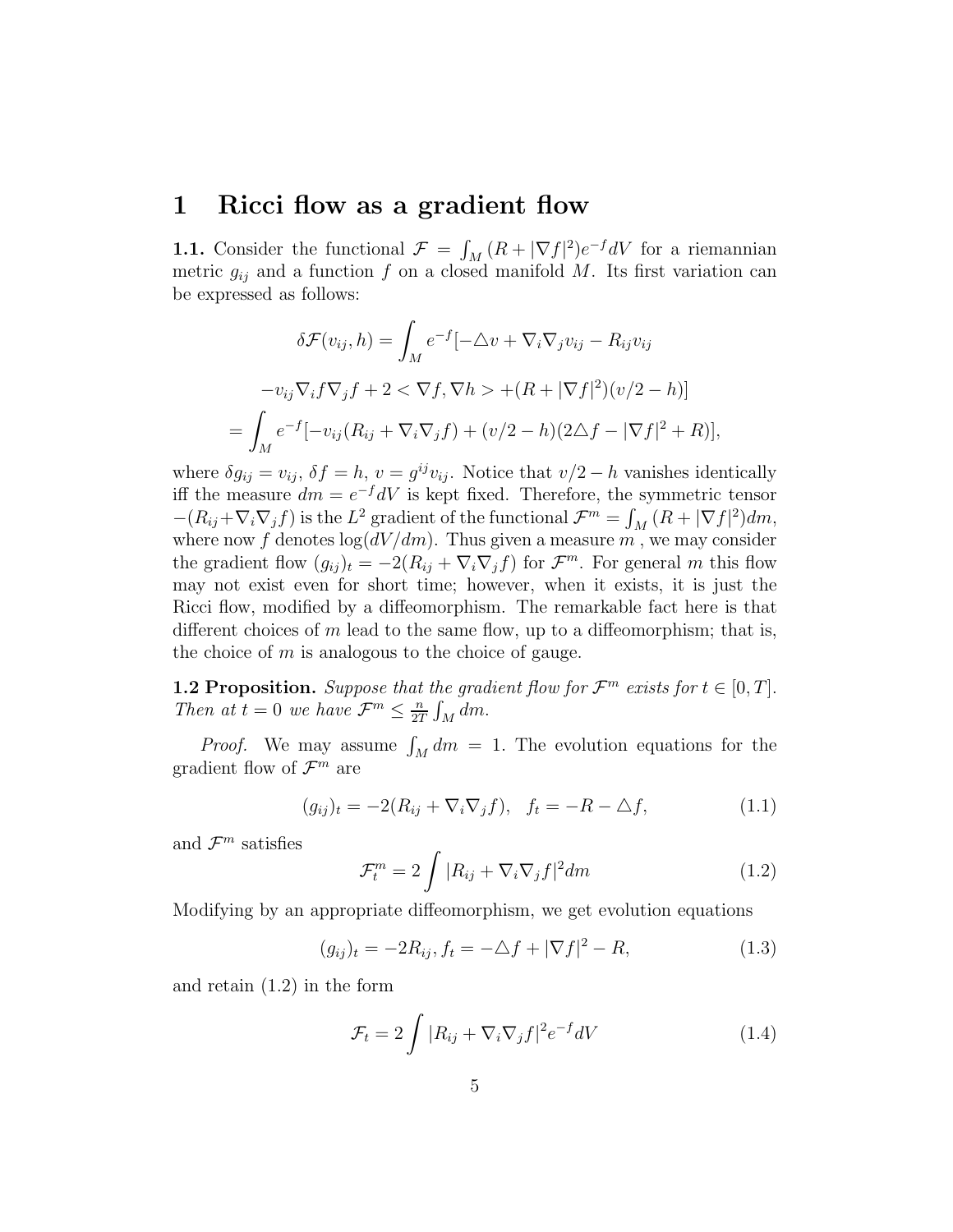Now we compute

$$
\mathcal{F}_t \ge \frac{2}{n} \int (R + \Delta f)^2 e^{-f} dV \ge \frac{2}{n} \left( \int (R + \Delta f) e^{-f} dV \right)^2 = \frac{2}{n} \mathcal{F}^2,
$$

and the proposition follows.

**1.3** Remark. The functional  $\mathcal{F}^m$  has a natural interpretation in terms of Bochner-Lichnerovicz formulas. The classical formulas of Bochner (for one-forms) and Lichnerovicz (for spinors) are  $\nabla^*\nabla u_i = (d^*d + dd^*)u_i - R_{ij}u_j$ and  $\nabla^*\nabla\psi = \delta^2\psi - 1/4R\psi$ . Here the operators  $\nabla^*$ ,  $d^*$  are defined using the riemannian volume form; this volume form is also implicitly used in the definition of the Dirac operator  $\delta$  via the requirement  $\delta^* = \delta$ . A routine computation shows that if we substitute  $dm = e^{-f}dV$  for  $dV$ , we get modified Bochner-Lichnerovicz formulas  $\nabla^{*m}\nabla u_i = (d^{*m}d + dd^{*m})u_i - R_{ij}^m u_j$ and  $\nabla^{*m}\nabla\psi = (\delta^m)^2\psi - 1/4R^m\psi$ , where  $\delta^m\psi = \delta\psi - 1/2(\nabla f) \cdot \psi$ ,  $R_{ij}^m =$  $R_{ij} + \nabla_i \nabla_j f$ ,  $R^m = 2\Delta f - |\nabla f|^2 + R$ . Note that  $g^{ij} R_{ij}^m = R + \Delta f \neq R^m$ . However, we do have the Bianchi identity  $\nabla_i^{*m} R_{ij}^m = \nabla_i R_{ij}^m - R_{ij} \nabla_i f = 1/2 \nabla_j R^m$ . Now  $\mathcal{F}^m = \int_M R^m dm = \int_M g^{ij} R^m_{ij} dm$ .

1.4\* The Ricci flow modified by a diffeomorphism was considered by DeTurck, who observed that by an appropriate choice of diffeomorphism one can turn the equation from weakly parabolic into strongly parabolic, thus considerably simplifying the proof of short time existence and uniqueness; a nice version of DeTurck trick can be found in [H 4,§6].

The functional  $\mathcal F$  and its first variation formula can be found in the literature on the string theory, where it describes the low energy effective action; the function f is called dilaton field; see  $[D,\S6]$  for instance.

The Ricci tensor  $R_{ij}^m$  for a riemannian manifold with a smooth measure has been used by Bakry and Emery [B-Em]. See also a very recent paper  $|Lott|$ .

#### 2 No breathers theorem I

**2.1.** A metric  $g_{ij}(t)$  evolving by the Ricci flow is called a breather, if for some  $t_1 < t_2$  and  $\alpha > 0$  the metrics  $\alpha g_{ij}(t_1)$  and  $g_{ij}(t_2)$  differ only by a diffeomorphism; the cases  $\alpha = 1, \alpha < 1, \alpha > 1$  correspond to steady, shrinking and expanding breathers, respectively. Trivial breathers, for which the metrics  $g_{ij}(t_1)$  and  $g_{ij}(t_2)$  differ only by diffeomorphism and scaling for each pair of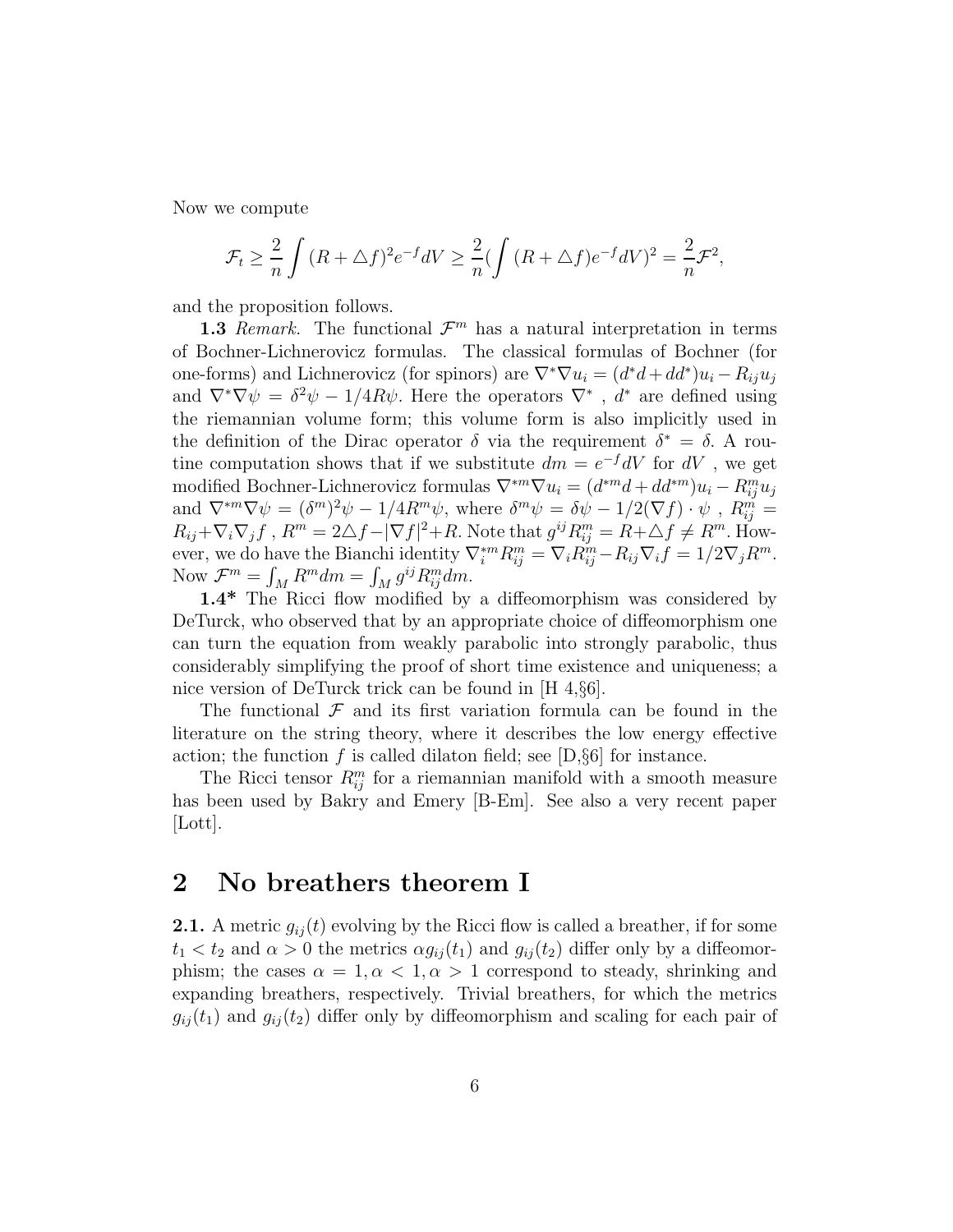$t_1$  and  $t_2$ , are called Ricci solitons. (Thus, if one considers Ricci flow as a dynamical system on the space of riemannian metrics modulo diffeomorphism and scaling, then breathers and solitons correspond to periodic orbits and fixed points respectively). At each time the Ricci soliton metric satisfies an equation of the form  $R_{ij} + cg_{ij} + \nabla_i b_j + \nabla_j b_i = 0$ , where c is a number and  $b_i$  is a one-form; in particular, when  $b_i = \frac{1}{2} \nabla_i a$  for some function a on M, we get a gradient Ricci soliton. An important example of a gradient shrinking soliton is the Gaussian soliton, for which the metric  $g_{ij}$  is just the euclidean metric on  $\mathbb{R}^n$ ,  $c = 1$  and  $a = -|x|^2/2$ .

In this and the next section we use the gradient interpretation of the Ricci flow to rule out nontrivial breathers (on closed  $M$ ). The argument in the steady case is pretty straightforward; the expanding case is a little bit more subtle, because our functional  $\mathcal F$  is not scale invariant. The more difficult shrinking case is discussed in section 3.

**2.2.** Define  $\lambda(g_{ij}) = \inf \mathcal{F}(g_{ij}, f)$ , where infimum is taken over all smooth f, satisfying  $\int_M e^{-f} dV = 1$ . Clearly,  $\lambda(g_{ij})$  is just the lowest eigenvalue of the operator  $-4\Delta + R$ . Then formula (1.4) implies that  $\lambda(g_{ii}(t))$  is nondecreasing in t, and moreover, if  $\lambda(t_1) = \lambda(t_2)$ , then for  $t \in [t_1, t_2]$  we have  $R_{ij} + \nabla_i \nabla_j f =$ 0 for f which minimizes  $\mathcal F$ . Thus a steady breather is necessarily a steady soliton.

2.3. To deal with the expanding case consider a scale invariant version  $\bar{\lambda}(g_{ij}) = \lambda(g_{ij}) V^{2/n}(g_{ij}).$  The nontrivial expanding breathers will be ruled out once we prove the following

**Claim**  $\lambda$  is nondecreasing along the Ricci flow whenever it is nonpositive; moreover, the monotonicity is strict unless we are on a gradient soliton.

(Indeed, on an expanding breather we would necessarily have  $dV/dt > 0$ for some  $t \in [t_1, t_2]$ . On the other hand, for every  $t, -\frac{d}{dt} \log V = \frac{1}{V}$  $\frac{1}{V}\int RdV \geq$  $\lambda(t)$ , so  $\overline{\lambda}$  can not be nonnegative everywhere on [t<sub>1</sub>, t<sub>2</sub>], and the claim applies.)

Proof of the claim.

$$
d\bar{\lambda}(t)/dt \ge 2V^{2/n} \int |R_{ij} + \nabla_i \nabla_j f|^2 e^{-f} dV + \frac{2}{n} V^{(2-n)/n} \lambda \int -R dV \ge
$$
  

$$
2V^{2/n} \int |R_{ij} + \nabla_i \nabla_j f - \frac{1}{n} (R + \Delta f) g_{ij}|^2 e^{-f} dV +
$$
  

$$
\frac{1}{n} \int (R + \Delta f)^2 e^{-f} dV - \int (R + \Delta f) e^{-f} dV \ge 0,
$$

where f is the minimizer for  $\mathcal{F}$ .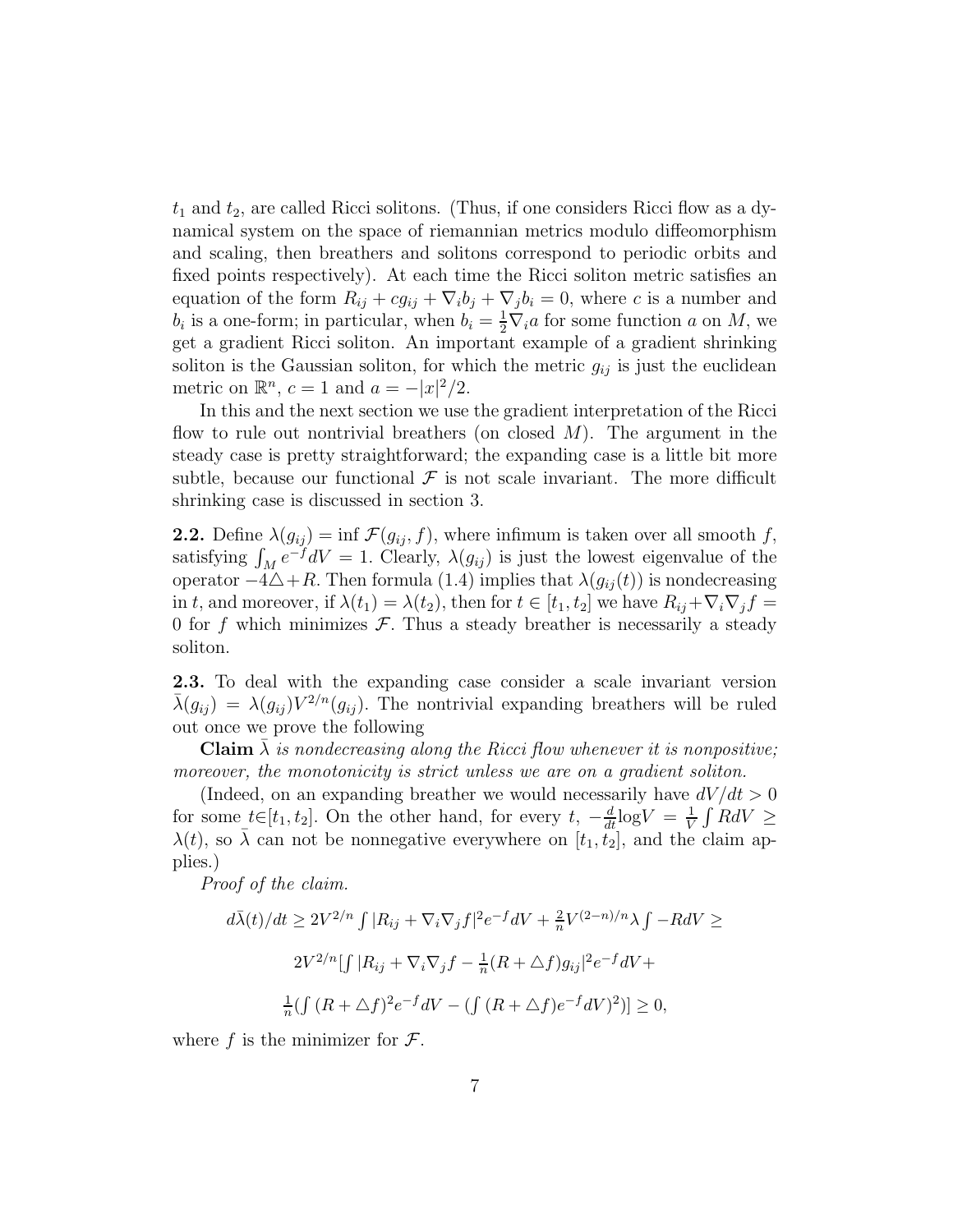2.4. The arguments above also show that there are no nontrivial (that is with non-constant Ricci curvature) steady or expanding Ricci solitons (on closed M). Indeed, the equality case in the chain of inequalities above requires that  $R+\Delta f$  be constant on M; on the other hand, the Euler-Lagrange equation for the minimizer f is  $2\Delta f - |\nabla f|^2 + R = const.$  Thus,  $\Delta f - |\nabla f|^2 = const = 0$ , because  $\int (\Delta f - |\nabla f|^2) e^{-f} dV = 0$ . Therefore, f is constant by the maximum principle.

2.5\*. A similar, but simpler proof of the results in this section, follows immediately from [H 6,§2], where Hamilton checks that the minimum of  $RV^{\frac{2}{n}}$ is nondecreasing whenever it is nonpositive, and monotonicity is strict unless the metric has constant Ricci curvature.

#### 3 No breathers theorem II

**3.1.** In order to handle the shrinking case when  $\lambda > 0$ , we need to replace our functional  $\mathcal F$  by its generalization, which contains explicit insertions of the scale parameter, to be denoted by  $\tau$ . Thus consider the functional

$$
\mathcal{W}(g_{ij}, f, \tau) = \int_M \left[ \tau (|\nabla f|^2 + R) + f - n \right] (4\pi \tau)^{-\frac{n}{2}} e^{-f} dV, \tag{3.1}
$$

restricted to f satisfying

$$
\int_{M} (4\pi\tau)^{-\frac{n}{2}} e^{-f} dV = 1,
$$
\n(3.2)

 $\tau > 0$ . Clearly W is invariant under simultaneous scaling of  $\tau$  and  $g_{ij}$ . The evolution equations, generalizing (1.3) are

$$
(g_{ij})_t = -2R_{ij}, f_t = -\Delta f + |\nabla f|^2 - R + \frac{n}{2\tau}, \tau_t = -1
$$
\n(3.3)

The evolution equation for f can also be written as follows:  $\Box^* u = 0$ , where  $u = (4\pi\tau)^{-\frac{n}{2}}e^{-f}$ , and  $\Box^* = -\partial/\partial t - \triangle + R$  is the conjugate heat operator. Now a routine computation gives

$$
dW/dt = \int_M 2\tau |R_{ij} + \nabla_i \nabla_j f - \frac{1}{2\tau} g_{ij}|^2 (4\pi\tau)^{-\frac{n}{2}} e^{-f} dV.
$$
 (3.4)

Therefore, if we let  $\mu(g_{ij}, \tau) = \inf \mathcal{W}(g_{ij}, f, \tau)$  over smooth f satisfying (3.2), and  $\nu(g_{ij}) = \inf \mu(g_{ij}, \tau)$  over all positive  $\tau$ , then  $\nu(g_{ij}(t))$  is nondecreasing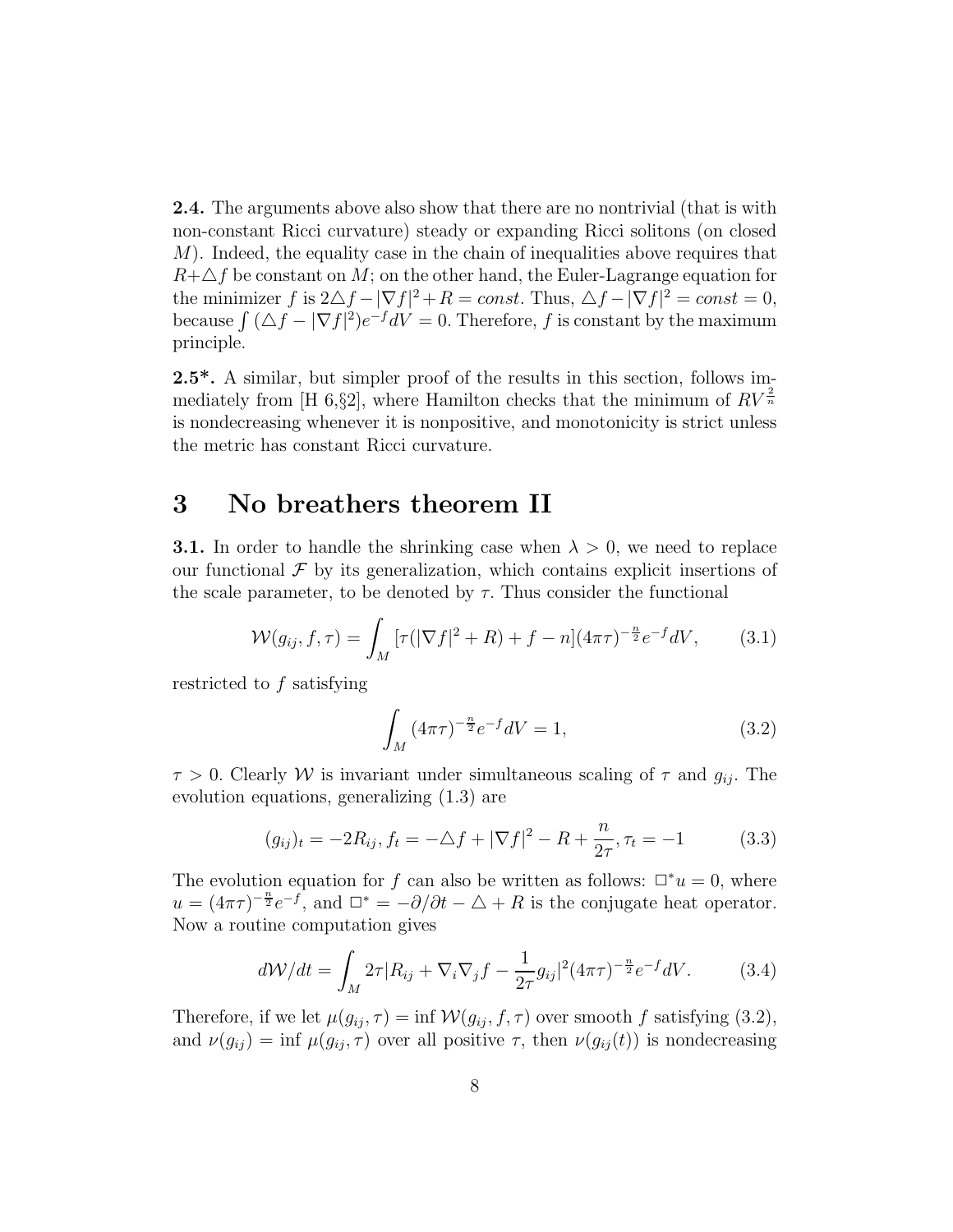along the Ricci flow. It is not hard to show that in the definition of  $\mu$  there always exists a smooth minimizer  $f$  (on a closed  $M$ ). It is also clear that  $\lim_{\tau \to \infty} \mu(g_{ij}, \tau) = +\infty$  whenever the first eigenvalue of  $-4\Delta + R$  is positive. Thus, our statement that there is no shrinking breathers other than gradient solitons, is implied by the following

**Claim** For an arbitrary metric  $g_{ij}$  on a closed manifold M, the function  $\mu(g_{ii}, \tau)$  is negative for small  $\tau > 0$  and tends to zero as  $\tau$  tends to zero.

*Proof of the Claim.* (sketch) Assume that  $\bar{\tau} > 0$  is so small that Ricci flow starting from  $g_{ij}$  exists on  $[0, \bar{\tau}]$ . Let  $u = (4\pi\tau)^{-\frac{n}{2}}e^{-f}$  be the solution of the conjugate heat equation, starting from a  $\delta$ -function at  $t = \overline{\tau}, \tau(t) =$  $\bar{\tau}-t$ . Then  $\mathcal{W}(g_{ij}(t), f(t), \tau(t))$  tends to zero as t tends to  $\bar{\tau}$ , and therefore  $\mu(g_{ij}, \overline{\tau}) \leq \mathcal{W}(g_{ij}(0), f(0), \tau(0)) < 0$  by (3.4).

Now let  $\tau \to 0$  and assume that  $f^{\tau}$  are the minimizers, such that

$$
\mathcal{W}(\frac{1}{2}\tau^{-1}g_{ij}, f^{\tau}, \frac{1}{2}) = \mathcal{W}(g_{ij}, f^{\tau}, \tau) = \mu(g_{ij}, \tau) \le c < 0.
$$

The metrics  $\frac{1}{2}\tau^{-1}g_{ij}$  "converge" to the euclidean metric, and if we could extract a converging subsequence from  $f^{\tau}$ , we would get a function f on  $\mathbb{R}^n$ , such that  $\int_{\mathbb{R}^n} (2\pi)^{-\frac{n}{2}} e^{-f} dx = 1$  and

$$
\int_{\mathbb{R}^n} \big[ \frac{1}{2} |\nabla f|^2 + f - n \big] (2\pi)^{-\frac{n}{2}} e^{-f} dx < 0
$$

The latter inequality contradicts the Gaussian logarithmic Sobolev inequality, due to L.Gross. (To pass to its standard form, take  $f = |x|^2/2 - 2\log \phi$  and integrate by parts) This argument is not hard to make rigorous; the details are left to the reader.

**3.2** Remark. Our monotonicity formula  $(3.4)$  can in fact be used to prove a version of the logarithmic Sobolev inequality (with description of the equality cases) on shrinking Ricci solitons. Indeed, assume that a metric  $g_{ij}$  satisfies  $R_{ij} - g_{ij} - \nabla_i b_j - \nabla_j b_i = 0$ . Then under Ricci flow,  $g_{ij}(t)$  is isometric to  $(1-2t)g_{ij}(0)$ ,  $\mu(g_{ij}(t),\frac{1}{2}-t) = \mu(g_{ij}(0),\frac{1}{2}$  $(\frac{1}{2})$ , and therefore the monotonicity formula (3.4) implies that the minimizer  $\bar{f}$  for  $\mu(g_{ij}, \frac{1}{2})$  $(\frac{1}{2})$  satisfies  $R_{ij} + \nabla_i \nabla_j f - g_{ij} = 0$ . Of course, this argument requires the existence of minimizer, and justification of the integration by parts; this is easy if M is closed, but can also be done with more efforts on some complete  $M$ , for instance when M is the Gaussian soliton.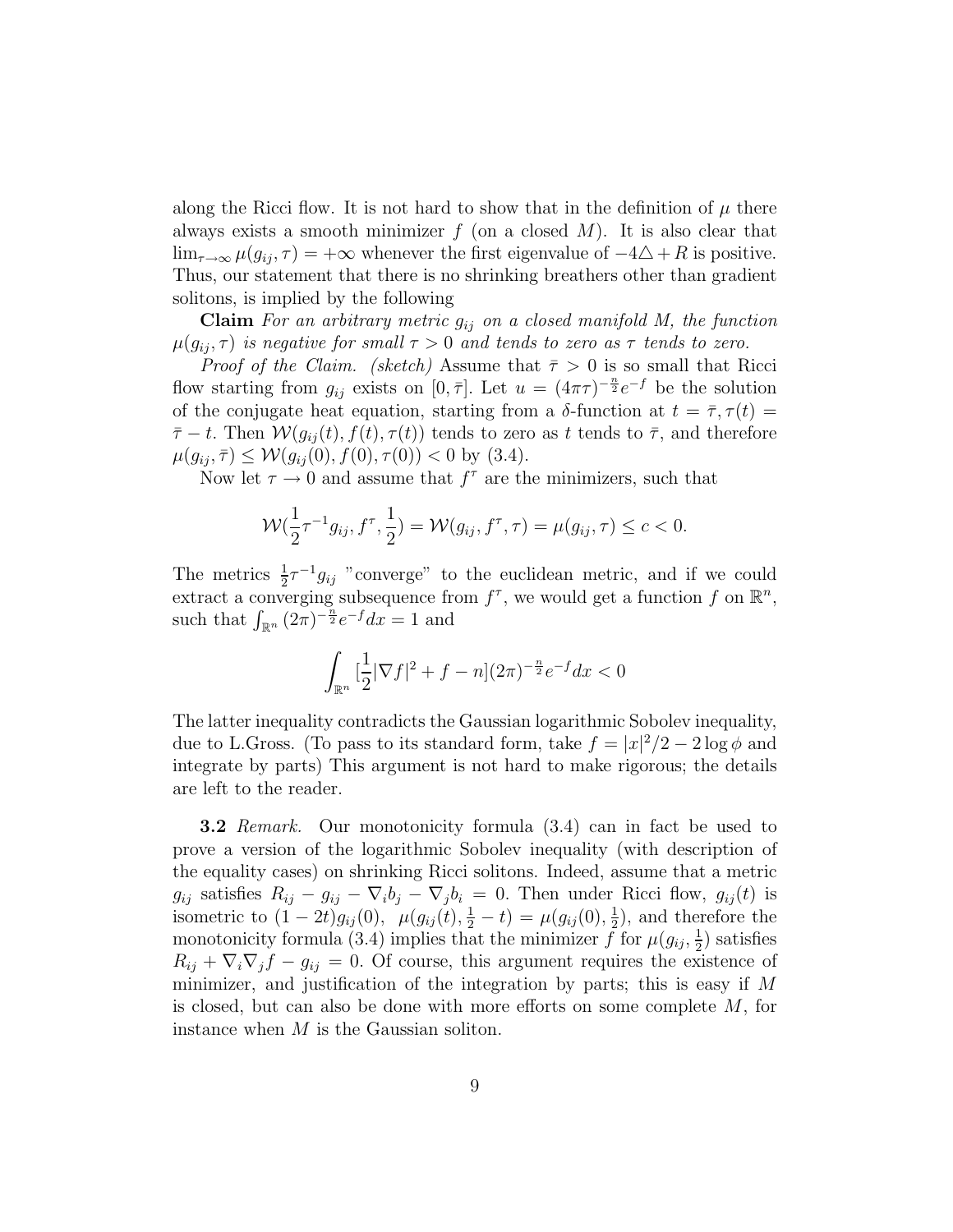**3.3\*** The no breathers theorem in dimension three was proved by Ivey [I]; in fact, he also ruled out nontrivial Ricci solitons; his proof uses the almost nonnegative curvature estimate, mentioned in the introduction.

Logarithmic Sobolev inequalities is a vast area of research; see [G] for a survey and bibliography up to the year 1992; the influence of the curvature was discussed by Bakry-Emery [B-Em]. In the context of geometric evolution equations, the logarithmic Sobolev inequality occurs in Ecker [E 1].

#### 4 No local collapsing theorem I

In this section we present an application of the monotonicity formula (3.4) to the analysis of singularities of the Ricci flow.

4.1. Let  $g_{ij}(t)$  be a smooth solution to the Ricci flow  $(g_{ij})_t = -2R_{ij}$  on  $[0, T)$ . We say that  $g_{ij}(t)$  is locally collapsing at T, if there is a sequence of times  $t_k \to T$  and a sequence of metric balls  $B_k = B(p_k, r_k)$  at times  $t_k$ , such that  $r_k^2/t_k$  is bounded,  $|Rm|(g_{ij}(t_k)) \leq r_k^{-2}$  in  $B_k$  and  $r_k^{-n}Vol(B_k) \to 0$ .

**Theorem.** If M is closed and  $T < \infty$ , then  $g_{ij}(t)$  is not locally collapsing at T.

*Proof.* Assume that there is a sequence of collapsing balls  $B_k = B(p_k, r_k)$ at times  $t_k \to T$ . Then we claim that  $\mu(g_{ij}(t_k), r_k^2) \to -\infty$ . Indeed one can take  $f_k(x) = -\log \phi(\text{dist}_{t_k}(x, p_k)r_k^{-1}) + c_k$ , where  $\phi$  is a function of one variable, equal 1 on  $[0, 1/2]$ , decreasing on  $[1/2, 1]$ , and very close to 0 on [1, ∞), and  $c_k$  is a constant; clearly  $c_k \to -\infty$  as  $r_k^{-n}Vol(B_k) \to 0$ . Therefore, applying the monotonicity formula  $(3.4)$ , we get  $\mu(g_{ij}(0), t_k + r_k^2) \to -\infty$ . However this is impossible, since  $t_k + r_k^2$  is bounded.

**4.2. Definition** We say that a metric  $g_{ij}$  is  $\kappa$ -noncollapsed on the scale  $\rho$ , if every metric ball B of radius  $r < \rho$ , which satisfies  $|Rm|(x) \leq r^{-2}$  for every  $x \in B$ , has volume at least  $\kappa r^n$ .

It is clear that a limit of  $\kappa$ -noncollapsed metrics on the scale  $\rho$  is also κ-noncollapsed on the scale  $ρ$ ; it is also clear that  $\alpha^2 g_{ij}$  is κ-noncollapsed on the scale  $\alpha \rho$  whenever  $g_{ij}$  is  $\kappa$ -noncollapsed on the scale  $\rho$ . The theorem above essentially says that given a metric  $g_{ij}$  on a closed manifold M and  $T < \infty$ , one can find  $\kappa = \kappa(g_{ij}, T) > 0$ , such that the solution  $g_{ij}(t)$  to the Ricci flow starting at  $g_{ij}$  is  $\kappa$ -noncollapsed on the scale  $T^{1/2}$  for all  $t \in [0, T)$ , provided it exists on this interval. Therefore, using the convergence theorem of Hamilton, we obtain the following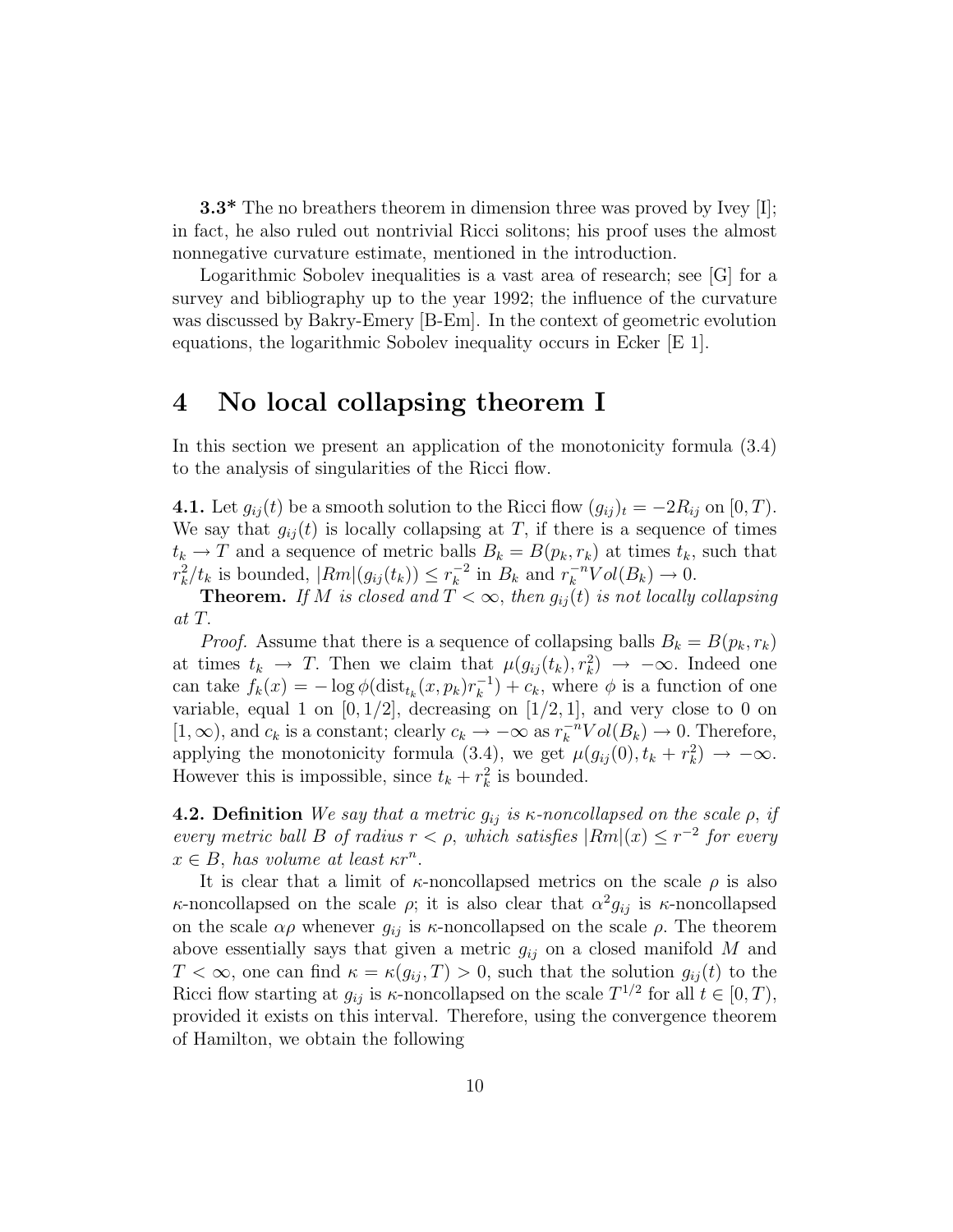**Corollary.** Let  $g_{ij}(t), t \in [0, T)$  be a solution to the Ricci flow on a closed manifold M,  $T < \infty$ . Assume that for some sequences  $t_k \to T, p_k \in M$  and some constant C we have  $Q_k = |Rm|(p_k, t_k) \rightarrow \infty$  and  $|Rm|(x, t) \leq CQ_k$ , whenever  $t < t_k$ . Then (a subsequence of) the scalings of  $g_{ij}(t_k)$  at  $p_k$  with factors  $Q_k$  converges to a complete ancient solution to the Ricci flow, which is  $\kappa$ -noncollapsed on all scales for some  $\kappa > 0$ .

#### 5 A statistical analogy

In this section we show that the functional  $W$ , introduced in section 3, is in a sense analogous to minus entropy.

5.1 Recall that the partition function for the canonical ensemble at temperature  $\beta^{-1}$  is given by  $Z = \int exp(-\beta E) d\omega(E)$ , where  $\omega(E)$  is a "density of states" measure, which does not depend on  $\beta$ . Then one computes the average energy  $\langle E \rangle = -\frac{\partial}{\partial \beta} \log Z$ , the entropy  $S = \beta \langle E \rangle + \log Z$ , and the fluctuation  $\sigma = \langle (E - \langle E \rangle)^2 \rangle = \frac{\partial^2}{\partial \beta}$  $\frac{\partial^2}{(\partial \beta)^2} \log Z$ .

Now fix a closed manifold  $M$  with a probability measure  $m$ , and suppose that our system is described by a metric  $g_{ij}(\tau)$ , which depends on the temperature  $\tau$  according to equation  $(g_{ij})_{\tau} = 2(R_{ij} + \nabla_i \nabla_j f)$ , where  $dm = udV$ ,  $u =$  $(4\pi\tau)^{-\frac{n}{2}}e^{-f}$ , and the partition function is given by  $\log Z = \int (-f + \frac{n}{2})$  $\frac{n}{2}$ )dm. (We do not discuss here what assumptions on  $q_{ij}$  guarantee that the corresponding "density of states" measure can be found) Then we compute

$$
\langle E \rangle = -\tau^2 \int_M (R + |\nabla f|^2 - \frac{n}{2\tau}) dm,
$$
  

$$
S = -\int_M (\tau (R + |\nabla f|^2) + f - n) dm,
$$
  

$$
\sigma = 2\tau^4 \int_M |R_{ij} + \nabla_i \nabla_j f - \frac{1}{2\tau} g_{ij}|^2 dm
$$

Alternatively, we could prescribe the evolution equations by replacing the t-derivatives by minus  $\tau$ -derivatives in (3.3), and get the same formulas for  $Z, \langle E \rangle, S, \sigma$ , with dm replaced by udV.

Clearly,  $\sigma$  is nonnegative; it vanishes only on a gradient shrinking soliton.  $\langle E \rangle$  is nonnegative as well, whenever the flow exists for all sufficiently small  $\tau > 0$  (by proposition 1.2). Furthermore, if (a) u tends to a  $\delta$ -function as  $\tau \to 0$ , or (b) u is a limit of a sequence of functions  $u_i$ , such that each  $u_i$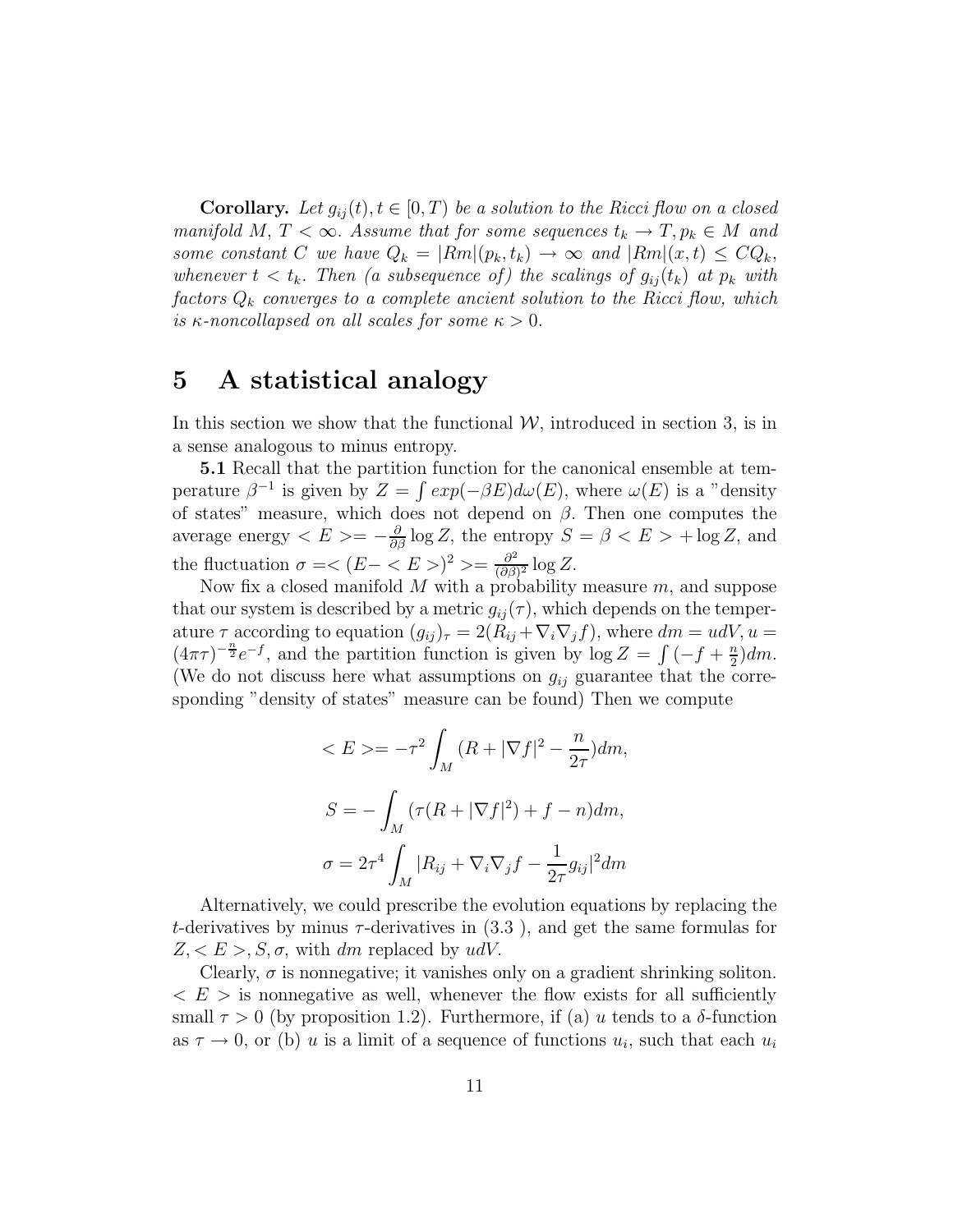tends to a  $\delta$ -function as  $\tau \to \tau_i > 0$ , and  $\tau_i \to 0$ , then S is also nonnegative. In case (a) all the quantities  $\langle E \rangle$ , S,  $\sigma$  tend to zero as  $\tau \to 0$ , while in case (b), which may be interesting if  $g_{ij}(\tau)$  goes singular at  $\tau = 0$ , the entropy S may tend to a positive limit.

If the flow is defined for all sufficiently large  $\tau$  (that is, we have an ancient solution to the Ricci flow, in Hamilton's terminology), we may be interested in the behavior of the entropy S as  $\tau \to \infty$ . A natural question is whether we have a gradient shrinking soliton whenever S stays bounded.

5.2 Remark. Heuristically, this statistical analogy is related to the description of the renormalization group flow, mentioned in the introduction: in the latter one obtains various quantities by averaging over higher energy states, whereas in the former those states are suppressed by the exponential factor.

5.3\* An entropy formula for the Ricci flow in dimension two was found by Chow [C]; there seems to be no relation between his formula and ours.

The interplay of statistical physics and (pseudo)-riemannian geometry occurs in the subject of Black Hole Thermodynamics, developed by Hawking et al. Unfortunately, this subject is beyond my understanding at the moment.

### 6 Riemannian formalism in potentially infinite dimensions

When one is talking of the canonical ensemble, one is usually considering an embedding of the system of interest into a much larger standard system of fixed temperature (thermostat). In this section we attempt to describe such an embedding using the formalism of Rimannian geometry.

**6.1** Consider the manifold  $\tilde{M} = M \times \mathbb{S}^N \times \mathbb{R}^+$  with the following metric:

$$
\tilde{g}_{ij} = g_{ij}, \tilde{g}_{\alpha\beta} = \tau g_{\alpha\beta}, \tilde{g}_{00} = \frac{N}{2\tau} + R, \tilde{g}_{i\alpha} = \tilde{g}_{i0} = \tilde{g}_{\alpha 0} = 0,
$$

where i, j denote coordinate indices on the M factor,  $\alpha$ ,  $\beta$  denote those on the  $\mathbb{S}^N$  factor, and the coordinate  $\tau$  on  $\mathbb{R}^+$  has index 0;  $g_{ij}$  evolves with τ by the backward Ricci flow  $(g_{ij})_{\tau} = 2R_{ij}$ ,  $g_{\alpha\beta}$  is the metric on S<sup>N</sup> of constant curvature  $\frac{1}{2N}$ . It turns out that the components of the curvature tensor of this metric coincide (modulo  $N^{-1}$ ) with the components of the matrix Harnack expression (and its traces), discovered by Hamilton [H 3]. One can also compute that all the components of the Ricci tensor are equal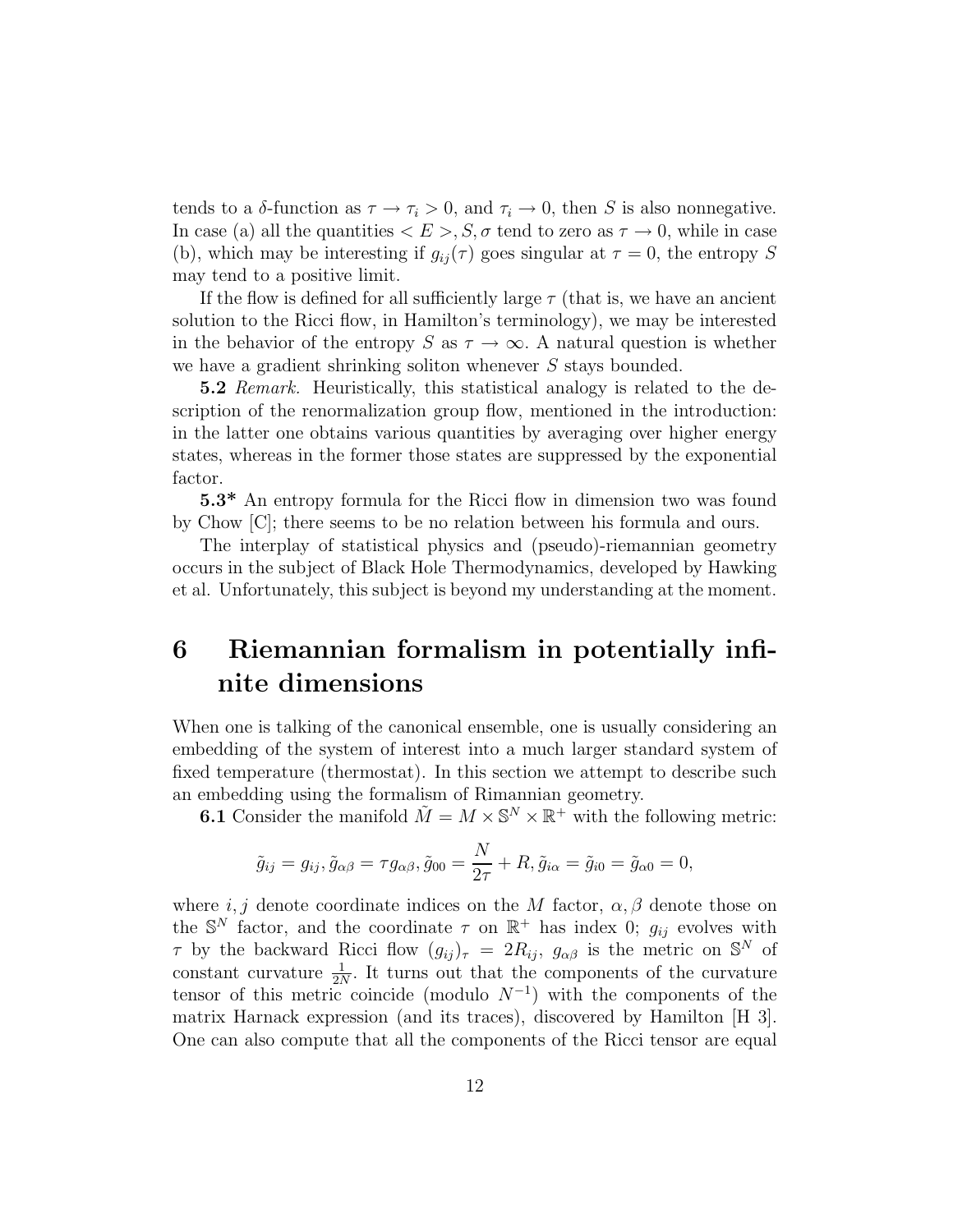to zero (mod  $N^{-1}$ ). The heat equation and the conjugate heat equation on  $M$  can be interpreted via Laplace equation on  $M$  for functions and volume forms respectively: u satisfies the heat equation on M iff  $\tilde{u}$  (the extension of u to  $\tilde{M}$  constant along the S<sup>N</sup> fibres) satisfies  $\tilde{\Delta} \tilde{u} = 0 \mod N^{-1}$ ; similarly, u satisfies the conjugate heat equation on M iff  $\tilde{u}^* = \tau^{-\frac{N-1}{2}}\tilde{u}$  satisfies  $\tilde{\triangle}\tilde{u}^* =$ 0 mod  $N^{-1}$  on  $\tilde{M}$ .

**6.2** Starting from  $\tilde{g}$ , we can also construct a metric  $g^m$  on  $\tilde{M}$ , isometric to  $\tilde{g}$  (mod  $N^{-1}$ ), which corresponds to the backward m-preserving Ricci flow ( given by equations (1.1) with t-derivatives replaced by minus  $\tau$ -derivatives,  $\ddot{dm} = (4\pi\tau)^{-\frac{n}{2}}e^{-f}dV$ . To achieve this, first apply to  $\ddot{g}$  a (small) diffeomorphism, mapping each point  $(x^i, y^\alpha, \tau)$  into  $(x^i, y^\alpha, \tau(1 - \frac{2f}{N})$  $\frac{2I}{N}$ ); we would get a metric  $\tilde{g}^m$ , with components (mod  $N^{-1}$ )

$$
\tilde{g}_{ij}^m = \tilde{g}_{ij}, \tilde{g}_{\alpha\beta}^m = (1 - \frac{2f}{N})\tilde{g}_{\alpha\beta}, \tilde{g}_{00}^m = \tilde{g}_{00} - 2f_{\tau} - \frac{f}{\tau}, \tilde{g}_{i0}^m = -\nabla_i f, \tilde{g}_{i\alpha}^m = \tilde{g}_{\alpha 0}^m = 0;
$$

then apply a horizontal (that is, along the  $M$  factor) diffeomorphism to get  $g^m$  satisfying  $(g_{ij}^m)_{\tau} = 2(R_{ij} + \nabla_i \nabla_j f)$ ; the other components of  $g^m$  become  $\pmod{N^{-1}}$ 

$$
g_{\alpha\beta}^m = (1 - \frac{2f}{N})\tilde{g}_{\alpha\beta}, g_{00}^m = \tilde{g}_{00}^m - |\nabla f|^2 = \frac{1}{\tau}(\frac{N}{2} - [\tau(2\triangle f - |\nabla f|^2 + R) + f - n]),
$$
  

$$
g_{i0}^m = g_{i\alpha}^m = g_{i\alpha}^m = 0
$$

Note that the hypersurface  $\tau = \text{const}$  in the metric  $g^m$  has the volume form  $\tau^{N/2}e^{-f}$  times the canonical form on M and  $\mathbb{S}^N$ , and the scalar curvature of this hypersurface is  $\frac{1}{\tau}(\frac{N}{2} + \tau(2\Delta f - |\nabla f|^2 + R) + f) \mod N^{-1}$ . Thus the entropy S multiplied by the inverse temperature  $\beta$  is essentially minus the total scalar curvature of this hypersurface.

**6.3** Now we return to the metric  $\tilde{q}$  and try to use its Ricci-flatness by interpreting the Bishop-Gromov relative volume comparison theorem. Consider a metric ball in  $(M, \tilde{g})$  centered at some point p where  $\tau = 0$ . Then clearly the shortest geodesic between  $p$  and an arbitrary point  $q$  is always orthogonal to the  $\mathbb{S}^N$  fibre. The length of such curve  $\gamma(\tau)$  can be computed as

$$
\int_0^{\tau(q)} \sqrt{\frac{N}{2\tau} + R + |\dot{\gamma}_M(\tau)|^2} d\tau
$$
  
=  $\sqrt{2N\tau(q)} + \frac{1}{\sqrt{2N}} \int_0^{\tau(q)} \sqrt{\tau} (R + |\dot{\gamma}_M(\tau)|^2) d\tau + O(N^{-\frac{3}{2}})$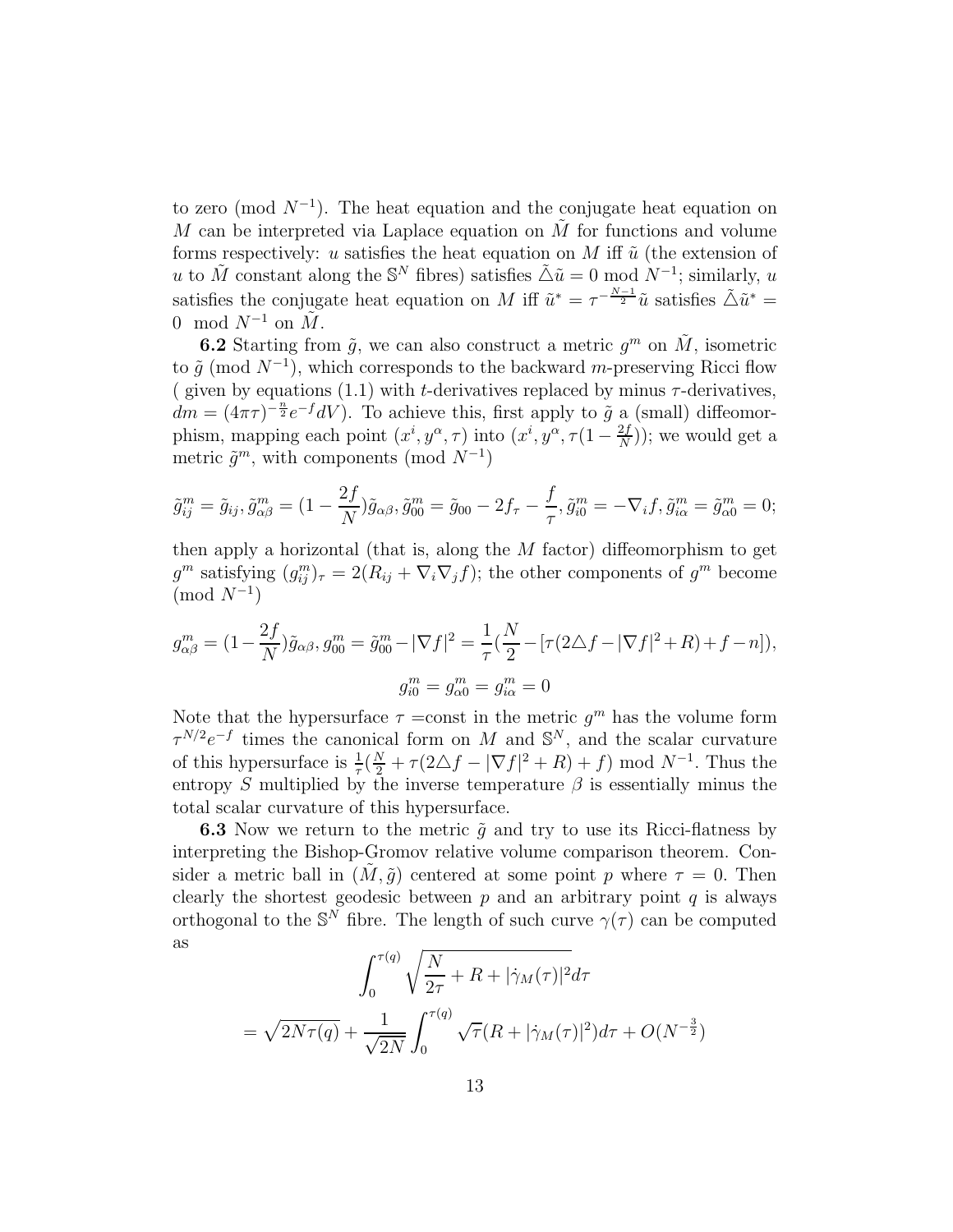Thus a shortest geodesic should minimize  $\mathcal{L}(\gamma) = \int_{0}^{\tau(q)}$  $\sqrt{\tau}(R+|\dot{\gamma}_M(\tau)|^2)d\tau,$ an expression defined entirely in terms of M. Let  $L(q_M)$  denote the corresponding infimum. It follows that a metric sphere in  $\tilde{M}$  of radius  $\sqrt{2N\tau(q)}$ centered at p is  $O(N^{-1})$ -close to the hypersurface  $\tau = \tau(q)$ , and its volume can be computed as  $V(\mathbb{S}^N) \int_M (\sqrt{\tau(q)} - \frac{1}{2N})$  $\frac{1}{2N}L(x) + O(N^{-2}))^{N}dx$ , so the ratio of this volume to  $\sqrt{2N\tau(q)}^{N+n}$  is just constant times  $N^{-\frac{n}{2}}$  times

$$
\int_M \tau(q)^{-\frac{n}{2}} \exp(-\frac{1}{\sqrt{2\tau(q)}} L(x)) dx + O(N^{-1})
$$

The computation suggests that this integral, which we will call the reduced volume and denote by  $V(\tau(q))$ , should be increasing as  $\tau$  decreases. A rigorous proof of this monotonicity is given in the next section.

6.4\* The first geometric interpretation of Hamilton's Harnack expressions was found by Chow and Chu [C-Chu 1,2]; they construct a potentially degenerate riemannian metric on  $M \times \mathbb{R}$ , which potentially satisfies the Ricci soliton equation; our construction is, in a certain sense, dual to theirs.

Our formula for the reduced volume resembles the expression in Huisken monotonicity formula for the mean curvature flow [Hu]; however, in our case the monotonicity is in the opposite direction.

### 7 A comparison geometry approach to the Ricci flow

7.1 In this section we consider an evolving metric  $(g_{ij})_{\tau} = 2R_{ij}$  on a manifold M; we assume that either M is closed, or  $g_{ij}(\tau)$  are complete and have uniformly bounded curvatures. To each curve  $\gamma(\tau)$ ,  $0 < \tau_1 \leq \tau \leq \tau_2$ , we associate its  $\mathcal{L}$ -length

$$
\mathcal{L}(\gamma) = \int_{\tau_1}^{\tau_2} \sqrt{\tau} (R(\gamma(\tau)) + |\dot{\gamma}(\tau)|^2) d\tau
$$

(of course,  $R(\gamma(\tau))$  and  $|\dot{\gamma}(\tau)|^2$  are computed using  $g_{ij}(\tau)$ )

Let  $X(\tau) = \dot{\gamma}(\tau)$ , and let  $Y(\tau)$  be any vector field along  $\gamma(\tau)$ . Then the first variation formula can be derived as follows:

$$
\delta_Y(\mathcal{L}) =
$$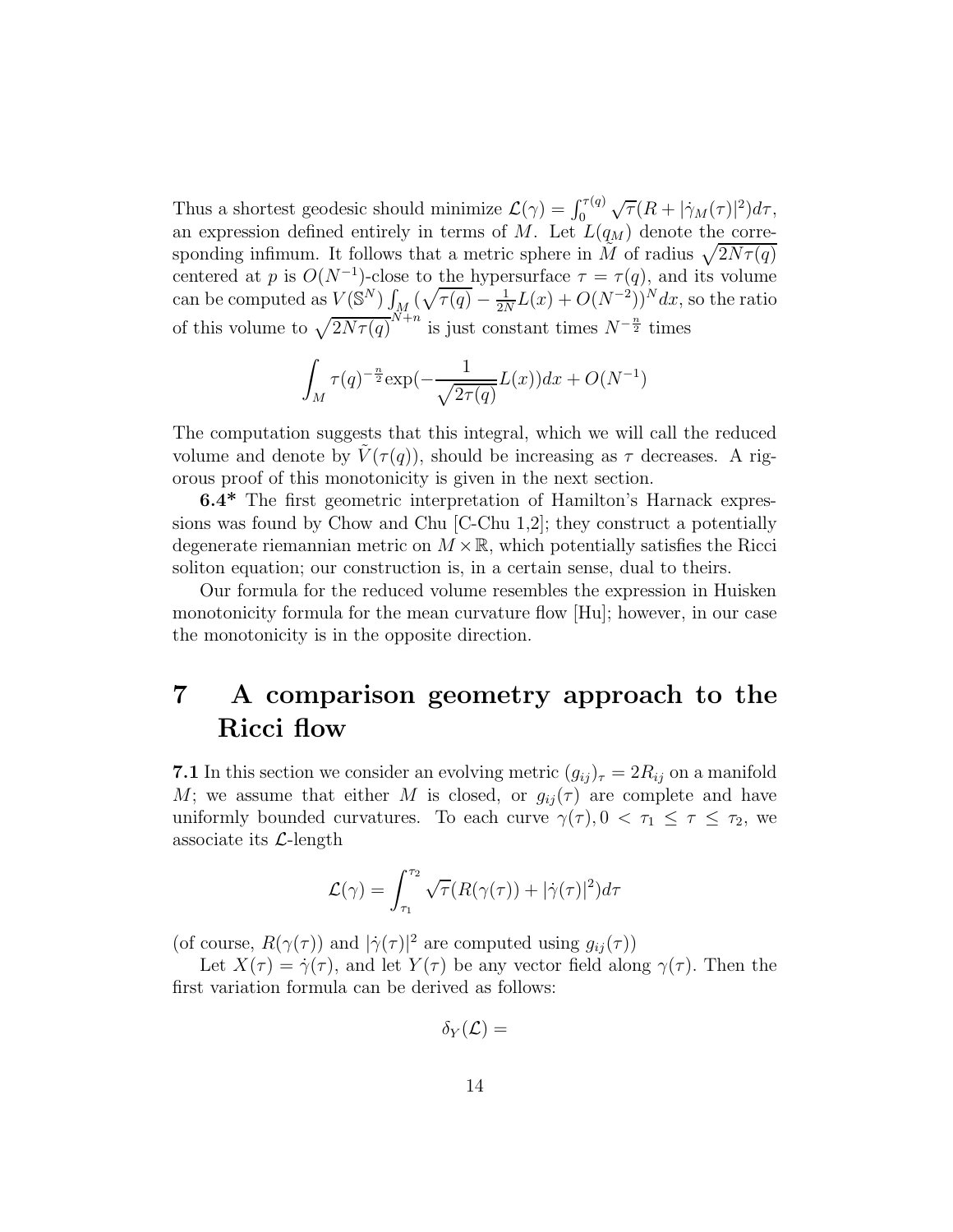$$
\int_{\tau_1}^{\tau_2} \sqrt{\tau} \left( \langle Y, \nabla R \rangle + 2 \langle \nabla_Y X, X \rangle \right) d\tau = \int_{\tau_1}^{\tau_2} \sqrt{\tau} \left( \langle Y, \nabla R \rangle + 2 \langle \nabla_X Y, X \rangle \right) d\tau
$$

$$
= \int_{\tau_1}^{\tau_2} \sqrt{\tau} \left( \langle Y, \nabla R \rangle + 2 \frac{d}{d\tau} \langle Y, X \rangle - 2 \langle Y, \nabla_X X \rangle - 4 \text{Ric}(Y, X) \right) d\tau
$$

$$
= 2\sqrt{\tau} \langle X, Y \rangle \Big|_{\tau_1}^{\tau_2} + \int_{\tau_1}^{\tau_2} \sqrt{\tau} \langle Y, \nabla R - 2 \nabla_X X - 4 \text{Ric}(X, \cdot) - \frac{1}{\tau} X \rangle d\tau
$$
(7.1)

Thus  $\mathcal{L}$ -geodesics must satisfy

$$
\nabla_X X - \frac{1}{2}\nabla R + \frac{1}{2\tau}X + 2\text{Ric}(X, \cdot) = 0\tag{7.2}
$$

Given two points  $p, q$  and  $\tau_2 > \tau_1 > 0$ , we can always find an *L*-shortest curve  $\gamma(\tau)$ ,  $\tau \in [\tau_1, \tau_2]$  between them, and every such *L*-shortest curve is *L*geodesic. It is easy to extend this to the case  $\tau_1 = 0$ ; in this case  $\sqrt{\tau}X(\tau)$ has a limit as  $\tau \to 0$ . From now on we fix p and  $\tau_1 = 0$  and denote by  $L(q, \bar{\tau})$ the L-length of the L-shortest curve  $\gamma(\tau)$ ,  $0 \leq \tau \leq \overline{\tau}$ , connecting p and q. In the computations below we pretend that shortest  $\mathcal{L}$ -geodesics between p and q are unique for all pairs  $(q, \overline{\tau})$ ; if this is not the case, the inequalities that we obtain are still valid when understood in the barrier sense, or in the sense of distributions.

The first variation formula (7.1) implies that  $\nabla L(q, \overline{\tau}) = 2\sqrt{\overline{\tau}}X(\overline{\tau})$ , so that  $|\nabla L|^2 = 4\bar{\tau}|X|^2 = -4\bar{\tau}R + 4\bar{\tau}(R + |X|^2)$ . We can also compute

$$
L_{\overline{\tau}}(q,\overline{\tau}) = \sqrt{\overline{\tau}}(R + |X|^2) - \langle X, \nabla L \rangle = 2\sqrt{\overline{\tau}}R - \sqrt{\overline{\tau}}(R + |X|^2)
$$

To evaluate  $R + |X|^2$  we compute (using (7.2))

$$
\frac{d}{d\tau}(R(\gamma(\tau)) + |X(\tau)|^2) = R_{\tau} + \langle \nabla R, X \rangle + 2 \langle \nabla_X X, X \rangle + 2\text{Ric}(X, X)
$$

$$
= R_{\tau} + \frac{1}{\tau}R + 2 \langle \nabla R, X \rangle - 2\text{Ric}(X, X) - \frac{1}{\tau}(R + |X|^2)
$$

$$
= -H(X) - \frac{1}{\tau}(R + |X|^2), \tag{7.3}
$$

where  $H(X)$  is the Hamilton's expression for the trace Harnack inequality (with  $t = -\tau$ ). Hence,

$$
\bar{\tau}^{\frac{3}{2}}(R+|X|^2)(\bar{\tau}) = -K + \frac{1}{2}L(q,\bar{\tau}),\tag{7.4}
$$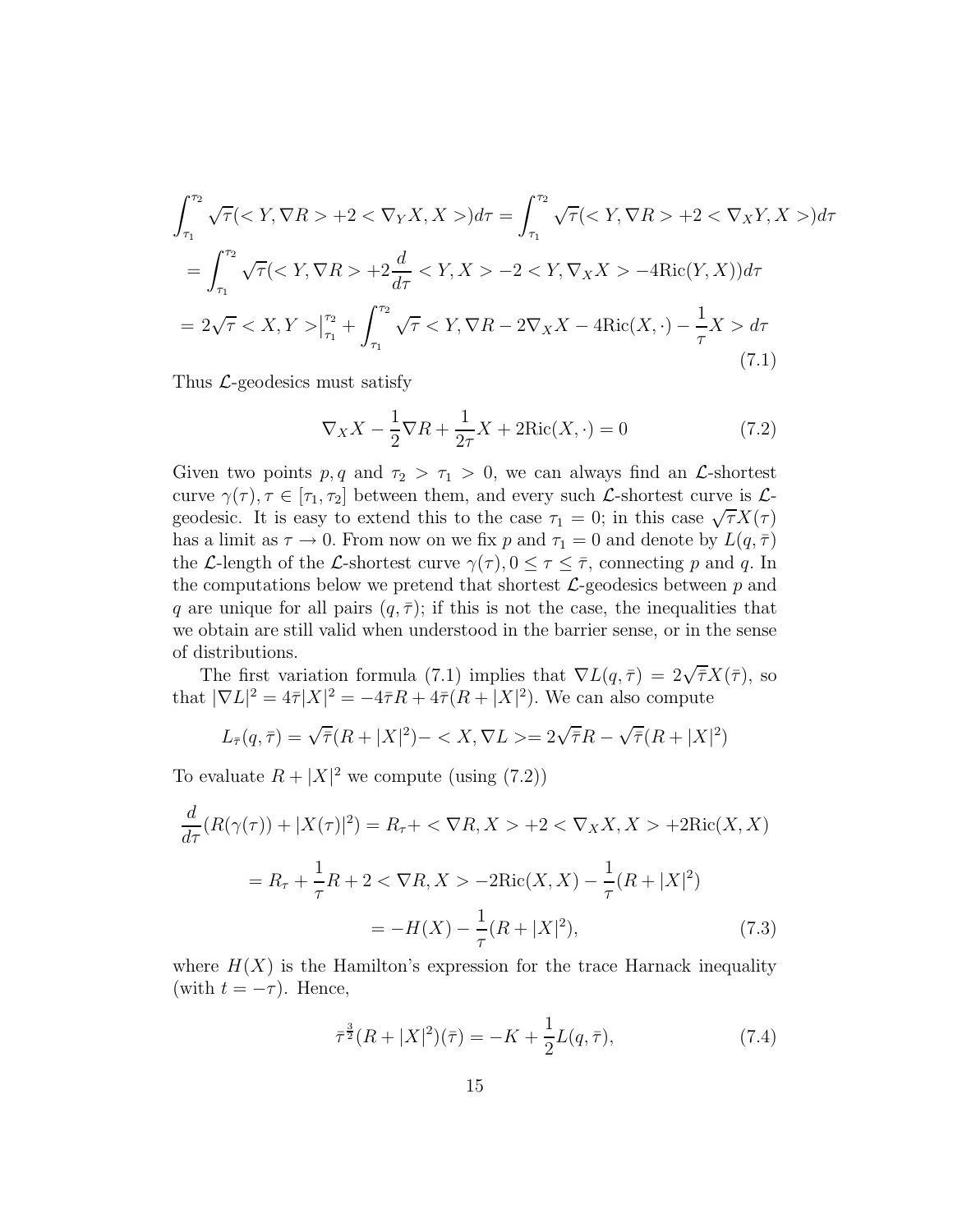where  $K = K(\gamma, \bar{\tau})$  denotes the integral  $\int_0^{\bar{\tau}} \tau^{\frac{3}{2}} H(X) d\tau$ , which we'll encounter a few times below. Thus we get

$$
L_{\bar{\tau}} = 2\sqrt{\bar{\tau}}R - \frac{1}{2\bar{\tau}}L + \frac{1}{\bar{\tau}}K\tag{7.5}
$$

$$
|\nabla L|^2 = -4\bar{\tau}R + \frac{2}{\sqrt{\bar{\tau}}}L - \frac{4}{\sqrt{\bar{\tau}}}K\tag{7.6}
$$

Finally we need to estimate the second variation of L. We compute

$$
\delta_Y^2(\mathcal{L}) = \int_0^{\bar{\tau}} \sqrt{\tau} (Y \cdot Y \cdot R + 2 \langle \nabla_Y \nabla_Y X, X \rangle + 2 |\nabla_Y X|^2) d\tau
$$
  
= 
$$
\int_0^{\bar{\tau}} \sqrt{\tau} (Y \cdot Y \cdot R + 2 \langle \nabla_X \nabla_Y Y, X \rangle + 2 \langle R(Y, X), Y, X \rangle + 2 |\nabla_X Y|^2) d\tau
$$
  
Now

Now

$$
\frac{d}{d\tau} < \nabla_Y Y, X \geq \leq \nabla_X \nabla_Y Y, X \geq \frac{1}{\tau} < \nabla_Y Y, \nabla_X X \geq \frac{1}{2} 2Y \cdot \text{Ric}(Y, X) - X \cdot \text{Ric}(Y, Y),
$$

so, if  $Y(0) = 0$  then

$$
\delta_Y^2(\mathcal{L}) = 2 < \nabla_Y Y, X > \sqrt{\bar{\tau}} +
$$

$$
\int_0^{\bar{\tau}} \sqrt{\tau} (\nabla_Y \nabla_Y R + 2 < R(Y, X), Y, X > +2|\nabla_X Y|^2 + 2\nabla_X \text{Ric}(Y, Y) - 4\nabla_Y \text{Ric}(Y, X)) d\tau, \tag{7.7}
$$

where we discarded the scalar product of  $-2\nabla_Y Y$  with the left hand side of (7.2). Now fix the value of Y at  $\tau = \overline{\tau}$ , assuming  $|Y(\overline{\tau})| = 1$ , and construct Y on  $[0, \bar{\tau}]$  by solving the ODE

$$
\nabla_X Y = -\text{Ric}(Y, \cdot) + \frac{1}{2\tau} Y \tag{7.8}
$$

We compute

$$
\frac{d}{d\tau} < Y, Y > = 2\text{Ric}(Y, Y) + 2 < \nabla_X Y, Y > = \frac{1}{\tau} < Y, Y > \text{,}
$$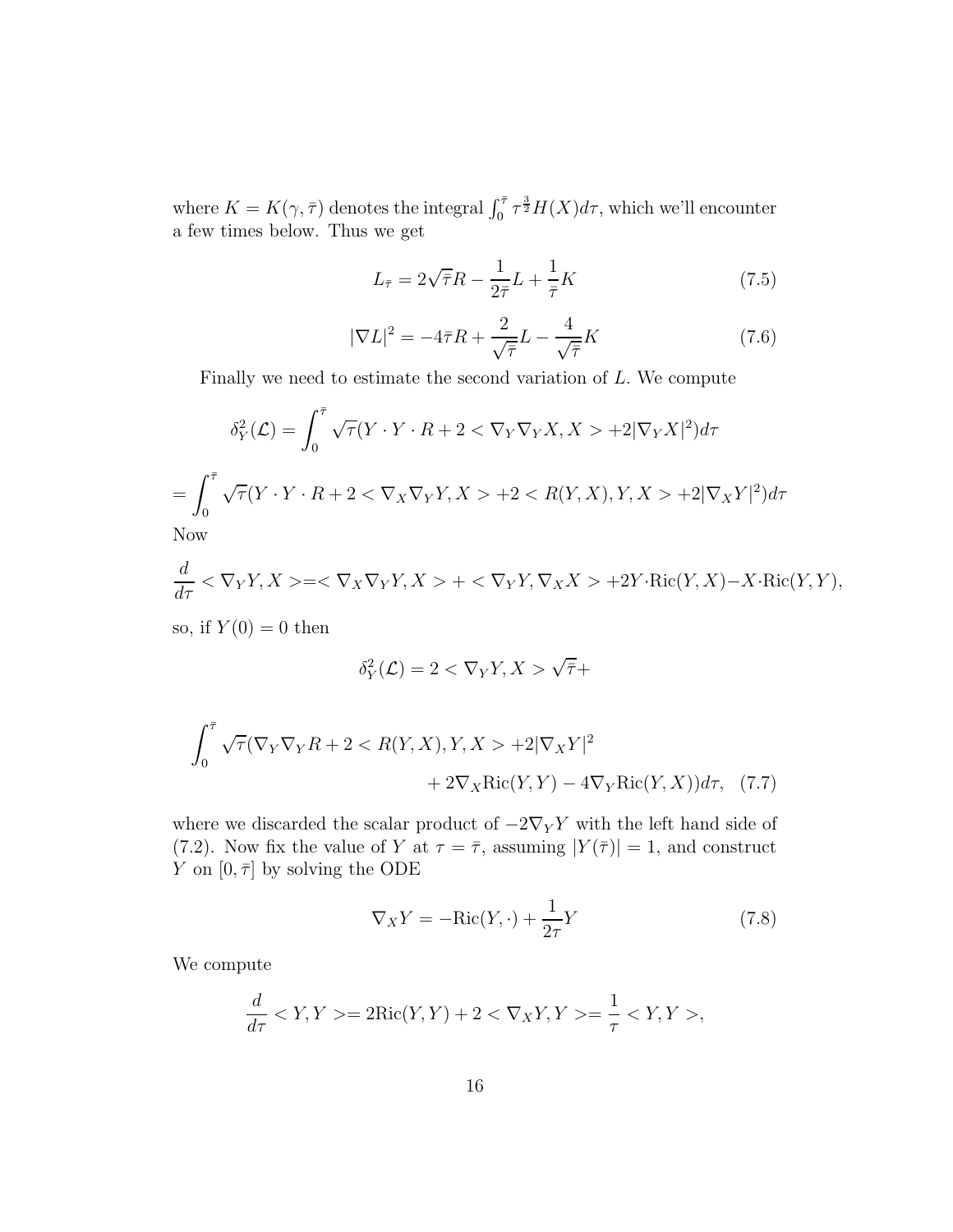so  $|Y(\tau)|^2 = \frac{\tau}{\overline{\tau}}$  $\frac{\tau}{\overline{\tau}}$ , and in particular,  $Y(0) = 0$ . Making a substitution into (7.7), we get  $Hess_L(Y, Y) <$ 

$$
\int_0^{\bar{\tau}} \sqrt{\tau} (\nabla_Y \nabla_Y R + 2 < R(Y, X), Y, X > +2\nabla_X \text{Ric}(Y, Y) - 4\nabla_Y \text{Ric}(Y, X) + 2|\text{Ric}(Y, \cdot)|^2 - \frac{2}{\tau} \text{Ric}(Y, Y) + \frac{1}{2\tau \bar{\tau}} d\tau
$$

To put this in a more convenient form, observe that

$$
\frac{d}{d\tau}\text{Ric}(Y(\tau), Y(\tau)) = \text{Ric}_{\tau}(Y, Y) + \nabla_X \text{Ric}(Y, Y) + 2\text{Ric}(\nabla_X Y, Y)
$$

$$
= \text{Ric}_{\tau}(Y, Y) + \nabla_X \text{Ric}(Y, Y) + \frac{1}{\tau}\text{Ric}(Y, Y) - 2|\text{Ric}(Y, \cdot)|^2,
$$

so

$$
\text{Hess}_L(Y,Y) \le \frac{1}{\sqrt{\overline{\tau}}} - 2\sqrt{\overline{\tau}}\text{Ric}(Y,Y) - \int_0^{\overline{\tau}} \sqrt{\tau}H(X,Y)d\tau, \qquad (7.9)
$$

where

$$
H(X,Y) = -\nabla_Y \nabla_Y R - 2 < R(Y,X)Y, X > -4(\nabla_X \text{Ric}(Y,Y) - \nabla_Y \text{Ric}(Y,X))
$$
\n
$$
-2\text{Ric}_{\tau}(Y,Y) + 2|\text{Ric}(Y,\cdot)|^2 - \frac{1}{\tau}\text{Ric}(Y,Y)
$$

is the Hamilton's expression for the matrix Harnack inequality (with  $t = -\tau$ ). Thus

$$
\Delta L \le -2\sqrt{\tau}R + \frac{n}{\sqrt{\tau}} - \frac{1}{\tau}K\tag{7.10}
$$

A field  $Y(\tau)$  along  $\mathcal{L}$ -geodesic  $\gamma(\tau)$  is called  $\mathcal{L}$ -Jacobi, if it is the derivative of a variation of  $\gamma$  among  $\mathcal{L}$ -geodesics. For an  $\mathcal{L}$ -Jacobi field Y with  $|Y(\overline{\tau})|$  = 1 we have

$$
\frac{d}{d\tau}|Y|^2 = 2\text{Ric}(Y,Y) + 2 < \nabla_X Y, Y > = 2\text{Ric}(Y,Y) + 2 < \nabla_Y X, Y >
$$
\n
$$
= 2\text{Ric}(Y,Y) + \frac{1}{\sqrt{\overline{\tau}}} \text{Hess}_L(Y,Y) \le \frac{1}{\overline{\tau}} - \frac{1}{\sqrt{\overline{\tau}}} \int_0^{\overline{\tau}} \tau^{\frac{1}{2}} H(X,\tilde{Y}) d\tau, \tag{7.11}
$$

where  $\tilde{Y}$  is obtained by solving ODE (7.8) with initial data  $\tilde{Y}(\bar{\tau}) = Y(\bar{\tau})$ . Moreover, the equality in (7.11) holds only if  $\tilde{Y}$  is  $\mathcal{L}$ -Jacobi and hence  $\frac{d}{d\tau}|Y|^2 = 2{\rm Ric}(Y, Y) + \frac{1}{\sqrt{2}}$  $\frac{1}{\overline{\tau}}\text{Hess}_L(Y,Y) = \frac{1}{\overline{\tau}}.$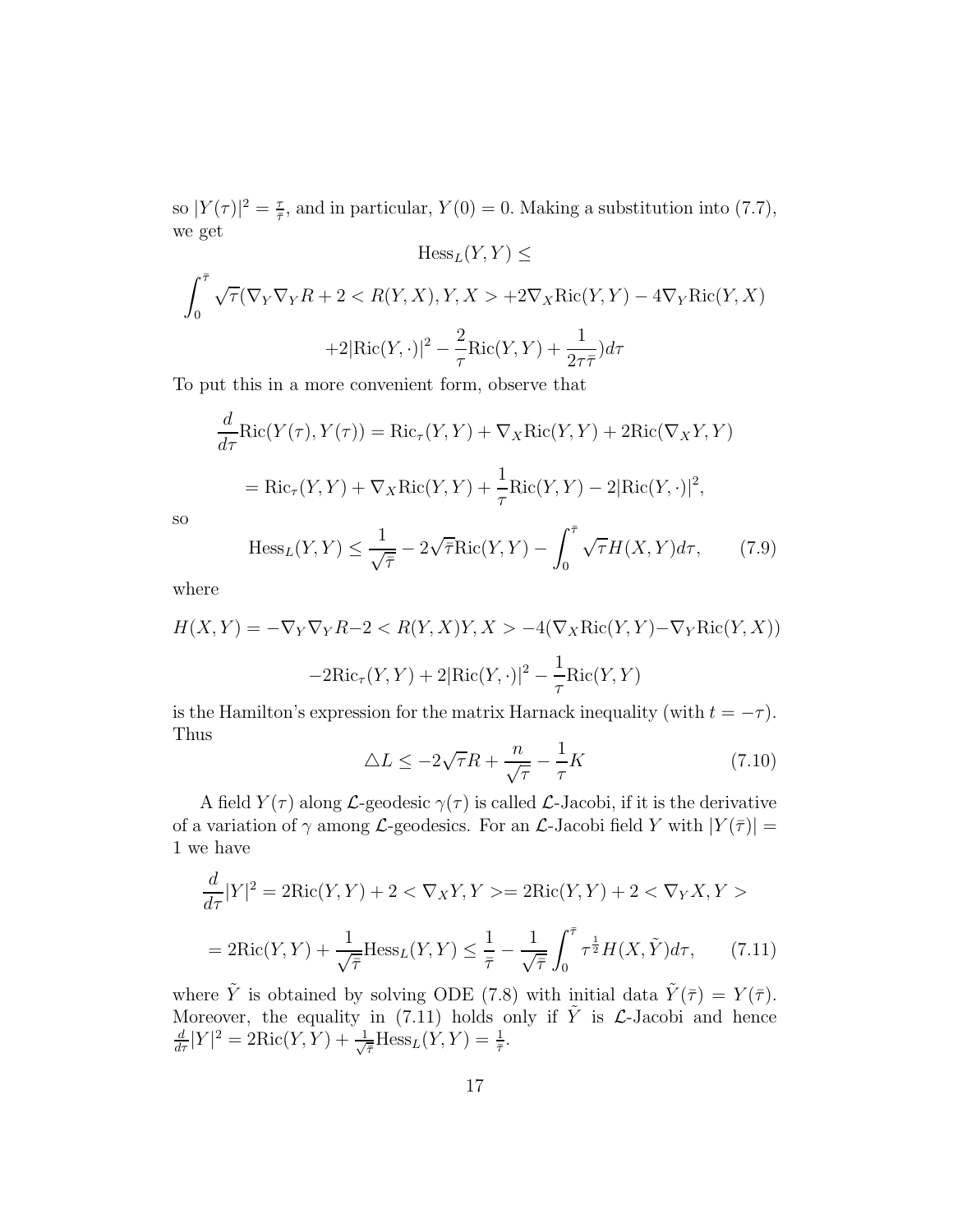Now we can deduce an estimate for the jacobian  $J$  of the  $\mathcal{L}$ -exponential map, given by  $\mathcal{L}exp_X(\bar{\tau}) = \gamma(\bar{\tau})$ , where  $\gamma(\tau)$  is the  $\mathcal{L}$ -geodesic, starting at p and having X as the limit of  $\sqrt{\tau} \dot{\gamma}(\tau)$  as  $\tau \to 0$ . We obtain

$$
\frac{d}{d\tau}\log J(\tau) \le \frac{n}{2\bar{\tau}} - \frac{1}{2}\bar{\tau}^{-\frac{3}{2}}K,\tag{7.12}
$$

with equality only if  $2\text{Ric} + \frac{1}{\sqrt{2}}$  $\frac{1}{\bar{\tau}}$ Hess<sub>L</sub> =  $\frac{1}{\bar{\tau}}$  $\frac{1}{\tau}g$ . Let  $l(q,\tau) = \frac{1}{2\sqrt{\tau}}L(q,\tau)$  be the reduced distance. Then along an  $\mathcal{L}$ -geodesic  $\gamma(\tau)$  we have (by (7.4))

$$
\frac{d}{d\tau}l(\tau) = -\frac{1}{2\bar{\tau}}l + \frac{1}{2}(R + |X|^2) = -\frac{1}{2}\bar{\tau}^{-\frac{3}{2}}K,
$$

so (7.12) implies that  $\tau^{-\frac{n}{2}} \exp(-l(\tau)) J(\tau)$  is nonincreasing in  $\tau$  along  $\gamma$ , and monotonicity is strict unless we are on a gradient shrinking soliton. Integrating over  $M$ , we get monotonicity of the reduced volume function  $\tilde{V}(\tau) = \int_M^{\infty} \tau^{-\frac{n}{2}} \exp(-l(q,\tau))dq$ . (Alternatively, one could obtain the same monotonicity by integrating the differential inequality

$$
l_{\bar{\tau}} - \triangle l + |\nabla l|^2 - R + \frac{n}{2\bar{\tau}} \ge 0,
$$
\n(7.13)

which follows immediately from  $(7.5)$ ,  $(7.6)$  and  $(7.10)$ . Note also a useful inequality

$$
2\Delta l - |\nabla l|^2 + R + \frac{l-n}{\bar{\tau}} \le 0,\tag{7.14}
$$

which follows from  $(7.6)$ ,  $(7.10)$ .

On the other hand, if we denote  $\bar{L}(q, \tau) = 2\sqrt{\tau}L(q, \tau)$ , then from (7.5), (7.10) we obtain

$$
\bar{L}_{\bar{\tau}} + \Delta \bar{L} \le 2n \tag{7.15}
$$

Therefore, the minimum of  $\bar{L}(\cdot, \bar{\tau}) - 2n\bar{\tau}$  is nonincreasing, so in particular, the minimum of  $l(\cdot, \bar{\tau})$  does not exceed  $\frac{n}{2}$  for each  $\bar{\tau} > 0$ . (The lower bound for l is much easier to obtain since the evolution equation  $R_{\tau} = -\Delta R - 2|\text{Ric}|^2$ implies  $R(\cdot, \tau) \geq -\frac{n}{2(\tau_0 - \tau)}$ , whenever the flow exists for  $\tau \in [0, \tau_0]$ .)

**7.2** If the metrics  $g_{ij}(\tau)$  have nonnegative curvature operator, then Hamilton's differential Harnack inequalities hold, and one can say more about the behavior of l. Indeed, in this case, if the solution is defined for  $\tau \in$ [0,  $\tau_0$ ], then  $H(X,Y) \geq -\text{Ric}(Y,Y)(\frac{1}{\tau} + \frac{1}{\tau_0 - \tau_0})$  $\frac{1}{\tau_0 - \tau}$ )  $\geq -R(\frac{1}{\tau} + \frac{1}{\tau_0 - \tau_0})$  $\frac{1}{\tau_0 - \tau}$ )|Y|<sup>2</sup> and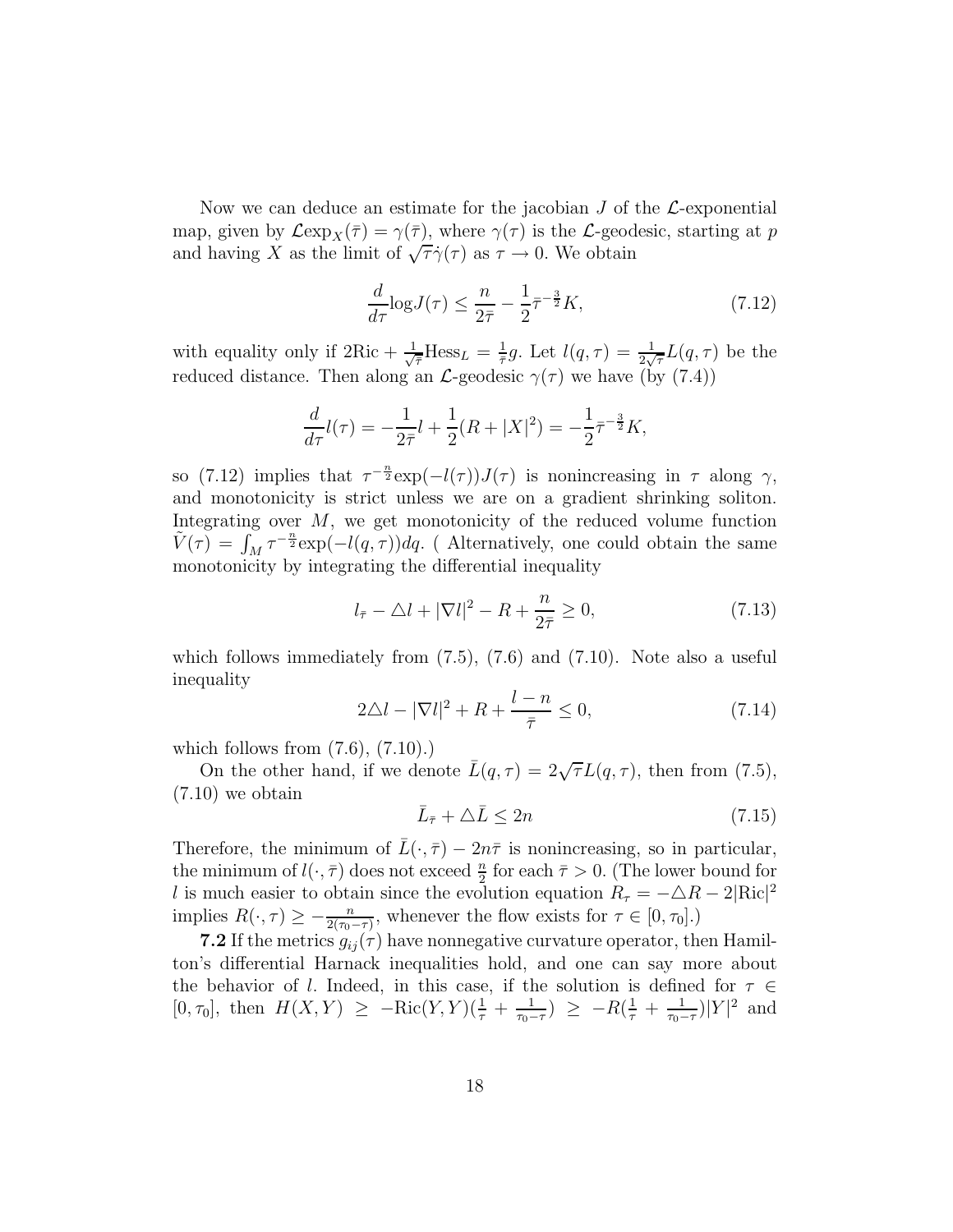$H(X) \ge -R(\frac{1}{\tau} + \frac{1}{\tau_0 - \tau_0})$  $\frac{1}{\tau_{0}-\tau}$ ). Therefore, whenever  $\tau$  is bounded away from  $\tau_{0}$ (say,  $\tau \le (1 - c)\tau_0, c > 0$ ), we get (using (7.6), (7.11))

$$
|\nabla l|^2 + R \le \frac{Cl}{\tau},\tag{7.16}
$$

and for  $\mathcal{L}$ -Jacobi fields Y

$$
\frac{d}{d\tau}\log|Y|^2 \le \frac{1}{\tau}(Cl+1)
$$
\n(7.17)

7.3 As the first application of the comparison inequalities above, let us give an alternative proof of a weakened version of the no local collapsing theorem 4.1. Namely, rather than assuming  $|Rm|(x, t_k) \leq r_k^{-2}$  for  $x \in B_k$ , we require  $|Rm|(x,t) \leq r_k^{-2}$  whenever  $x \in B_k, t_k - r_k^2 \leq t \leq t_k$ . Then the proof can go as follows: let  $\tau_k(t) = t_k - t$ ,  $p = p_k$ ,  $\epsilon_k = r_k^{-1}Vol(B_k)^{\frac{1}{n}}$ . We claim that  $\tilde{V}_k(\epsilon_k r_k^2) < 3\epsilon_k^{\frac{n}{2}}$  when k is large. Indeed, using the  $\mathcal{L}$ -exponential map we can integrate over  $T_pM$  rather than M; the vectors in  $T_pM$  of length at most 1  $\frac{1}{2}\epsilon_k^{-\frac{1}{2}}$  give rise to  $\mathcal{L}$ -geodesics, which can not escape from  $B_k$  in time  $\epsilon_k r_k^2$ , so their contribution to the reduced volume does not exceed  $2\epsilon_k^2$ ; on the other hand, the contribution of the longer vectors does not exceed  $\exp(-\frac{1}{2})$  $\frac{1}{2} \epsilon_k^{-\frac{1}{2}}$ ) by the jacobian comparison theorem. However,  $\tilde{V}_k(t_k)$  (that is, at  $t=0$ ) stays bounded away from zero. Indeed, since min  $l_k(\cdot, t_k - \frac{1}{2})$  $\frac{1}{2}T) \leq \frac{n}{2}$  $\frac{n}{2}$ , we can pick a point  $q_k$ , where it is attained, and obtain a universal upper bound on  $l_k(\cdot, t_k)$ by considering only curves  $\gamma$  with  $\gamma(t_k - \frac{1}{2})$  $(\frac{1}{2}T) = q_k$ , and using the fact that all geometric quantities in  $g_{ij}(t)$  are uniformly bounded when  $t \in [0, \frac{1}{2}]$  $\frac{1}{2}T$ . Since the monotonicity of the reduced volume requires  $\tilde{V}_k(t_k) \leq \tilde{V}_k(\epsilon_k r_k^2)$ , this is a contradiction.

A similar argument shows that the statement of the corollary in 4.2 can be strengthened by adding another property of the ancient solution, obtained as a blow-up limit. Namely, we may claim that if, say, this solution is defined for  $t \in (-\infty, 0)$ , then for any point p and any  $t_0 > 0$ , the reduced volume function  $\tilde{V}(\tau)$ , constructed using p and  $\tau(t) = t_0 - t$ , is bounded below by  $\kappa$ .

7.4\* The computations in this section are just natural modifications of those in the classical variational theory of geodesics that can be found in any textbook on Riemannian geometry; an even closer reference is [L-Y], where they use "length", associated to a linear parabolic equation, which is pretty much the same as in our case.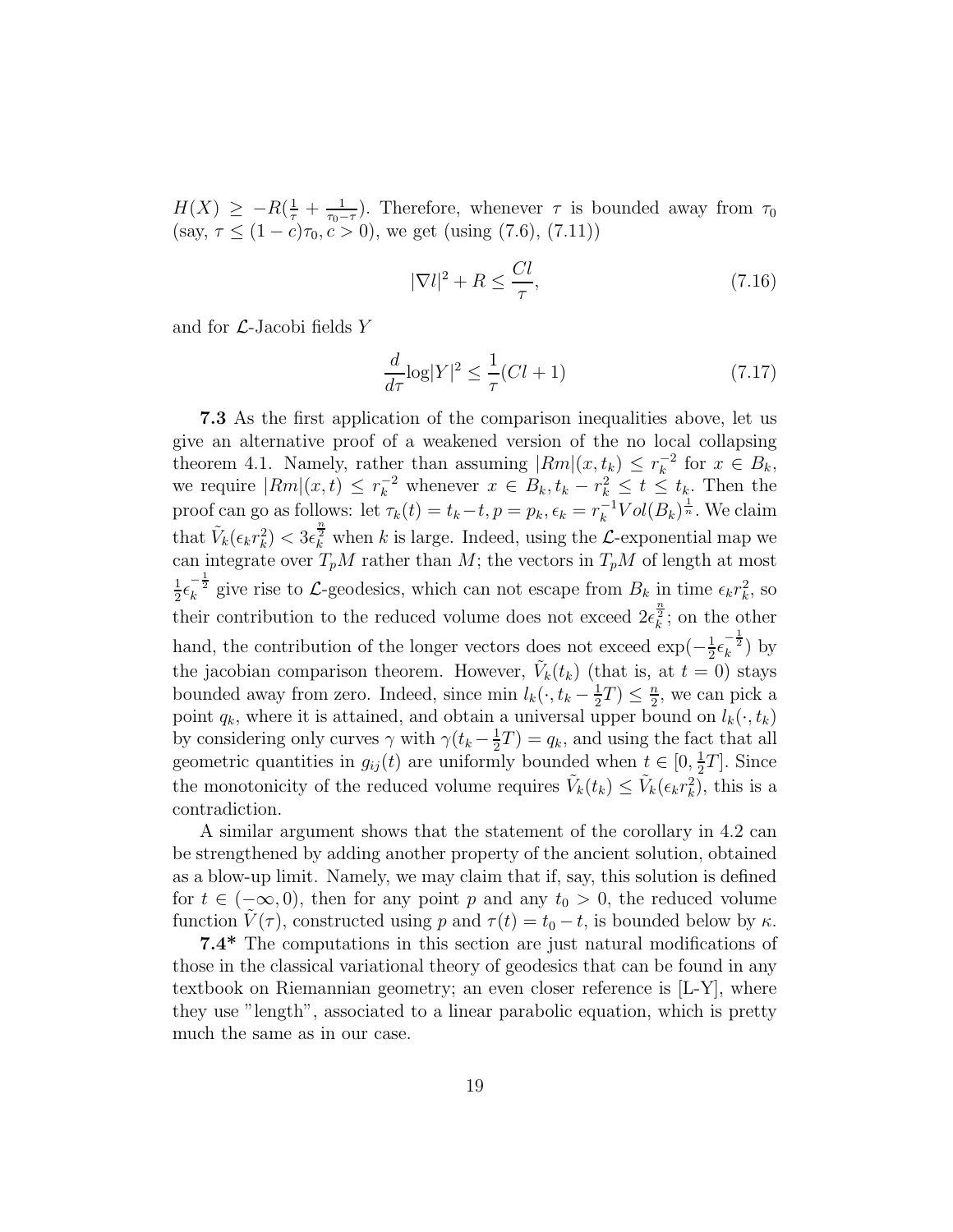#### 8 No local collapsing theorem II

8.1 Let us first formalize the notion of local collapsing, that was used in 7.3.

**Definition.** A solution to the Ricci flow  $(g_{ij})_t = -2R_{ij}$  is said to be  $\kappa$ -collapsed at  $(x_0, t_0)$  on the scale  $r > 0$  if  $|Rm|(x, t) \leq r^{-2}$  for all  $(x, t)$ satisfying  $dist_0(x, x_0) < r$  and  $t_0 - r^2 \le t \le t_0$ , and the volume of the metric ball  $B(x_0, r^2)$  at time  $t_0$  is less than  $\kappa r^n$ .

**8.2 Theorem.** For any  $A > 0$  there exists  $\kappa = \kappa(A) > 0$  with the following property. If  $g_{ij}(t)$  is a smooth solution to the Ricci flow  $(g_{ij})_t =$  $-2R_{ij}, 0 \leq t \leq r_0^2$ , which has  $|Rm|(x,t) \leq r_0^{-2}$  for all  $(x,t)$ , satisfying  $dist_0(x, x_0) < r_0$ , and the volume of the metric ball  $B(x_0, r_0)$  at time zero is at least  $A^{-1}r_0^n$ , then  $g_{ij}(t)$  can not be  $\kappa$ -collapsed on the scales less than  $r_0$ at a point  $(x, r_0^2)$  with  $dist_{r_0^2}(x, x_0) \leq Ar_0$ .

*Proof.* By scaling we may assume  $r_0 = 1$ ; we may also assume dist<sub>1</sub> $(x, x_0)$  = A. Let us apply the constructions of 7.1 choosing  $p = x, \tau(t) = 1-t$ . Arguing as in 7.3, we see that if our solution is collapsed at x on the scale  $r \leq 1$ , then the reduced volume  $\tilde{V}(r^2)$  must be very small; on the other hand,  $\tilde{V}(1)$  can not be small unless min  $l(x, \frac{1}{2})$  over x satisfying  $dist_{\frac{1}{2}}(x, x_0) \leq \frac{1}{10}$  is large. Thus all we need is to estimate l, or equivalently  $L$ , in that ball. Recall that L satisfies the differential inequality  $(7.15)$ . In order to use it efficiently in a maximum principle argument, we need first to check the following simple assertion.

**8.3 Lemma.** Suppose we have a solution to the Ricci flow  $(g_{ii})_t = -2R_{ii}$ . (a) Suppose  $Ric(x,t_0) \leq (n-1)K$  when  $dist_{t_0}(x,x_0) < r_0$ . Then the distance function  $d(x,t) = dist_t(x,x_0)$  satisfies at  $t = t_0$  outside  $B(x_0, r_0)$  the differential inequality

$$
d_t - \triangle d \ge -(n-1)\left(\frac{2}{3}Kr_0 + r_0^{-1}\right)
$$

(the inequality must be understood in the barrier sense, when necessary)

(b) (cf. [H 4,§17]) Suppose  $Ric(x, t_0) \le (n-1)K$  when  $dist_{t_0}(x, x_0) < r_0$ , or  $dist_{t_0}(x, x_1) < r_0$ . Then

$$
\frac{d}{dt} dist_t(x_0, x_1) \ge -2(n-1)\left(\frac{2}{3}Kr_0 + r_0^{-1}\right) \, at \quad t = t_0
$$

*Proof of Lemma.* (a) Clearly,  $d_t(x) = \int_{\gamma} -\text{Ric}(X, X)$ , where  $\gamma$  is the shortest geodesic between x and  $x_0$  and X is its unit tangent vector, On the other hand,  $\Delta d \leq \sum_{k=1}^{n-1} s_{Y_k}''(\gamma)$ , where  $Y_k$  are vector fields along  $\gamma$ , vanishing at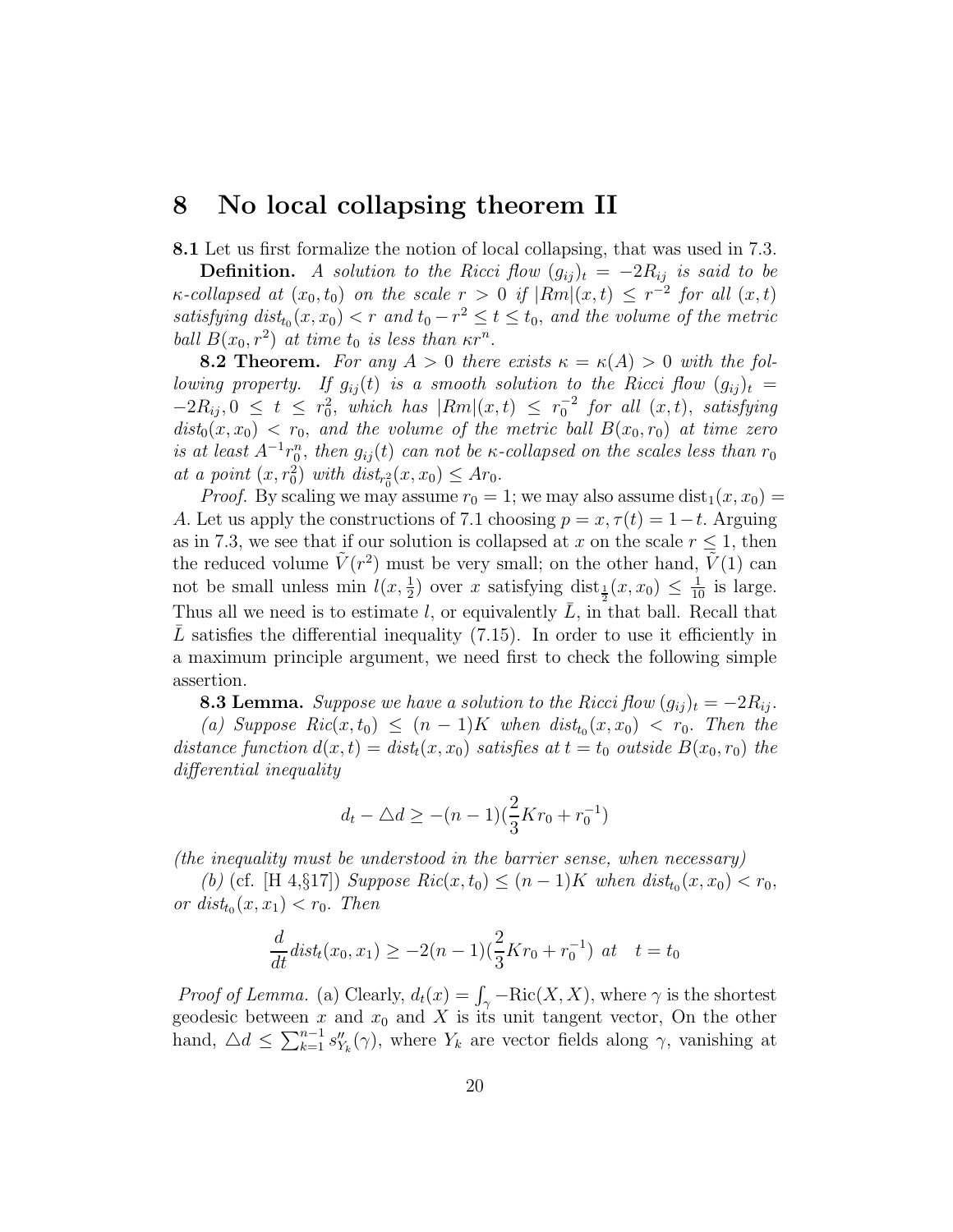$x_0$  and forming an orthonormal basis at x when complemented by X, and  $s''_{Y_k}(\gamma)$  denotes the second variation along  $Y_k$  of the length of  $\gamma$ . Take  $Y_k$  to be parallel between x and  $x_1$ , and linear between  $x_1$  and  $x_0$ , where  $d(x_1, t_0) = r_0$ . Then

$$
\Delta d \le \sum_{k=1}^{n-1} s_{Y_k}''(\gamma) = \int_{r_0}^{d(x,t_0)} -\text{Ric}(X, X)ds + \int_0^{r_0} \left(\frac{s^2}{r_0^2}(-\text{Ric}(X, X)) + \frac{n-1}{r_0^2}\right)ds
$$
  
= 
$$
\int_{\gamma} -\text{Ric}(X, X) + \int_0^{r_0} (\text{Ric}(X, X)(1 - \frac{s^2}{r_0^2}) + \frac{n-1}{r_0^2})ds \le d_t + (n-1)\left(\frac{2}{3}Kr_0 + r_0^{-1}\right)
$$

The proof of (b) is similar.

Continuing the proof of theorem, apply the maximum principle to the function  $h(y, t) = \phi(d(y, t) - A(2t-1))(L(y, 1-t) + 2n+1)$ , where  $d(y, t) =$ dist<sub>t</sub> $(x, x_0)$ , and  $\phi$  is a function of one variable, equal 1 on  $(-\infty, \frac{1}{20})$ , and rapidly increasing to infinity on  $(\frac{1}{20}, \frac{1}{10})$ , in such a way that

$$
2(\phi')^2/\phi - \phi'' \ge (2A + 100n)\phi' - C(A)\phi,
$$
\n(8.1)

for some constant  $C(A) < \infty$ . Note that  $\overline{L} + 2n + 1 \geq 1$  for  $t \geq \frac{1}{2}$  $\frac{1}{2}$  by the remark in the very end of 7.1. Clearly, min  $h(y, 1) \leq h(x, 1) = 2n + 1$ . On the other hand, min  $h(y, \frac{1}{2})$  is achieved for some y satisfying  $d(y, \frac{1}{2}) \leq \frac{1}{10}$ . Now we compute

$$
\Box h = (\bar{L} + 2n + 1)(-\phi'' + (d_t - \Delta d - 2A)\phi') - 2 < \nabla \phi \nabla \bar{L} > + (\bar{L}_t - \Delta \bar{L})\phi \tag{8.2}
$$
\n
$$
\nabla h = (\bar{L} + 2n + 1)\nabla \phi + \phi \nabla \bar{L} \tag{8.3}
$$

At a minimum point of h we have  $\nabla h = 0$ , so (8.2) becomes

$$
\Box h = (\bar{L} + 2n + 1)(-\phi'' + (d_t - \Delta d - 2A)\phi' + 2(\phi')^2/\phi) + (\bar{L}_t - \Delta \bar{L})\phi
$$
 (8.4)

Now since  $d(y, t) \geq \frac{1}{20}$  whenever  $\phi' \neq 0$ , and since Ric  $\leq n - 1$  in  $B(x_0, \frac{1}{20})$ , we can apply our lemma (a) to get  $d_t - \Delta d \ge -100(n-1)$  on the set where  $\phi' \neq 0$ . Thus, using (8.1) and (7.15), we get

$$
\Box h \ge -(L+2n+1)C(A)\phi - 2n\phi \ge -(2n+C(A))h
$$

This implies that min h can not decrease too fast, and we get the required estimate.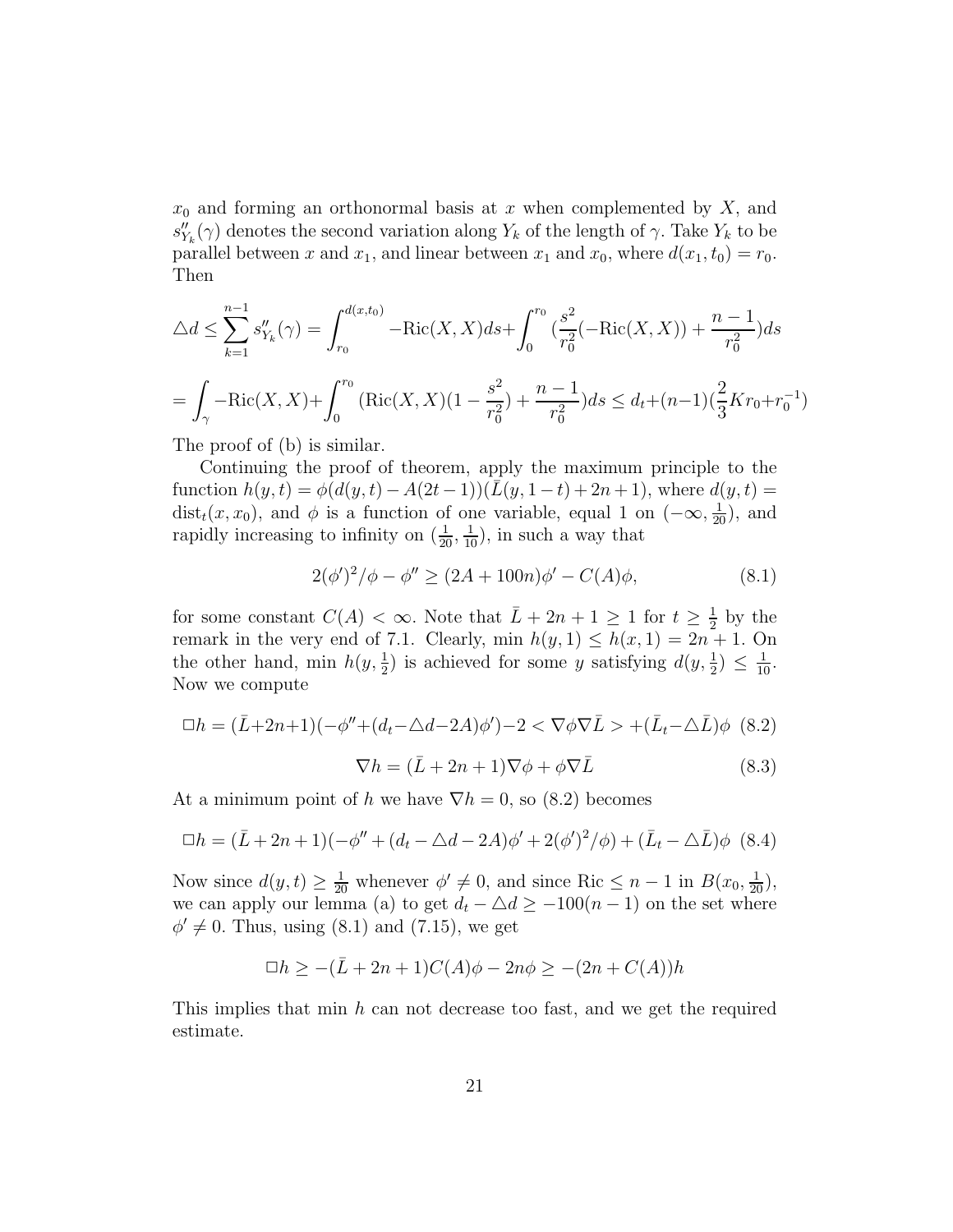## 9 Differential Harnack inequality for solutions of the conjugate heat equation

**9.1 Proposition.** Let  $g_{ij}(t)$  be a solution to the Ricci flow  $(g_{ij})_t = -2R_{ij}$ ,  $0 \leq$  $t \leq T$ , and let  $u = (4\pi(T - t))^{-\frac{n}{2}}e^{-f}$  satisfy the conjugate heat equation  $\Box^* u = -u_t - \triangle u + R u = 0.$  Then  $v = [(T - t)(2\triangle f - |\nabla f|^2 + R) + f - n]u$ satisfies

$$
\Box^* v = -2(T - t) |R_{ij} + \nabla_i \nabla_j f - \frac{1}{2(T - t)} g_{ij}|^2
$$
\n(9.1)

Proof. Routine computation.

Clearly, this proposition immediately implies the monotonicity formula (3.4); its advantage over (3.4) shows up when one has to work locally.

**9.2 Corollary.** Under the same assumptions, on a closed manifold M, or whenever the application of the maximum principle can be justified, min  $v/u$ is nondecreasing in t.

**9.3 Corollary.** Under the same assumptions, if u tends to a  $\delta$ -function as  $t \to T$ , then  $v \leq 0$  for all  $t < T$ .

*Proof.* If h satisfies the ordinary heat equation  $h_t = \Delta h$  with respect to the evolving metric  $g_{ij}(t)$ , then we have  $\frac{d}{dt} \int h u = 0$  and  $\frac{d}{dt} \int h v \geq 0$ . Thus we only need to check that for everywhere positive h the limit of  $\int hv$  as  $t \to T$ is nonpositive. But it is easy to see, that this limit is in fact zero.

**9.4 Corollary.** Under assumptions of the previous corollary, for any smooth curve  $\gamma(t)$  in M holds

$$
-\frac{d}{dt}f(\gamma(t),t) \le \frac{1}{2}(R(\gamma(t),t) + |\dot{\gamma}(t)|^2) - \frac{1}{2(T-t)}f(\gamma(t),t)
$$
(9.2)

*Proof.* From the evolution equation  $f_t = -\Delta f + |\nabla f|^2 - R + \frac{n}{2(T-1)}$  $\frac{n}{2(T-t)}$  and  $v \leq 0$  we get  $f_t + \frac{1}{2}R - \frac{1}{2}$  $\frac{1}{2}|\nabla f|^2 - \frac{f}{2(T-t)} \geq 0$ . On the other hand, $-\frac{d}{dt}f(\gamma(t), t) =$  $-f_t - \langle \nabla f, \dot{\gamma}(t) \rangle \leq -f_t + \frac{1}{2}$  $\frac{1}{2}|\nabla f|^2 + \frac{1}{2}$  $\frac{1}{2}|\dot{\gamma}|^2$ . Summing these two inequalities, we get (9.2).

**9.5 Corollary.** If under assumptions of the previous corollary, p is the point where the limit  $\delta$ -function is concentrated, then  $f(q, t) \leq l(q, T - t)$ , where l is the reduced distance, defined in 7.1, using p and  $\tau(t) = T - t$ .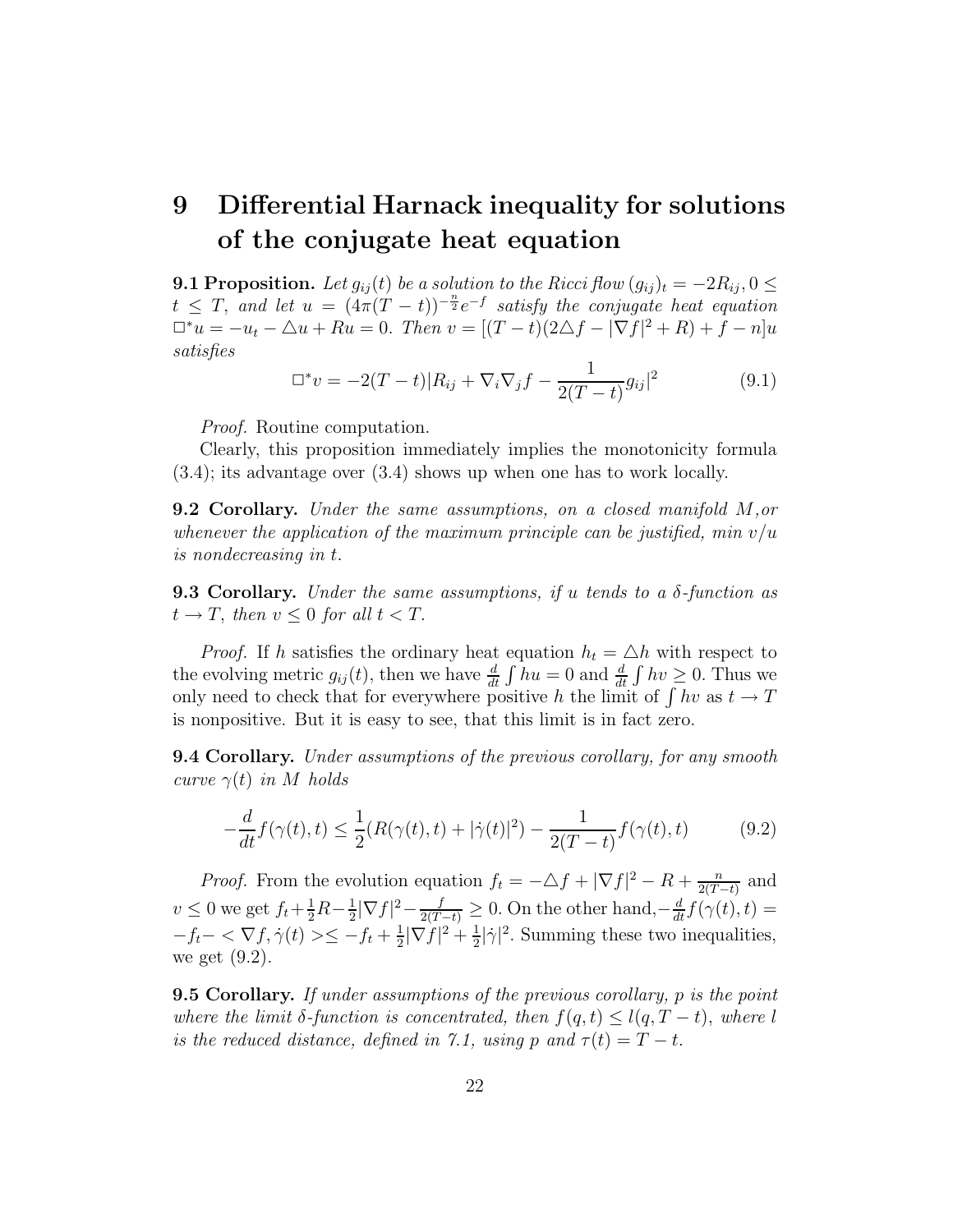*Proof.* Use (7.13) in the form  $\Box$ <sup>\*</sup> $\exp(-l) \leq 0$ .

**9.6** Remark. Ricci flow can be characterized among all other evolution equations by the infinitesimal behavior of the fundamental solutions of the conjugate heat equation. Namely, suppose we have a riemannian metric  $g_{ij}(t)$ evolving with time according to an equation  $(g_{ij})_t = A_{ij}(t)$ . Then we have the heat operator  $\Box = \frac{\partial}{\partial t} - \triangle$  and its conjugate  $\Box^* = -\frac{\partial}{\partial t} - \triangle - \frac{1}{2}A$ , so that d  $\frac{d}{dt} \int uv = \int ((\Box u)v - u(\Box^* v)).$  (Here  $A = g^{ij}A_{ij}$ ) Consider the fundamental solution  $u = (-4\pi t)^{-\frac{n}{2}}e^{-f}$  for  $\Box^*$ , starting as  $\delta$ -function at some point  $(p, 0)$ . Then for general  $A_{ij}$  the function  $(\Box \bar{f} + \frac{\bar{f}}{t})$  $\bar{f}_t(q,t)$ , where  $\bar{f} = f - \int f u$ , is of the order  $O(1)$  for  $(q, t)$  near  $(p, 0)$ . The Ricci flow  $A_{ij} = -2R_{ij}$  is characterized by the condition  $(\Box \bar{f} + \frac{\bar{f}}{t})$  $\frac{f}{t}$  $(q, t) = o(1)$ ; in fact, it is  $O(|pq|^2 + |t|)$  in this case.

9.7\* Inequalities of the type of (9.2) are known as differential Harnack inequalities; such inequality was proved by Li and Yau [L-Y] for the solutions of linear parabolic equations on riemannian manifolds. Hamilton [H 7,8] used differential Harnack inequalities for the solutions of backward heat equation on a manifold to prove monotonicity formulas for certain parabolic flows. A local monotonicity formula for mean curvature flow making use of solutions of backward heat equation was obtained by Ecker [E 2].

### 10 Pseudolocality theorem

**10.1 Theorem.** For every  $\alpha > 0$  there exist  $\delta > 0, \epsilon > 0$  with the following property. Suppose we have a smooth solution to the Ricci flow  $(g_{ij})_t =$  $-2R_{ij}, 0 \le t \le (e_0)^2$ , and assume that at  $t = 0$  we have  $R(x) \ge -r_0^{-2}$  and  $Vol(\partial\Omega)^n \geq (1-\delta)c_nVol(\Omega)^{n-1}$  for any  $x, \Omega \subset B(x_0, r_0)$ , where  $c_n$  is the euclidean isoperimetric constant. Then we have an estimate  $|Rm|(x,t) \leq$  $\alpha t^{-1} + (\epsilon r_0)^{-2}$  whenever  $0 < t \le (\epsilon r_0)^2$ ,  $d(x, t) = dist_t(x, x_0) < \epsilon r_0$ .

Thus, under the Ricci flow, the almost singular regions (where curvature is large) can not instantly significantly influence the almost euclidean regions. Or , using the interpretation via renormalization group flow, if a region looks trivial (almost euclidean) on higher energy scale, then it can not suddenly become highly nontrivial on a slightly lower energy scale.

Proof. It is an argument by contradiction. The idea is to pick a point  $(\bar{x},\bar{t})$  not far from  $(x_0,0)$  and consider the solution u to the conjugate heat equation, starting as  $\delta$ -function at  $(\bar{x},t)$ , and the corresponding nonpositive function v as in 9.3. If the curvatures at  $(\bar{x},\bar{t})$  are not small compared to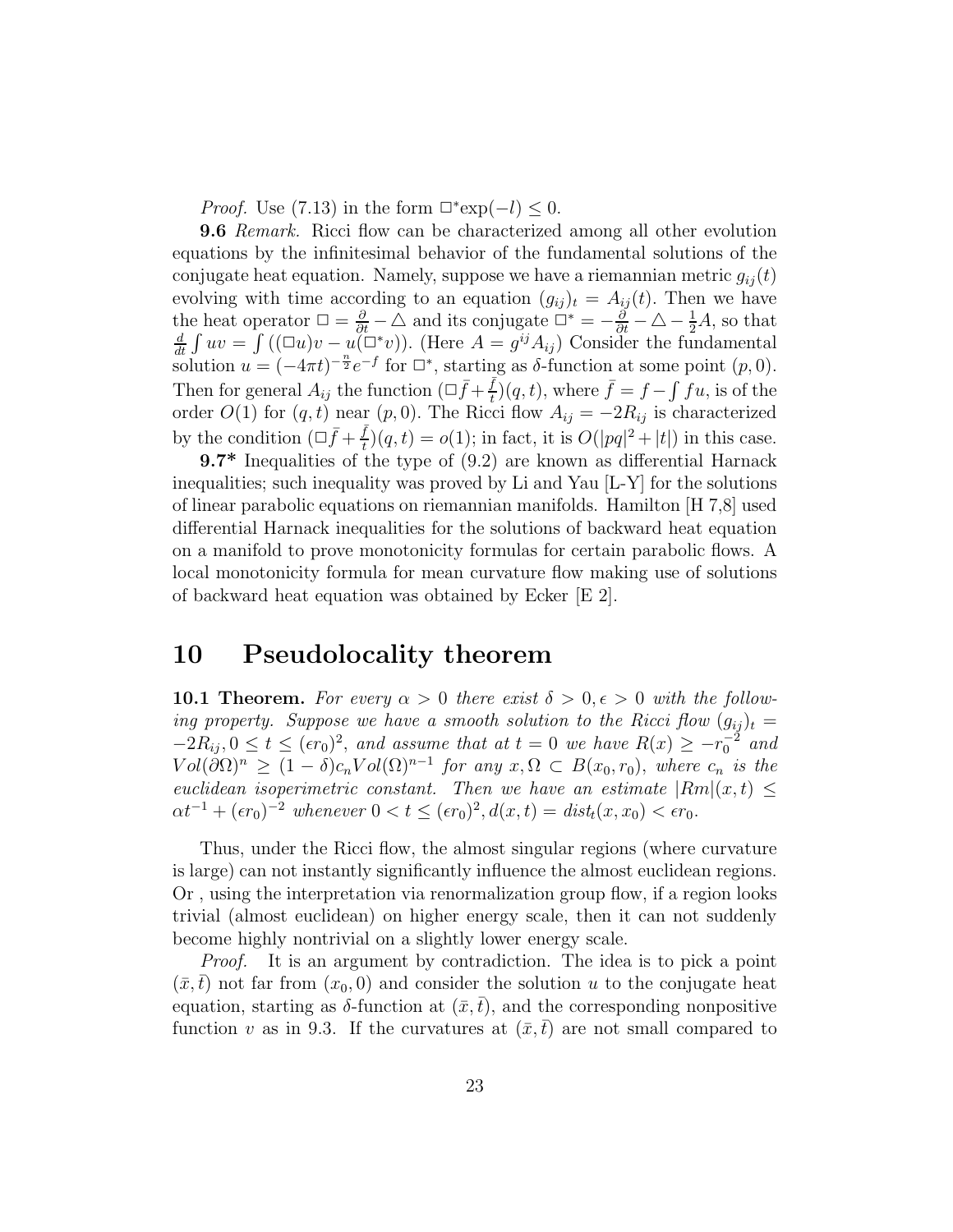$\bar{t}^{-1}$  and are larger than at nearby points, then one can show that  $\int v$  at time t is bounded away from zero for (small) time intervals  $\bar{t} - t$  of the order of  $|Rm|^{-1}(\bar{x}, \bar{t})$ . By monotonicity we conclude that  $\int v$  is bounded away from zero at  $t = 0$ . In fact, using (9.1) and an appropriate cut-off function, we can show that at  $t = 0$  already the integral of v over  $B(x_0, r)$  is bounded away from zero, whereas the integral of  $u$  over this ball is close to 1, where  $r$ can be made as small as we like compared to  $r_0$ . Now using the control over the scalar curvature and isoperimetric constant in  $B(x_0r_0)$ , we can obtain a contradiction to the logarithmic Sobolev inequality.

Now let us go into details. By scaling assume that  $r_0 = 1$ . We may also assume that  $\alpha$  is small, say  $\alpha < \frac{1}{100n}$ . From now on we fix  $\alpha$  and denote by  $M_{\alpha}$  the set of pairs  $(x, t)$ , such that  $|Rm|(x, t) \ge \alpha t^{-1}$ .

Claim 1. For any  $A > 0$ , if  $g_{ij}(t)$  solves the Ricci flow equation on  $0 \leq$  $t \leq \epsilon^2$ ,  $A\epsilon < \frac{1}{100n}$ , and  $|Rm|(x,t) > \alpha t^{-1} + \epsilon^{-2}$  for some  $(x,t)$ , satisfying  $0 \leq$  $t \leq \epsilon^2, d(x,t) < \epsilon$ , then one can find  $(\bar{x}, \bar{t}) \in M_\alpha$ , with  $0 < \bar{t} \leq \epsilon^2, d(\bar{x}, \bar{t}) <$  $(2A+1)\epsilon$ , such that

$$
|Rm|(x,t) \le 4|Rm|(\bar{x},\bar{t}),\tag{10.1}
$$

whenever

$$
(x,t) \in M_{\alpha}, 0 < t \le \bar{t}, d(x,t) \le d(\bar{x}, \bar{t}) + A|Rm|^{-\frac{1}{2}}(\bar{x}, \bar{t})
$$
\n(10.2)

*Proof of Claim 1.* We construct  $(\bar{x}, \bar{t})$  as a limit of a (finite) sequence  $(x_k, t_k)$ , defined in the following way. Let  $(x_1, t_1)$  be an arbitrary point, satisfying  $0 < t_1 \leq \epsilon^2$ ,  $d(x_1, t_1) < \epsilon$ ,  $|Rm|(x_1, t_1) \geq \alpha t^{-1} + \epsilon^{-2}$ . Now if  $(x_k, t_k)$ is already constructed, and if it can not be taken for  $(\bar{x}, \bar{t})$ , because there is some  $(x, t)$  satisfying (10.2), but not (10.1), then take any such  $(x, t)$ for  $(x_{k+1}, t_{k+1})$ . Clearly, the sequence, constructed in such a way, satisfies  $|Rm|(x_k, t_k) \ge 4^{k-1}|Rm|(x_1, t_1) \ge 4^{k-1}\epsilon^{-2}$ , and therefore,  $d(x_k, t_k) \le (2A +$  $1)\epsilon$ . Since the solution is smooth, the sequence is finite, and its last element fits.

Claim 2. For  $(\bar{x},\bar{t})$ , constructed above, (10.1) holds whenever

$$
\bar{t} - \frac{1}{2}\alpha Q^{-1} \le t \le \bar{t}, \, dist_{\bar{t}}(x,\bar{x}) \le \frac{1}{10}AQ^{-\frac{1}{2}},\tag{10.3}
$$

where  $Q = |Rm|(\bar{x}, t)$ .

*Proof of Claim 2.* We only need to show that if  $(x, t)$  satisfies (10.3), then it must satisfy (10.1) or (10.2). Since  $(\bar{x}, \bar{t}) \in M_\alpha$ , we have  $Q \geq \alpha \bar{t}^{-1}$ , so  $\bar{t}$  –  $\frac{1}{2}$  $\frac{1}{2} \alpha Q^{-1} \geq \frac{1}{2}$  $\frac{1}{2}\bar{t}$ . Hence, if  $(x, t)$  does not satisfy  $(10.1)$ , it definitely belongs to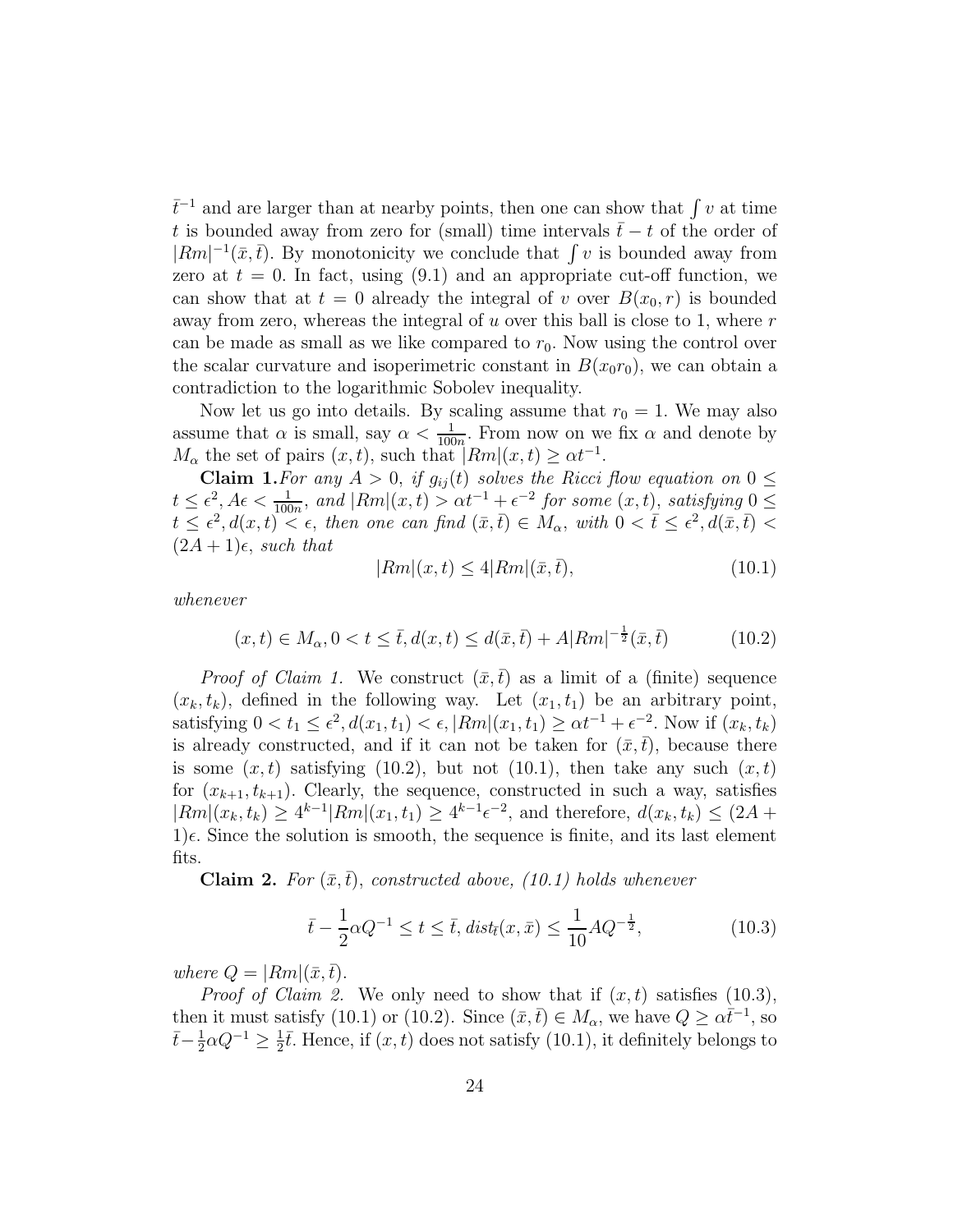$M_{\alpha}$ . Now by the triangle inequality,  $d(x,\bar{t}) \leq d(\bar{x},\bar{t}) + \frac{1}{10}AQ^{-\frac{1}{2}}$ . On the other hand, using lemma 8.3(b) we see that, as t decreases from  $\bar{t}$  to  $\bar{t} - \frac{1}{2}$  $\frac{1}{2}\alpha Q^{-1},$ the point x can not escape from the ball of radius  $d(\bar{x}, \bar{t}) + AQ^{-\frac{1}{2}}$  centered at  $x_0$ .

Continuing the proof of the theorem, and arguing by contradiction, take sequences  $\epsilon \to 0, \delta \to 0$  and solutions  $g_{ij}(t)$ , violating the statement; by reducing  $\epsilon$ , we'll assume that

$$
|Rm|(x,t) \le \alpha t^{-1} + 2\epsilon^{-2} \text{ whenever } 0 \le t \le \epsilon^2 \text{ and } d(x,t) \le \epsilon \qquad (10.4)
$$

Take  $A = \frac{1}{100n\epsilon} \to \infty$ , construct  $(\bar{x}, \bar{t})$ , and consider solutions  $u = (4\pi(\bar{t}$ t))<sup>- $\frac{n}{2}e^{-f}$  of the conjugate heat equation, starting from δ-functions at  $(\bar{x},\bar{t})$ ,</sup> and corresponding nonpositive functions v.

Claim 3. $As \epsilon, \delta \rightarrow 0$ , one can find times  $\tilde{t} \in [\bar{t} - \frac{1}{2}]$  $\frac{1}{2} \alpha Q^{-1}, \bar{t}$ , such that the integral  $\int_B v$  stays bounded away from zero, where  $B$  is the ball at time  $\tilde{t}$  of radius  $\sqrt{\bar{t}-\tilde{t}}$  centered at  $\bar{x}$ .

*Proof of Claim 3(sketch)*. The statement is invariant under scaling, so we can try to take a limit of scalings of  $g_{ij}(t)$  at points  $(\bar{x},\bar{t})$  with factors Q. If the injectivity radii of the scaled metrics at  $(\bar{x}, \bar{t})$  are bounded away from zero, then a smooth limit exists, it is complete and has  $|Rm|(\bar{x},\bar{t})=1$ and  $|Rm|(x,t) \leq 4$  when  $\bar{t} - \frac{1}{2}$  $\frac{1}{2}\alpha \leq t \leq \overline{t}$ . It is not hard to show that the fundamental solutions  $u$  of the conjugate heat equation converge to such a solution on the limit manifold. But on the limit manifold,  $\int_B v$  can not be zero for  $\tilde{t} = \bar{t} - \frac{1}{2}$  $\frac{1}{2}\alpha$ , since the evolution equation (9.1) would imply in this case that the limit is a gradient shrinking soliton, and this is incompatible with  $|Rm|(\bar{x},\bar{t})=1$ .

If the injectivity radii of the scaled metrics tend to zero, then we can change the scaling factor, to make the scaled metrics converge to a flat manifold with finite injectivity radius; in this case it is not hard to choose  $\tilde{t}$  in such a way that  $\int_B v \to -\infty$ .

The positive lower bound for  $-\int_B v$  will be denoted by  $\beta$ .

Our next goal is to construct an appropriate cut-off function. We choose it in the form  $h(y,t) = \phi(\frac{\tilde{d}(y,t)}{10A\epsilon})$ , where  $\tilde{d}(y,t) = d(y,t) + 200n\sqrt{t}$ , and  $\phi$  is a smooth function of one variable, equal one on  $(-\infty, 1]$  and decreasing to zero on [1, 2]. Clearly, h vanishes at  $t = 0$  outside  $B(x_0, 20A\epsilon)$ ; on the other hand, it is equal to one near  $(\bar{x}, \bar{t})$ .

Now  $\Box h = \frac{1}{10A\epsilon}(d_t - \triangle d + \frac{100n}{\sqrt{t}})\phi' - \frac{1}{(10A\epsilon)}$  $\frac{1}{(10A\epsilon)^2}\phi''$ . Note that  $d_t - \Delta t + \frac{100n}{\sqrt{t}} \geq 0$ on the set where  $\phi' \neq 0$  – this follows from the lemma 8.3(a) and our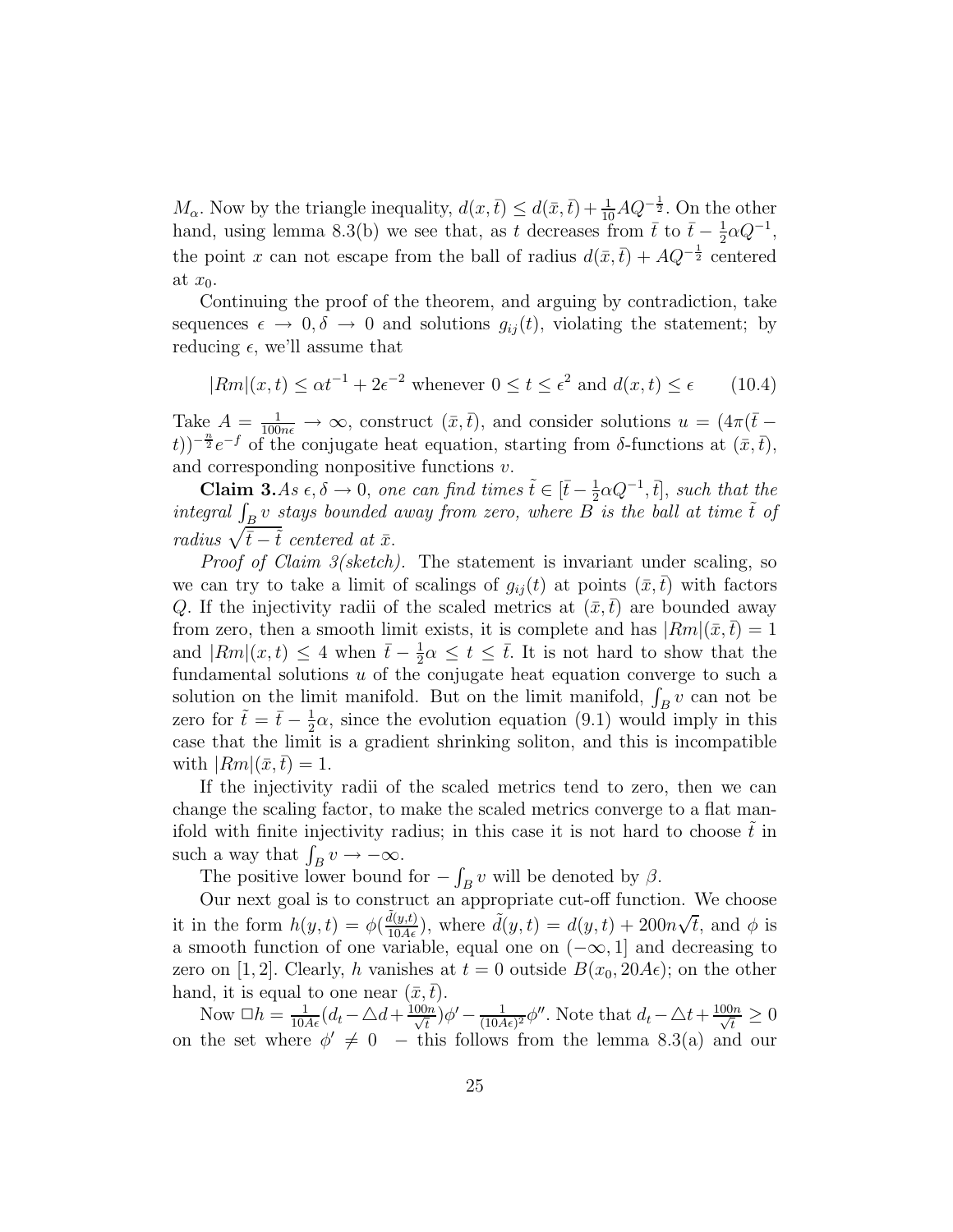assumption (10.4). We may also choose  $\phi$  so that  $\phi'' \ge -10\phi, (\phi')^2 \le 10\phi$ . Now we can compute  $(\int_M hu)_t = \int_M (\Box h)u \leq \frac{1}{A\epsilon}$  $\frac{1}{(A\epsilon)^2}$ , so  $\int_M h u \mid_{t=0} \geq \int_M h u \mid_{t=\bar t}$  $-\frac{\bar{t}}{(A\epsilon)}$  $\frac{\bar{t}}{(A\epsilon)^2} \geq 1 - A^{-2}$ . Also, by (9.1),  $(\int_M -hv)_t \leq \int_M -(\Box h)v \leq \frac{1}{(A\epsilon)^2}$  $\frac{1}{(A\epsilon)^2} \int_M -hv,$ so by Claim 3,  $-\int_M hv \mid_{t=0} \ge \beta \exp(-\frac{\bar{t}}{(A\epsilon)}$  $\frac{t}{(A\epsilon)^2}) \geq \beta(1-A^{-2}).$ 

From now on we"ll work at  $t = 0$  only. Let  $\tilde{u} = hu$  and correspondingly  $f = f - \log h$ . Then

$$
\beta(1 - A^{-2}) \le -\int_M hv = \int_M [(-2\Delta f + |\nabla f|^2 - R)\overline{t} - f + n]hu
$$
  
= 
$$
\int_M [-\overline{t}|\nabla \tilde{f}|^2 - \tilde{f} + n]\tilde{u} + \int_M [\overline{t}(|\nabla h|^2/h - Rh) - h \log h]u
$$
  

$$
\le \int_M [-\overline{t}|\nabla \tilde{f}|^2 - \tilde{f} - n]\tilde{u} + A^{-2} + 100\epsilon^2
$$

(Note that  $\int_M -uh \log h$  does not exceed the integral of u over  $B(x_0, 20A\epsilon)\backslash B(x_0, 10A\epsilon)$ , and  $\int_{B(x_0, 10A\epsilon)} u \ge \int_M \bar{h}u \ge 1 - A^{-2}$ , where  $\bar{h} = \phi(\frac{\tilde{d}}{5A\epsilon})$ )

Now scaling the metric by the factor  $\frac{1}{2}\bar{t}^{-1}$  and sending  $\epsilon, \delta$  to zero, we get a sequence of metric balls with radii going to infinity, and a sequence of compactly supported nonnegative functions  $u = (2\pi)^{-\frac{n}{2}}e^{-f}$  with  $\int u \to 1$ and  $\int \left[-\frac{1}{2}\right]$  $\frac{1}{2}|\nabla f|^2 - f + n|u$  bounded away from zero by a positive constant. We also have isoperimetric inequalities with the constants tending to the euclidean one. This set up is in conflict with the Gaussian logarithmic Sobolev inequality, as can be seen by using spherical symmetrization.

10.2 Corollary(from the proof) Under the same assumptions, we also have at time  $t, 0 < t \leq (\epsilon r_0)^2$ , an estimate  $VolB(x, \sqrt{t}) \geq c\sqrt{t}$  for  $x \in$  $B(x_0, \epsilon r_0)$ , where  $c = c(n)$  is a universal constant.

**10.3 Theorem.** There exist  $\epsilon, \delta > 0$  with the following property. Suppose  $g_{ij}(t)$  is a smooth solution to the Ricci flow on  $[0,(\epsilon r_0)^2]$ , and assume that at  $t = 0$  we have  $|Rm|(x) \le r_0^{-2}$  in  $B(x_0, r_0)$ , and  $VolB(x_0, r_0) \ge (1 - \delta)\omega_n r_0^n$ , where  $\omega_n$  is the volume of the unit ball in  $\mathbb{R}^n$ . Then the estimate  $|Rm|(x,t) \leq$  $(\epsilon r_0)^{-2}$  holds whenever  $0 \le t \le (\epsilon r_0)^2$ ,  $dist_t(x, x_0) < \epsilon r_0$ .

The proof is a slight modification of the proof of theorem 10.1, and is left to the reader. A natural question is whether the assumption on the volume of the ball is superfluous.

**10.4 Corollary**(from 8.2, 10.1, 10.2) There exist  $\epsilon, \delta > 0$  and for any  $A > 0$  there exists  $\kappa(A) > 0$  with the following property. If  $g_{ij}(t)$  is a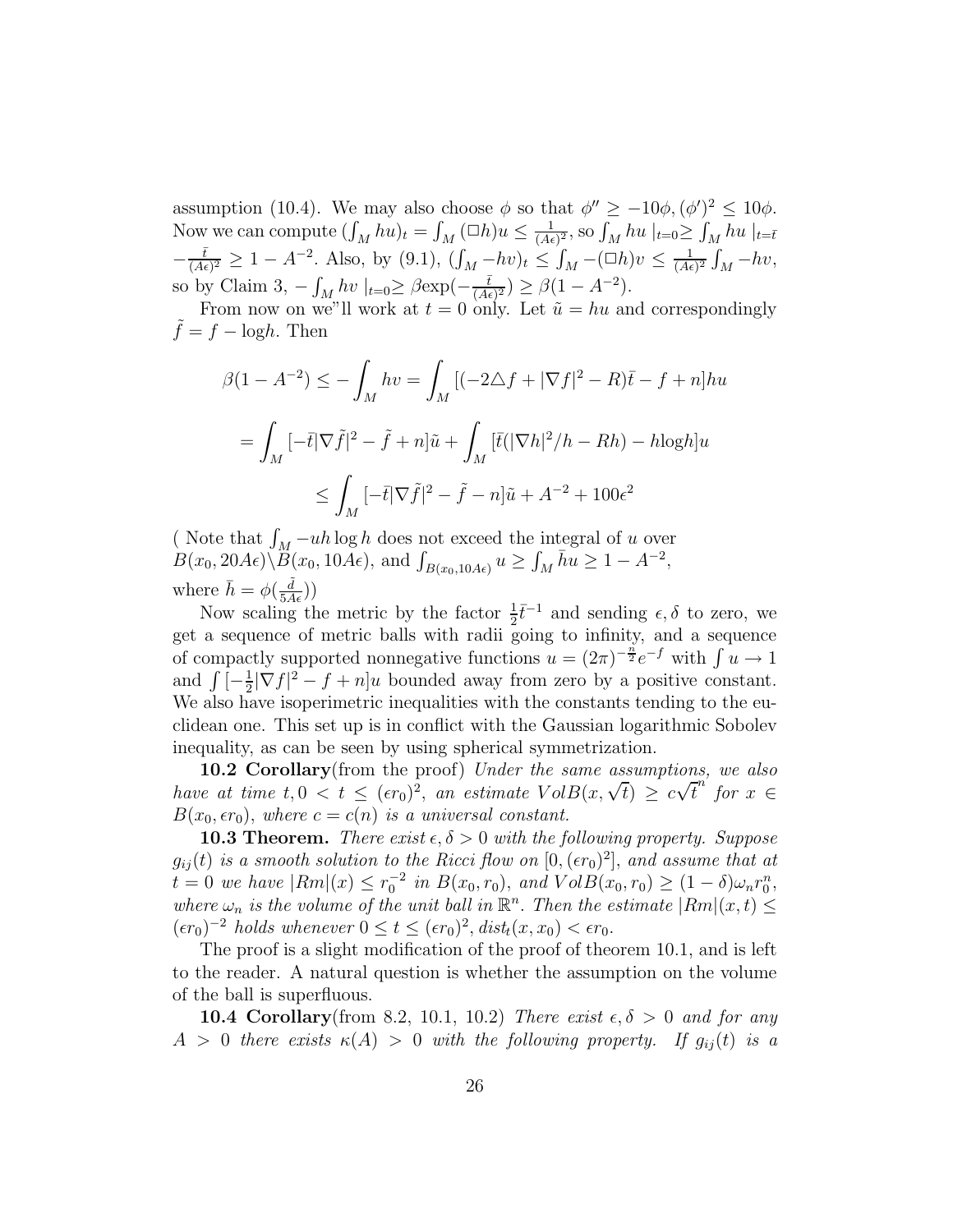smooth solution to the Ricci flow on  $[0, (\epsilon r_0)^2]$ , such that at  $t = 0$  we have  $R(x) \geq -r_0^{-2}$ ,  $Vol(\partial \Omega)^n \geq (1-\delta)c_nVol(\Omega)^{n-1}$  for any  $x, \Omega \subset B(x_0, r_0)$ , and  $(x, t)$  satisfies  $A^{-1}(\epsilon r_0)^2 \le t \le (\epsilon r_0)^2$ ,  $dist_t(x, x_0) \le Ar_0$ , then  $g_{ij}(t)$  can not be  $\kappa$ -collapsed at  $(x, t)$  on the scales less than  $\sqrt{t}$ .

10.5 Remark. It is straightforward to get from 10.1 a version of the Cheeger diffeo finiteness theorem for manifolds, satisfying our assumptions on scalar curvature and isoperimetric constant on each ball of some fixed radius  $r_0 > 0$ . In particular, these assumptions are satisfied (for some controllably smaller  $r_0$ , if we assume a lower bound for Ric and an almost euclidean lower bound for the volume of the balls of radius  $r_0$ . (this follows from the Levy-Gromov isoperimetric inequality); thus we get one of the results of Cheeger and Colding [Ch-Co] under somewhat weaker assumptions.

10.6\* Our pseudolocality theorem is similar in some respect to the results of Ecker-Huisken [E-Hu] on the mean curvature flow.

### 11 Ancient solutions with nonnegative curvature operator and bounded entropy

**11.1.** In this section we consider smooth solutions to the Ricci flow  $(g_{ij})_t =$  $-2R_{ij}$ ,  $-\infty < t \leq 0$ , such that for each t the metric  $g_{ij}(t)$  is a complete non-flat metric of bounded curvature and nonnegative curvature operator. Hamilton discovered a remarkable differential Harnack inequality for such solutions; we need only its trace version

$$
R_t + 2 < X, \nabla R > +2\text{Ric}(X, X) \ge 0\tag{11.1}
$$

and its corollary,  $R_t \geq 0$ . In particular, the scalar curvature at some time  $t_0 \leq 0$  controls the curvatures for all  $t \leq t_0$ .

We impose one more requirement on the solutions; namely, we fix some  $\kappa > 0$  and require that  $g_{ij}(t)$  be  $\kappa$ -noncollapsed on all scales (the definitions 4.2 and 8.1 are essentially equivalent in this case). It is not hard to show that this requirement is equivalent to a uniform bound on the entropy  $S$ , defined as in 5.1 using an arbitrary fundamental solution to the conjugate heat equation.

**11.2.** Pick an arbitrary point  $(p, t_0)$  and define  $\tilde{V}(\tau)$ ,  $l(q, \tau)$  as in 7.1, for  $\tau(t) = t_0 - t$ . Recall that for each  $\tau > 0$  we can find  $q = q(\tau)$ , such that  $l(q,\tau) \leq \frac{n}{2}$  $\frac{n}{2}$ .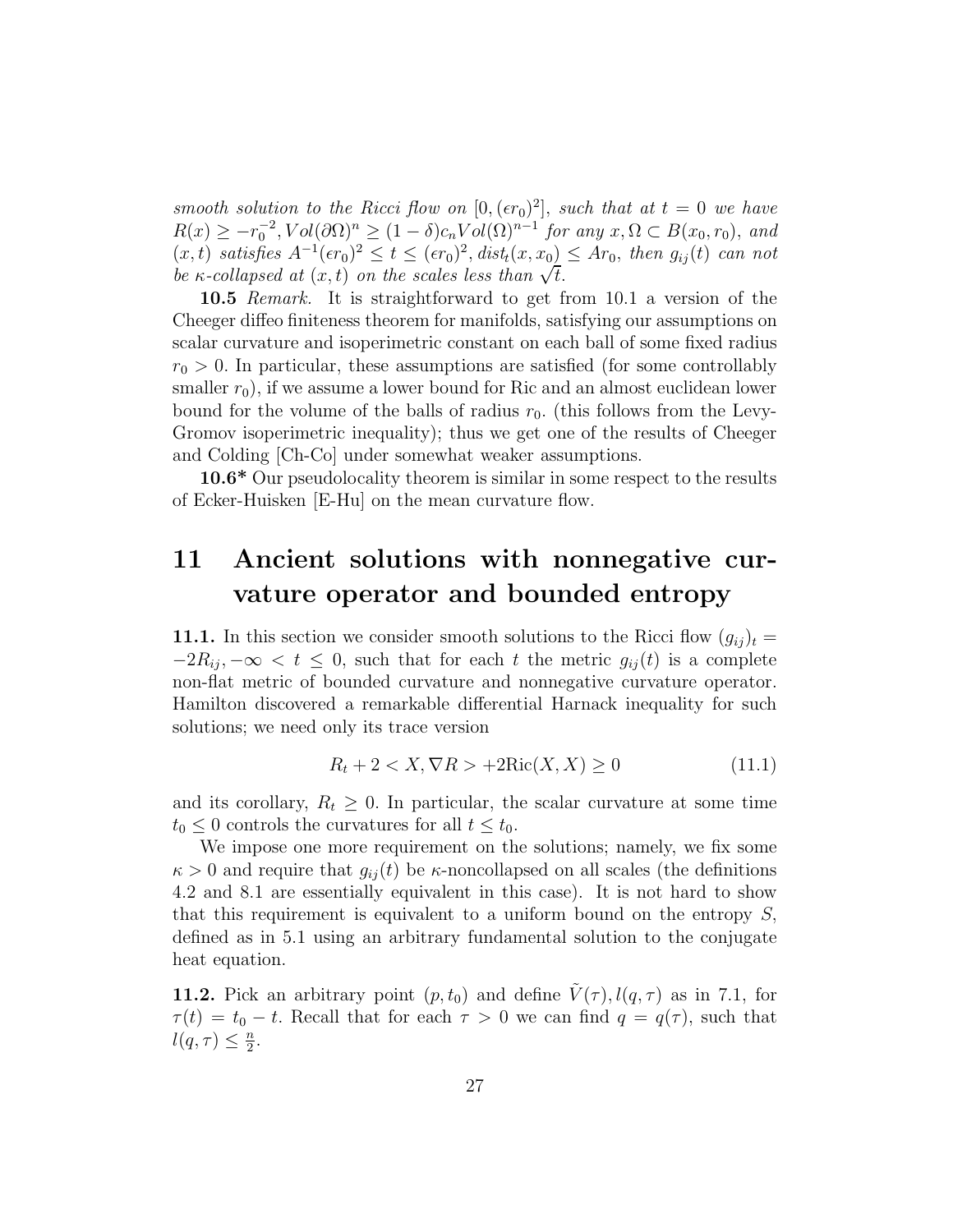**Proposition.** The scalings of  $g_{ij}(t_0 - \tau)$  at  $q(\tau)$  with factors  $\tau^{-1}$  converge along a subsequence of  $\tau \to \infty$  to a non-flat gradient shrinking soliton.

*Proof (sketch)*. It is not hard to deduce from (7.16) that for any  $\epsilon > 0$ one can find  $\delta > 0$  such that both  $l(q, \tau)$  and  $\tau R(q, t_0 - \tau)$  do not exceed  $\delta^{-1}$  whenever  $\frac{1}{2}\bar{\tau} \leq \tau \leq \bar{\tau}$  and  $\text{dist}_{t_0-\bar{\tau}}^2(q,q(\bar{\tau})) \leq \epsilon^{-1}\bar{\tau}$  for some  $\bar{\tau} > 0$ . Therefore, taking into account the  $\kappa$ -noncollapsing assumption, we can take a blow-down limit, say  $\bar{g}_{ij}(\tau)$ , defined for  $\tau \in (\frac{1}{2})$  $(\frac{1}{2}, 1), (\bar{g}_{ij})_{\tau} = 2\bar{R}_{ij}$ . We may assume also that functions  $l$  tend to a locally Lipschitz function  $l$ , satisfying  $(7.13)$ , $(7.14)$  in the sense of distributions. Now, since  $V(\tau)$  is nonincreasing and bounded away from zero (because the scaled metrics are not collapsed near  $q(\tau)$ ) the limit function  $\bar{V}(\tau)$  must be a positive constant; this constant is strictly less than  $\lim_{\tau\to 0} \tilde{V}(\tau) = (4\pi)^{\frac{n}{2}}$ , since  $g_{ij}(t)$  is not flat. Therefore, on the one hand,  $(7.14)$  must become an equality, hence l is smooth, and on the other hand, by the description of the equality case in (7.12),  $\bar{g}_{ij}(\tau)$  must be a gradient shrinking soliton with  $\bar{R}_{ij} + \bar{\nabla}_i \bar{\nabla}_j \bar{l} - \frac{1}{2i}$  $\frac{1}{2\tau}\bar{g}_{ij} = 0$ . If this soliton is flat, then  $l$  is uniquely determined by the equality in  $(7.14)$ , and it turns out that the value of  $\overline{V}$  is exactly  $(4\pi)^{\frac{n}{2}}$ , which was ruled out.

11.3 Corollary. There is only one oriented two-dimensional solution, satisfying the assumptions stated in 11.1, - the round sphere.

Proof. Hamilton [H 10] proved that round sphere is the only non-flat oriented nonnegatively curved gradient shrinking soliton in dimension two. Thus, the scalings of our ancient solution must converge to a round sphere. However, Hamilton [H 10] has also shown that an almost round sphere is getting more round under Ricci flow, therefore our ancient solution must be round.

11.4. Recall that for any non-compact complete riemannian manifold M of nonnegative Ricci curvature and a point  $p \in M$ , the function  $VolB(p,r)r^{-n}$ is nonincreasing in  $r > 0$ ; therefore, one can define an asymptotic volume ratio V as the limit of this function as  $r \to \infty$ .

**Proposition.** Under assumptions of 11.1,  $V = 0$  for each t.

Proof. Induction on dimension. In dimension two the statement is vacuous, as we have just shown. Now let  $n > 3$ , suppose that  $\mathcal{V} > 0$ for some  $t = t_0$ , and consider the asymptotic scalar curvature ratio  $\mathcal{R} =$  $\lim_{x \to a} \sup R(x, t_0) d^2(x)$  as  $d(x) \to \infty$ . (d(x) denotes the distance, at time  $t_0$ , from x to some fixed point  $x_0$ ) If  $\mathcal{R} = \infty$ , then we can find a sequence of points  $x_k$  and radii  $r_k > 0$ , such that  $r_k/d(x_k) \to 0, R(x_k)r_k^2 \to \infty$ , and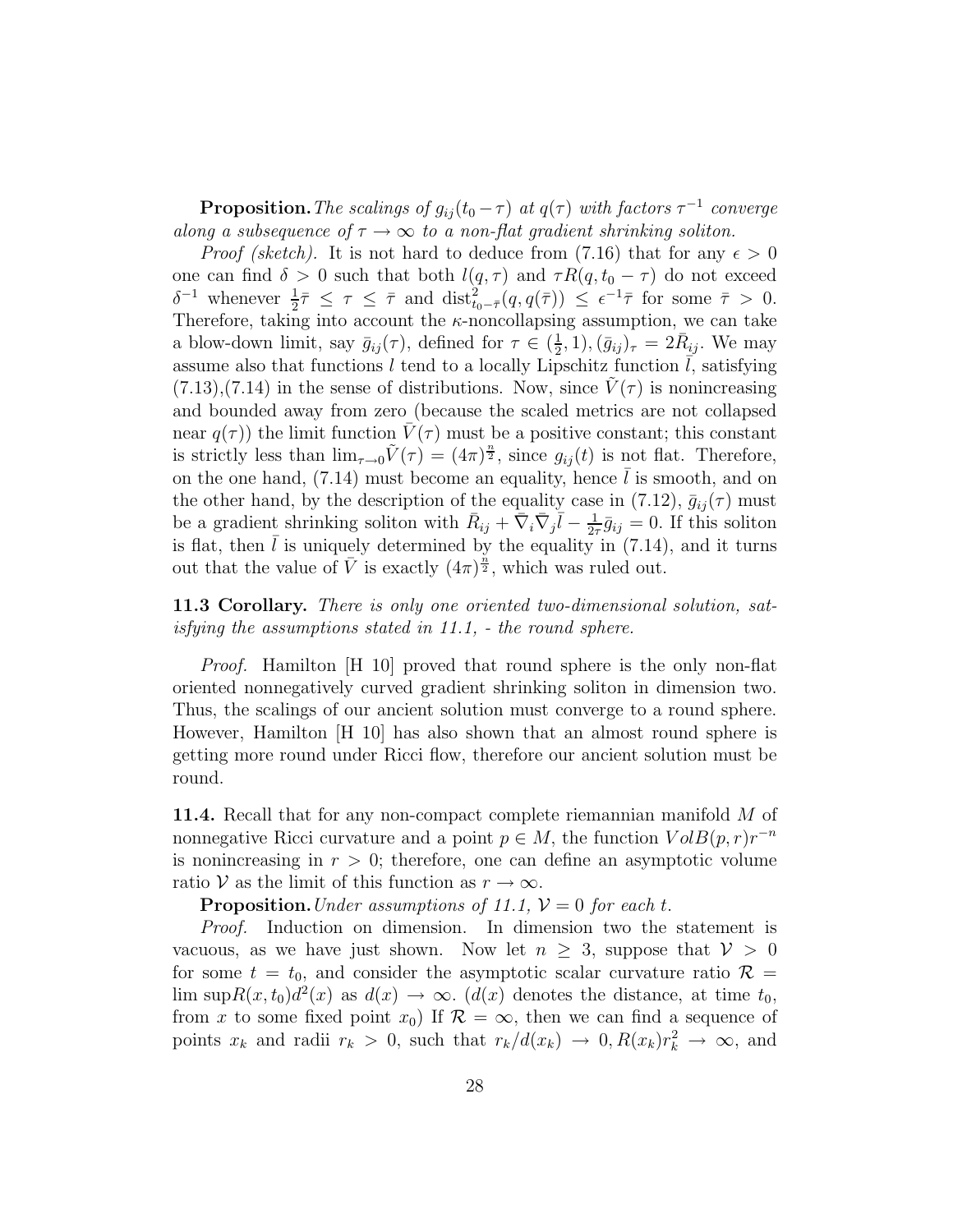$R(x) \leq 2R(x_k)$  whenever  $x \in B(x_k, r_k)$ . Taking blow-up limit of  $g_{ij}(t)$  at  $(x_k, t_0)$  with factors  $R(x_k)$ , we get a smooth non-flat ancient solution, satisfying the assumptions of 11.1, which splits off a line (this follows from a standard argument based on the Aleksandrov-Toponogov concavity). Thus, we can do dimension reduction in this case (cf. [H 4,§22]).

If  $0 < \mathcal{R} < \infty$ , then a similar argument gives a blow-up limit in a ball of finite radius; this limit has the structure of a non-flat metric cone. This is ruled out by Hamilton's strong maximum principle for nonnegative curvature operator.

Finally, if  $\mathcal{R} = 0$ , then (in dimensions three and up) it is easy to see that the metric is flat.

11.5 Corollary. For every  $\epsilon > 0$  there exists  $A < \infty$  with the following property. Suppose we have a sequence of ( not necessarily complete) solutions  $(g_k)_{ii}(t)$  with nonnegative curvature operator, defined on  $M_k \times [t_k, 0]$ , such that for each k the ball  $B(x_k, r_k)$  at time  $t = 0$  is compactly contained in  $M_k$ ,  $\frac{1}{2}R(x,t) \leq R(x_k,0) = Q_k$  for all  $(x,t), t_kQ_k \to -\infty, r_k^2Q_k \to \infty$  as  $k \to \infty$ . Then  $VolB(x_k, A/\sqrt{Q_k}) \leq \epsilon (A/\sqrt{Q_k})^n$  at  $t = 0$  if k is large enough.

*Proof.* Assuming the contrary, we may take a blow-up limit (at  $(x_k, 0)$ ) with factors  $Q_k$ ) and get a non-flat ancient solution with positive asymptotic volume ratio at  $t = 0$ , satisfying the assumptions in 11.1, except, may be, the  $\kappa$ -noncollapsing assumption. But if that assumption is violated for each  $\kappa > 0$ , then  $\mathcal{V}(t)$  is not bounded away from zero as  $t \to -\infty$ . However, this is impossible, because it is easy to see that  $\mathcal{V}(t)$  is nonincreasing in t. (Indeed, Ricci flow decreases the volume and does not decrease the distances faster than  $C\sqrt{R}$  per time unit, by lemma 8.3(b)) Thus,  $\kappa$ -noncollapsing holds for some  $\kappa > 0$ , and we can apply the previous proposition to obtain a contradiction.

**11.6 Corollary.** For every  $w > 0$  there exist  $B = B(w) < \infty, C = C(w) <$  $\infty, \tau_0 = \tau_0(w) > 0$ , with the following properties.

(a) Suppose we have a (not necessarily complete) solution  $g_{ii}(t)$  to the Ricci flow, defined on  $M \times [t_0, 0]$ , so that at time  $t = 0$  the metric ball  $B(x_0, r_0)$  is compactly contained in M. Suppose that at each time  $t, t_0 \le t \le 0$ , the metric  $g_{ij}(t)$  has nonnegative curvature operator, and  $VolB(x_0, r_0) \geq$  $wr_0^n$ . Then we have an estimate  $R(x,t) \leq Cr_0^{-2} + B(t-t_0)^{-1}$  whenever  $dist_t(x, x_0) \leq \frac{1}{4}$  $rac{1}{4}r_0.$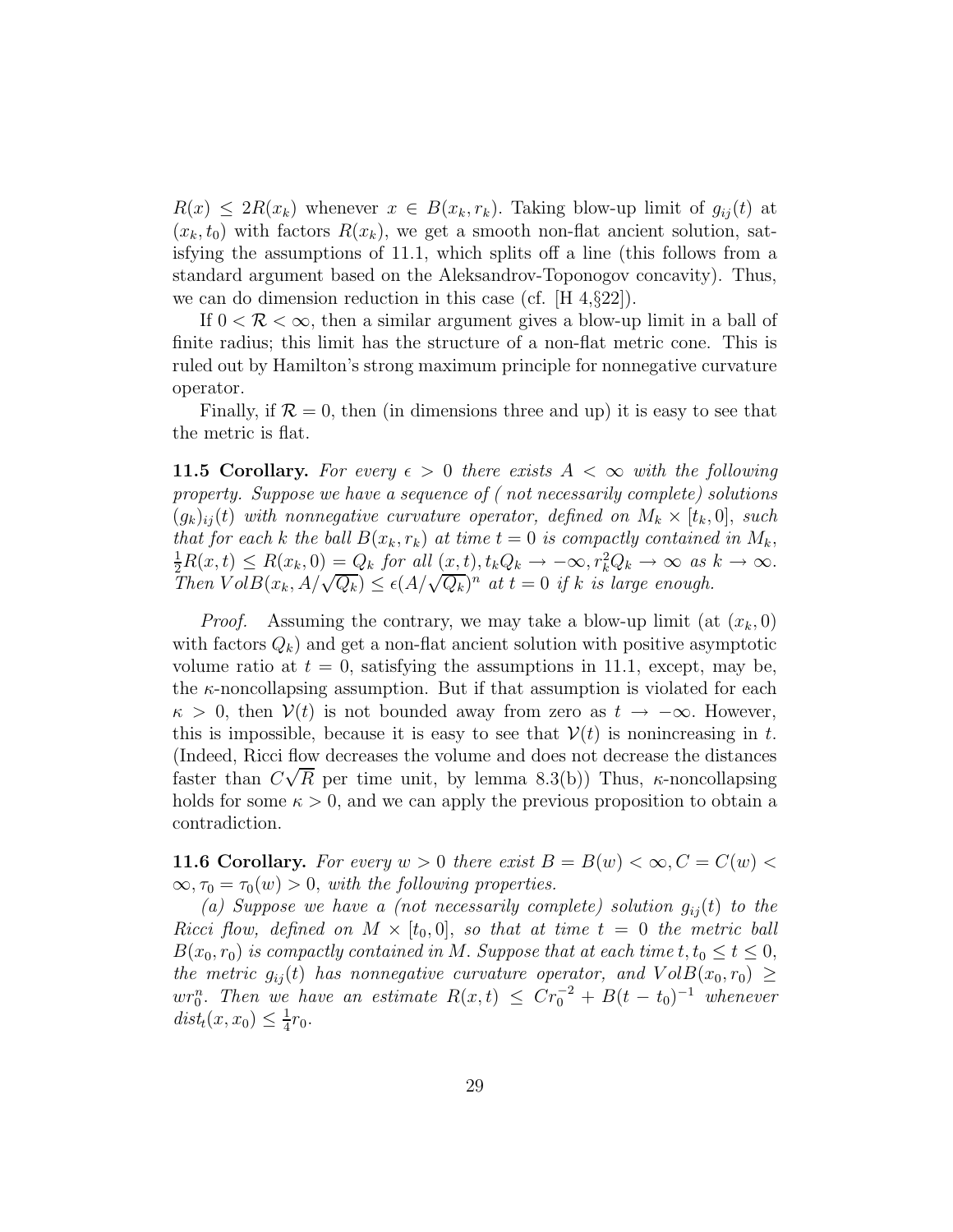(b) If, rather than assuming a lower bound on volume for all t, we assume it only for  $t = 0$ , then the same conclusion holds with  $-\tau_0 r_0^2$  in place of  $t_0$ , provided that  $-t_0 \geq \tau_0 r_0^2$ .

*Proof.* By scaling assume  $r_0 = 1$ . (a) Arguing by contradiction, consider a sequence of  $B, C \rightarrow \infty$ , of solutions  $g_{ij}(t)$  and points  $(x, t)$ , such that  $\text{dist}_t(x, x_0) \leq \frac{1}{4}$  $\frac{1}{4}$  and  $R(x,t) > C + B(t-t_0)^{-1}$ . Then, arguing as in the proof of claims 1,2 in 10.1, we can find a point  $(\bar{x}, \bar{t})$ , satisfying dist $_{\bar{t}}(\bar{x}, x_0)$  < 1  $\frac{1}{3}, Q = R(\bar{x}, \bar{t}) > C + B(\bar{t} - t_0)^{-1}$ , and such that  $R(x', t') \leq 2Q$  whenever  $\frac{a}{t} - AQ^{-1} \leq t' \leq \overline{t}, \text{dist}_{\overline{t}}(x',\overline{x}) < AQ^{-\frac{1}{2}},$  where A tends to infinity with B, C. Applying the previous corollary at  $(\bar{x},\bar{t})$  and using the relative volume comparison, we get a contradiction with the assumption involving  $w$ .

(b) Let  $B(w)$ ,  $C(w)$  be good for (a). We claim that  $B = B(5^{-n}w)$ ,  $C =$  $C(5^{-n}w)$  are good for (b), for an appropriate  $\tau_0(w) > 0$ . Indeed, let  $g_{ij}(t)$  be a solution with nonnegative curvature operator, such that  $VolB(x_0, 1) \geq w$ at  $t = 0$ , and let  $[-\tau, 0]$  be the maximal time interval, where the assumption of (a) still holds, with  $5^{-n}w$  in place of w and with  $-\tau$  in place of  $t_0$ . Then at time  $t = -\tau$  we must have  $VolB(x_0, 1) \leq 5^{-n}w$ . On the other hand, from lemma 8.3 (b) we see that the ball  $B(x_0, \frac{1}{4})$  $(\frac{1}{4})$  at time  $t = -\tau$  contains the ball  $B(x_0, \frac{1}{4} - 10(n-1)(\tau\sqrt{C} + 2\sqrt{B\tau}))$  at time  $t = 0$ , and the volume of the former is at least as large as the volume of the latter. Thus, it is enough to choose  $\tau_0 = \tau_0(w)$  in such a way that the radius of the latter ball is  $> \frac{1}{5}$  $\frac{1}{5}$ .

Clearly, the proof also works if instead of assuming that curvature operator is nonnegative, we assumed that it is bounded below by  $-r_0^{-2}$  in the (time-dependent) metric ball of radius  $r_0$ , centered at  $x_0$ .

11.7. From now on we restrict our attention to oriented manifolds of dimension three. Under the assumptions in 11.1, the solutions on closed manifolds must be quotients of the round  $\mathbb{S}^3$  or  $\mathbb{S}^2 \times \mathbb{R}$  - this is proved in the same way as in two dimensions, since the gradient shrinking solitons are known from the work of Hamilton [H 1,10]. The noncompact solutions are described below.

**Theorem.** The set of non-compact ancient solutions, satisfying the assumptions of 11.1, is compact modulo scaling. That is , from any sequence of such solutions and points  $(x_k, 0)$  with  $R(x_k, 0) = 1$ , we can extract a smoothly converging subsequence, and the limit satisfies the same conditions.

Proof. To ensure a converging subsequence it is enough to show that whenever  $R(y_k, 0) \to \infty$ , the distances at  $t = 0$  between  $x_k$  and  $y_k$  go to infinity as well. Assume the contrary. Define a sequence  $z_k$  by the requirement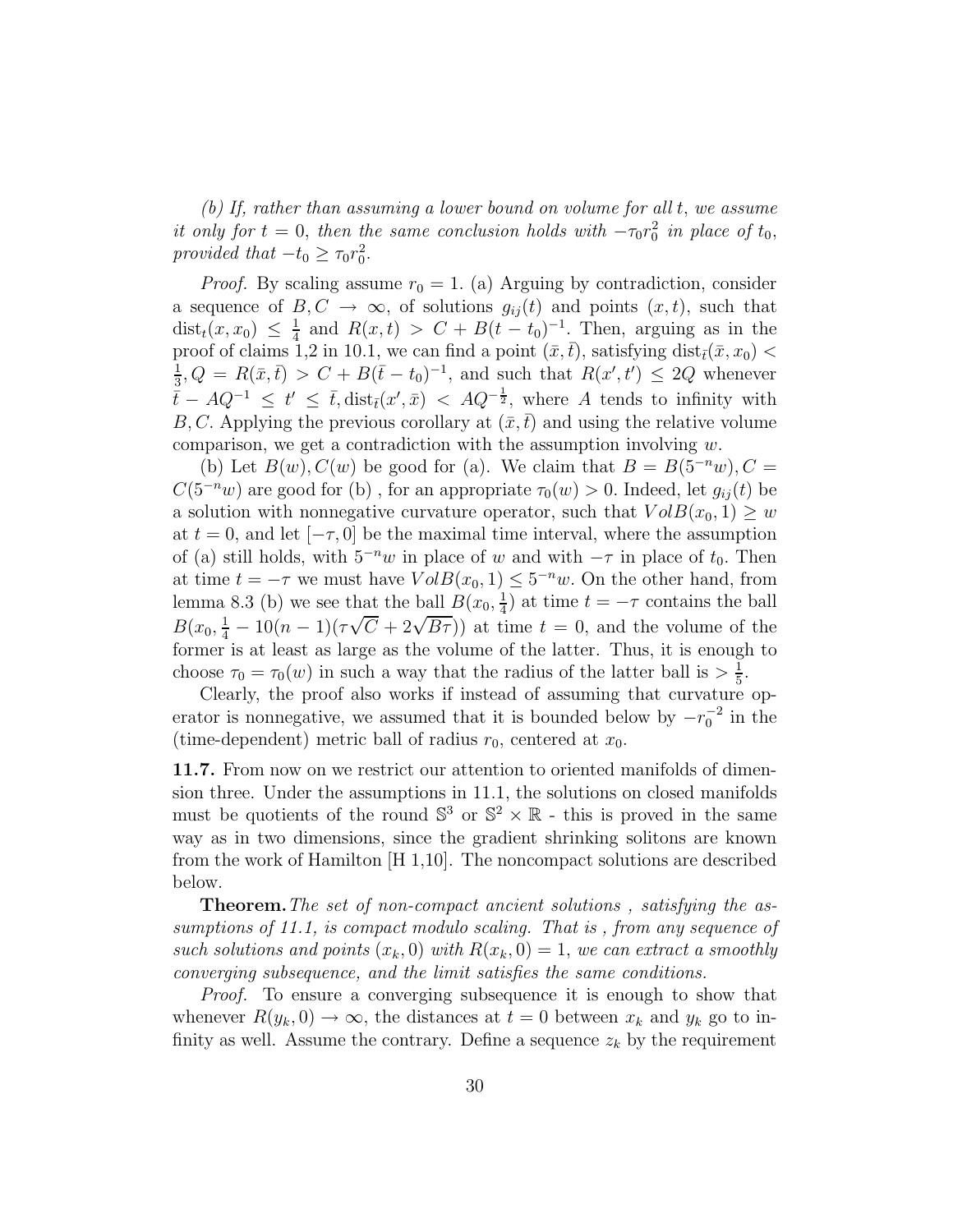that  $z_k$  be the closest point to  $x_k$  (at  $t = 0$ ), satisfying  $R(z_k, 0)$ dist $\frac{2}{0}(x_k, z_k) = 1$ . We claim that  $R(z, 0)/R(z_k, 0)$  is uniformly bounded for  $z \in B(z_k, 2R(z_k, 0)^{-\frac{1}{2}})$ . Indeed, otherwise we could show, using 11.5 and relative volume comparison in nonnegative curvature, that the balls  $B(z_k, R(z_k, 0)^{-\frac{1}{2}})$  are collapsing on the scale of their radii. Therefore, using the local derivative estimate, due to W.-X.Shi (see [H 4,§13]), we get a bound on  $R_t(z_k, t)$  of the order of  $R^2(z_k, 0)$ . Then we can compare  $1 = R(x_k, 0) \ge cR(z_k, -cR^{-1}(z_k, 0)) \ge cR(z_k, 0)$  for some small  $c > 0$ , where the first inequality comes from the Harnack inequality, obtained by integrating (11.1). Thus,  $R(z_k, 0)$  are bounded. But now the existence of the sequence  $y_k$  at bounded distance from  $x_k$  implies, via 11.5 and relative volume comparison, that balls  $B(x_k, c)$  are collapsing - a contradiction.

It remains to show that the limit has bounded curvature at  $t = 0$ . If this was not the case, then we could find a sequence  $y_i$  going to infinity, such that  $R(y_i, 0) \to \infty$  and  $R(y, 0) \leq 2R(y_i, 0)$  for  $y \in B(y_i, A_i R(y_i, 0)^{-\frac{1}{2}})$ ,  $A_i \to$  $\infty$ . Then the limit of scalings at  $(y_i, 0)$  with factors  $R(y_i, 0)$  satisfies the assumptions in 11.1 and splits off a line. Thus by 11.3 it must be a round infinite cylinder. It follows that for large  $i$  each  $y_i$  is contained in a round cylindrical "neck" of radius  $(\frac{1}{2}R(y_i, 0))^{-\frac{1}{2}} \to 0$ , - something that can not happen in an open manifold of nonnegative curvature.

**11.8.** Fix  $\epsilon > 0$ . Let  $g_{ij}(t)$  be an ancient solution on a noncompact oriented three-manifold  $M$ , satisfying the assumptions in 11.1. We say that a point  $x_0 \in M$  is the center of an  $\epsilon$ -neck, if the solution  $g_{ij}(t)$  in the set  $\{(x, t) :$  $-(\epsilon Q)^{-1} < t \leq 0$ ,  $dist_0^2(x, x_0) < (\epsilon Q)^{-1}$ , where  $Q = R(x_0, 0)$ , is, after scaling with factor  $Q$ ,  $\epsilon$ -close (in some fixed smooth topology) to the corresponding subset of the evolving round cylinder, having scalar curvature one at  $t = 0$ .

**Corollary** (from theorem 11.7 and its proof) For any  $\epsilon > 0$  there exists  $C = C(\epsilon, \kappa) > 0$ , such that if  $g_{ii}(t)$  satisfies the assumptions in 11.1, and  $M_{\epsilon}$  denotes the set of points in M, which are not centers of  $\epsilon$ -necks, then  $M_{\epsilon}$  is compact and moreover, diam $M_{\epsilon} \leq C Q^{-\frac{1}{2}}$ , and  $C^{-1} Q \leq R(x,0) \leq C Q$ whenever  $x \in M_{\epsilon}$ , where  $Q = R(x_0, 0)$  for some  $x_0 \in \partial M_{\epsilon}$ .

**11.9** Remark. It can be shown that there exists  $\kappa_0 > 0$ , such that if an ancient solution on a noncompact three-manifold satisfies the assumptions in 11.1 with some  $\kappa > 0$ , then it would satisfy these assumptions with  $\kappa = \kappa_0$ . This follows from the arguments in 7.3, 11.2, and the statement (which is not hard to prove) that there are no noncompact three-dimensional gradient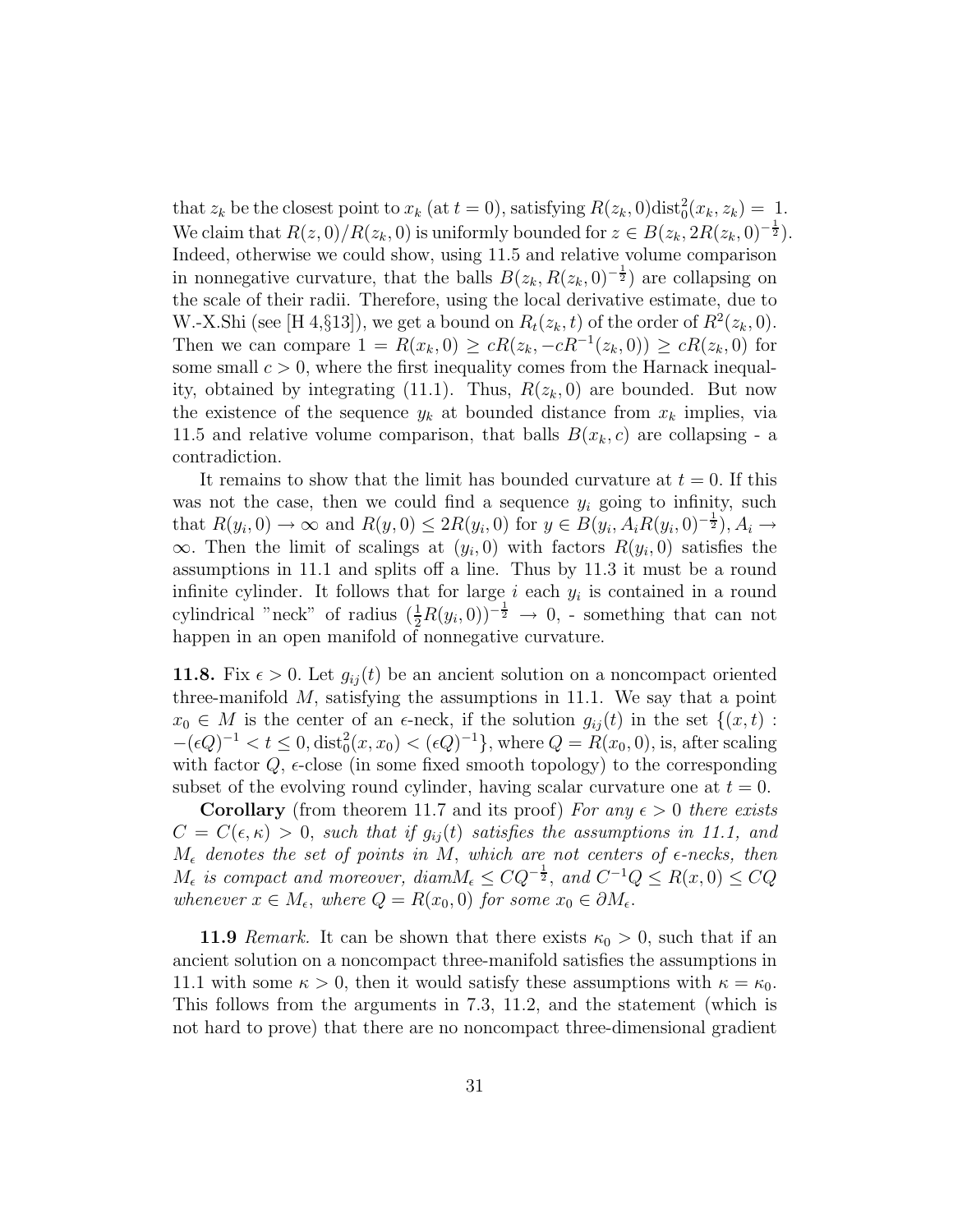shrinking solitons, satisfying 11.1, other than the round cylinder and its  $\mathbb{Z}_2$ quotients.

Furthermore, I believe that there is only one (up to scaling) noncompact three-dimensional  $\kappa$ -noncollapsed ancient solution with bounded positive curvature - the rotationally symmetric gradient steady soliton, studied by R.Bryant. In this direction, I have a plausible, but not quite rigorous argument, showing that any such ancient solution can be made eternal, that is, can be extended for  $t \in (-\infty, +\infty)$ ; also I can prove uniqueness in the class of gradient steady solitons.

11.10\* The earlier work on ancient solutions and all that can be found in [H 4,  $\S 16 - 22$ , 25, 26].

### 12 Almost nonnegative curvature in dimension three

12.1 Let  $\phi$  be a decreasing function of one variable, tending to zero at infinity. A solution to the Ricci flow is said to have  $\phi$ -almost nonnegative curvature if it satisfies  $Rm(x,t) \geq -\phi(R(x,t))R(x,t)$  for each  $(x,t)$ .

**Theorem.** Given  $\epsilon > 0, \kappa > 0$  and a function  $\phi$  as above, one can find  $r_0 > 0$  with the following property. If  $g_{ij}(t)$ ,  $0 \le t \le T$  is a solution to the Ricci flow on a closed three-manifold M, which has  $\phi$ -almost nonnegative curvature and is  $\kappa$ -noncollapsed on scales  $\langle r_0, t_0 \rangle$  then for any point  $(x_0, t_0)$ with  $t_0 \ge 1$  and  $Q = R(x_0, t_0) \ge r_0^{-2}$ , the solution in  $\{(x, t) : dist_{t_0}^2(x, x_0) <$  $(\epsilon Q)^{-1}, t_0 - (\epsilon Q)^{-1} \le t \le t_0$  is, after scaling by the factor Q,  $\epsilon$ -close to the corresponding subset of some ancient solution, satisfying the assumptions in 11.1.

*Proof.* An argument by contradiction. Take a sequence of  $r_0$  converging to zero, and consider the solutions  $g_{ij}(t)$ , such that the conclusion does not hold for some  $(x_0, t_0)$ ; moreover, by tampering with the condition  $t_0 \geq 1$  a little bit, choose among all such  $(x_0, t_0)$ , in the solution under consideration, the one with nearly the smallest curvature  $Q$ . (More precisely, we can choose  $(x_0, t_0)$  in such a way that the conclusion of the theorem holds for all  $(x, t)$ , satisfying  $R(x,t) > 2Q, t_0 - HQ^{-1} \le t \le t_0$ , where  $H \to \infty$  as  $r_0 \to 0$ ) Our goal is to show that the sequence of blow-ups of such solutions at such points with factors Q would converge, along some subsequence of  $r_0 \rightarrow 0$ , to an ancient solution, satisfying 11.1.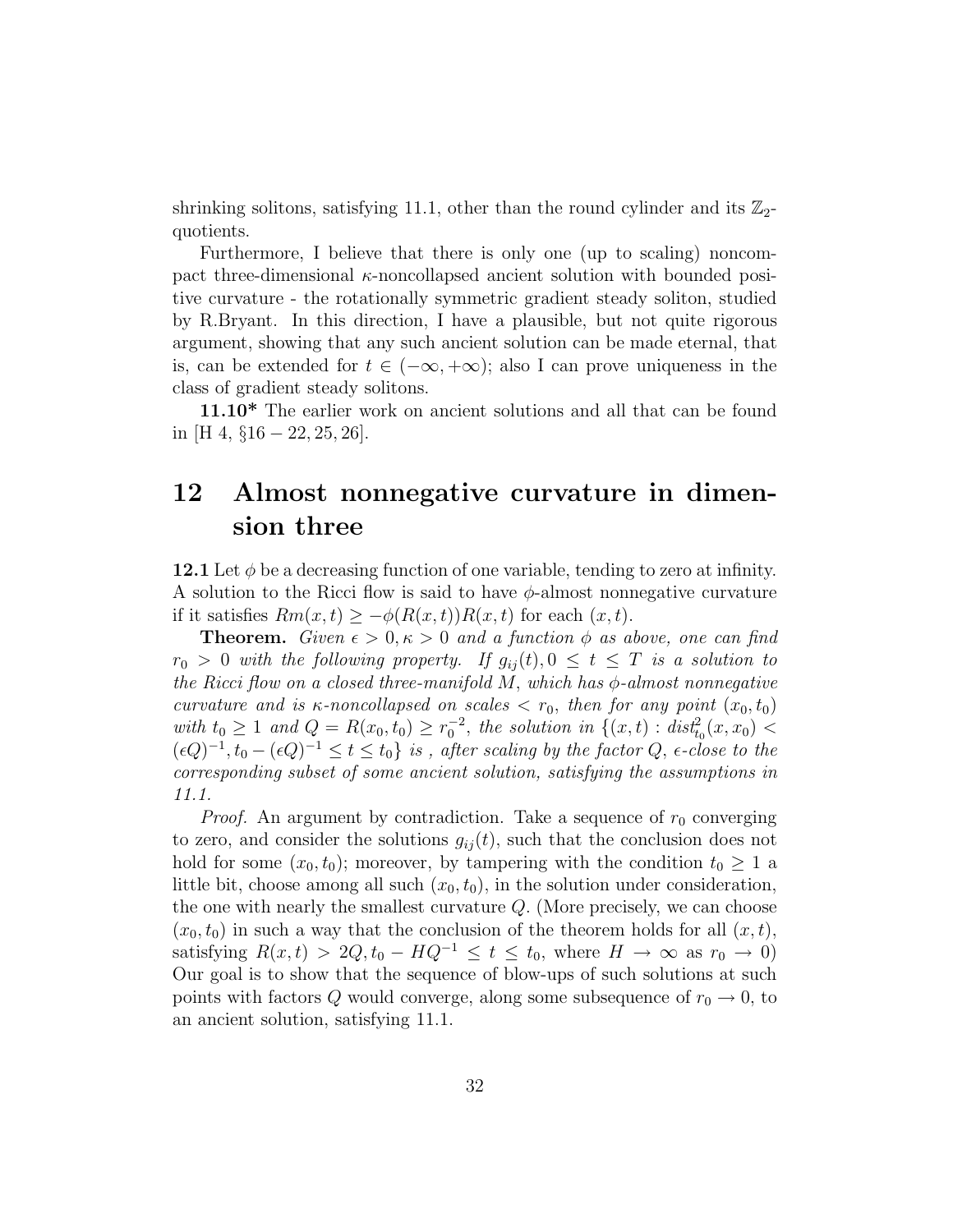Claim 1. For each  $(\bar{x},\bar{t})$  with  $t_0 - HQ^{-1} \leq \bar{t} \leq t_0$  we have  $R(x,t) \leq 4\bar{Q}$ whenever  $\bar{t} - c\bar{Q}^{-1} \le t \le \bar{t}$  and  $dist_{\bar{t}}(x,\bar{x}) \le c\bar{Q}^{-\frac{1}{2}}$ , where  $\bar{Q} = Q + R(\bar{x},\bar{t})$ and  $c = c(\kappa) > 0$  is a small constant.

*Proof of Claim 1.* Use the fact ( following from the choice of  $(x_0, t_0)$  and the description of the ancient solutions) that for each  $(x, t)$  with  $R(x, t)$ 2Q and  $t_0 - HQ^{-1} \le t \le t_0$  we have the estimates  $|R_t(x,t)| \le CR^2(x,t)$ ,  $|\nabla R|(x,t) \leq C R^{\frac{3}{2}}(x,t).$ 

**Claim 2.** There exists  $c = c(\kappa) > 0$  and for any  $A > 0$  there exist  $D = D(A) < \infty, \rho_0 = \rho_0(A) > 0$ , with the following property. Suppose that  $r_0 < \rho_0$ , and let  $\gamma$  be a shortest geodesic with endpoints  $\bar{x}, x$  in  $g_{ij}(\bar{t})$ , for some  $\overline{t} \in [t_0 - HQ^{-1}, t_0],$  such that  $R(y, \overline{t}) > 2Q$  for each  $y \in \gamma$ . Let  $z \in \gamma$  satisfy  $cR(z,\bar{t}) > R(\bar{x},\bar{t}) = \bar{Q}$ . Then  $dist_{\bar{t}}(\bar{x},z) \geq A\bar{Q}^{-\frac{1}{2}}$  whenever  $R(x,\bar{t}) \geq D\bar{Q}$ .

*Proof of Claim 2.* Note that from the choice of  $(x_0, t_0)$  and the description of the ancient solutions it follows that an appropriate parabolic (backward in time) neighborhood of a point  $y \in \gamma$  at  $t = \overline{t}$  is  $\epsilon$ -close to the evolving round cylinder, provided  $c^{-1}\overline{Q} \le R(y,\overline{t}) \le cR(x,\overline{t})$  for an appropriate  $c = c(\kappa)$ . Now assume that the conclusion of the claim does not hold, take  $r_0$  to zero,  $R(x,\bar{t})$  - to infinity, and consider the scalings around  $(\bar{x},\bar{t})$  with factors Q. We can imagine two possibilities for the behavior of the curvature along  $\gamma$  in the scaled metric: either it stays bounded at bounded distances from  $\bar{x}$ , or not. In the first case we can take a limit (for a subsequence) of the scaled metrics along  $\gamma$  and get a nonnegatively curved almost cylindrical metric, with  $\gamma$  going to infinity. Clearly, in this case the curvature at any point of the limit does not exceed  $c^{-1}$ ; therefore, the point z must have escaped to infinity, and the conclusion of the claim stands.

In the second case, we can also take a limit along  $\gamma$ ; it is a smooth nonnegatively curved manifold near  $\bar{x}$  and has cylindrical shape where curvature is large; the radius of the cylinder goes to zero as we approach the (first) singular point, which is located at finite distance from  $\bar{x}$ ; the region beyond the first singular point will be ignored. Thus, at  $t = \bar{t}$  we have a metric, which is a smooth metric of nonnegative curvature away from a single singular point  $o$ . Since the metric is cylindrical at points close to  $o$ , and the radius of the cylinder is at most  $\epsilon$  times the distance from  $o$ , the curvature at o is nonnegative in Aleksandrov sense. Thus, the metric near o must be cone-like. In other words, the scalings of our metric at points  $x_i \to o$  with factors  $R(x_i, \bar{t})$  converge to a piece of nonnegatively curved non-flat metric cone. Moreover, using claim 1, we see that we actually have the convergence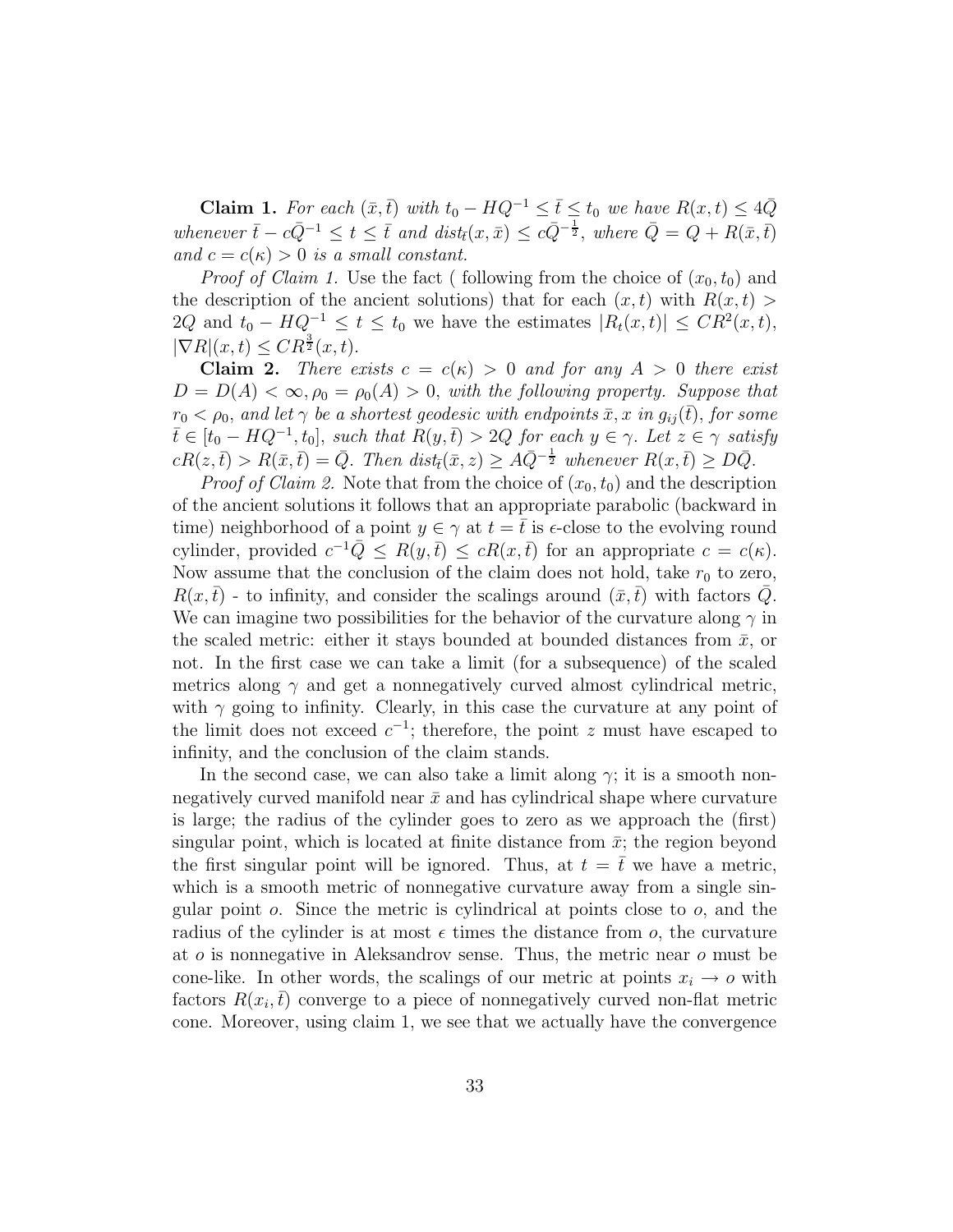of the solutions to the Ricci flow on some time interval, and not just metrics at  $t = \overline{t}$ . Therefore, we get a contradiction with the strong maximum principle of Hamilton [H 2].

Now continue the proof of theorem, and recall that we are considering scalings at  $(x_0, t_0)$  with factor Q. It follows from claim 2 that at  $t = t_0$ the curvature of the scaled metric is bounded at bounded distances from  $x_0$ . This allows us to extract a smooth limit at  $t = t_0$  (of course, we use the  $\kappa$ -noncollapsing assumption here). The limit has bounded nonnegative curvature (if the curvatures were unbounded, we would have a sequence of cylindrical necks with radii going to zero in a complete manifold of nonnegative curvature). Therefore, by claim 1, we have a limit not only at  $t = t_0$ , but also in some interval of times smaller than  $t_0$ .

We want to show that the limit actually exists for all  $t < t_0$ . Assume that this is not the case, and let  $t'$  be the smallest value of time, such that the blowup limit can be taken on  $(t', t_0]$ . From the differential Harnack inequality of Hamilton [H 3] we have an estimate  $R_t(x,t) \geq -R(x,t)(t-t')^{-1}$ , therefore, if  $\tilde{Q}$  denotes the maximum of scalar curvature at  $t = t_0$ , then  $R(x, t) \leq \tilde{Q} \frac{t_0 - t'}{t - t'}$  $\frac{t_0-t'}{t-t'}$  . Hence by lemma 8.3(b) dist<sub>t</sub> $(x, y) \leq$  dist<sub>t<sub>0</sub></sub> $(x, y) + C$  for all t, where  $C =$  $10n(t_0-t')\sqrt{\tilde{Q}}.$ 

The next step is needed only if our limit is noncompact. In this case there exists  $D > 0$ , such that for any y satisfying  $d = \text{dist}_{t_0}(x_0, y) > D$ , one can find x satisfying  $dist_{t_0}(x, y) = d$ ,  $dist_{t_0}(x, x_0) > \frac{3}{2}$  $\frac{3}{2}d$ . We claim that the scalar curvature  $R(y, t)$  is uniformly bounded for all such y and all  $t \in (t', t_0]$ . Indeed, if  $R(y, t)$  is large, then the neighborhood of  $(y, t)$  is like in an ancient solution; therefore, (long) shortest geodesics  $\gamma$  and  $\gamma_0$ , connecting at time t the point y to x and  $x_0$  respectively, make the angle close to 0 or  $\pi$  at y; the former case is ruled out by the assumptions on distances, if  $D > 10C$ ; in the latter case, x and  $x_0$  are separated at time t by a small neighborhood of y, with diameter of order  $R(y,t)^{-\frac{1}{2}}$ , hence the same must be true at time  $t_0$ , which is impossible if  $R(y, t)$  is too large.

Thus we have a uniform bound on curvature outside a certain compact set, which has uniformly bounded diameter for all  $t \in (t', t_0]$ . Then claim 2 gives a uniform bound on curvature everywhere. Hence, by claim 1, we can extend our blow-up limit past  $t'$  - a contradiction.

**12.2 Theorem.** Given a function  $\phi$  as above, for any  $A > 0$  there exists  $K = K(A) < \infty$  with the following property. Suppose in dimension three we have a solution to the Ricci flow with  $\phi$ -almost nonnegative curvature, which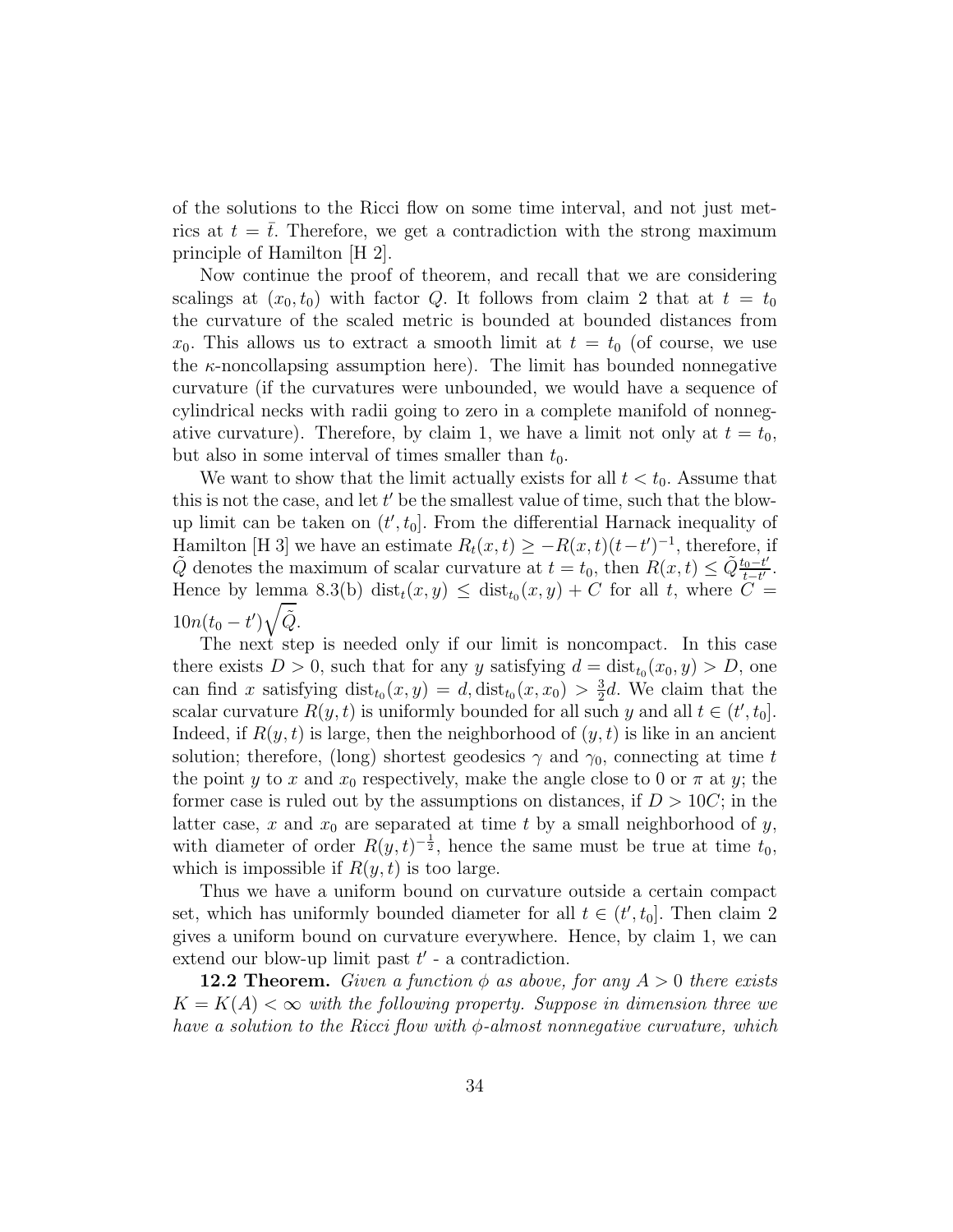satisfies the assumptions of theorem 8.2 with  $r_0 = 1$ . Then  $R(x, 1) \leq K$ whenever  $dist_1(x, x_0) < A$ .

Proof. In the first step of the proof we check the following

**Claim.** There exists  $K = K(A) < \infty$ , such that a point  $(x, 1)$  satisfies the conclusion of the previous theorem 12.1 (for some fixed small  $\epsilon > 0$ ), whenever  $R(x, 1) > K$  and  $dist_1(x, x_0) < A$ .

The proof of this statement essentially repeats the proof of the previous theorem (the  $\kappa$ -noncollapsing assumption is ensured by theorem 8.2). The only difference is in the beginning. So let us argue by contradiction, and suppose we have a sequence of solutions and points x with  $dist_1(x, x_0) < A$ and  $R(x, 1) \rightarrow \infty$ , which do not satisfy the conclusion of 12.1. Then an argument, similar to the one proving claims 1,2 in 10.1, delivers points  $(\bar{x},\bar{t})$ with  $\frac{1}{2} \leq \overline{t} \leq 1$ ,  $dist_{\overline{t}}(\overline{x}, x_0) < 2A$ , with  $Q = R(\overline{x}, \overline{t}) \to \infty$ , and such that  $(x, t)$  satisfies the conclusion of 12.1 whenever  $R(x, t) > 2Q, \bar{t} - DQ^{-1} \leq t \leq$  $\overline{t}$ , dist<sub> $\overline{t}(\overline{x},x) < DQ^{-\frac{1}{2}}$ , where  $D \to \infty$ . (There is a little subtlety here in the</sub> application of lemma 8.3(b); nevertheless, it works, since we need to apply it only when the endpoint other than  $x_0$  either satisfies the conclusion of 12.1, or has scalar curvature at most  $2Q$ ) After such  $(\bar{x},\bar{t})$  are found, the proof of 12.1 applies.

Now, having checked the claim, we can prove the theorem by applying the claim 2 of the previous theorem to the appropriate segment of the shortest geodesic, connecting x and  $x_0$ .

**12.3 Theorem.** For any  $w > 0$  there exist  $\tau = \tau(w) > 0, K = K(w) <$  $\infty, \rho = \rho(w) > 0$  with the following property. Suppose we have a solution  $g_{ii}(t)$  to the Ricci flow, defined on  $M \times [0,T)$ , where M is a closed threemanifold, and a point  $(x_0, t_0)$ , such that the ball  $B(x_0, r_0)$  at  $t = t_0$  has volume  $\geq \omega r_0^n$ , and sectional curvatures  $\geq -r_0^{-2}$  at each point. Suppose that  $g_{ij}(t)$  is  $\phi$ -almost nonnegatively curved for some function  $\phi$  as above. Then we have an estimate  $R(x,t) < K r_0^{-2}$  whenever  $t_0 \geq 4 \tau r_0^2, t \in [t_0 \tau r_0^2, t_0$ ,  $dist_t(x, x_0) \leq \frac{1}{4}$  $\frac{1}{4}r_0$ , provided that  $\phi(r_0^{-2}) < \rho$ .

*Proof.* If we knew that sectional curvatures are  $\geq -r_0^{-2}$  for all t, then we could just apply corollary 11.6(b) (with the remark after its proof) and take  $\tau(w) = \tau_0(w)/2, K(w) = C(w) + 2B(w)/\tau_0(w)$ . Now fix these values of  $\tau, K$ , consider a  $\phi$ -almost nonnegatively curved solution  $g_{ij}(t)$ , a point  $(x_0, t_0)$  and a radius  $r_0 > 0$ , such that the assumptions of the theorem do hold whereas the conclusion does not. We may assume that any other point  $(x', t')$  and radius  $r' > 0$  with that property has either  $t' > t_0$  or  $t' < t_0 - 2\tau r_0^2$ , or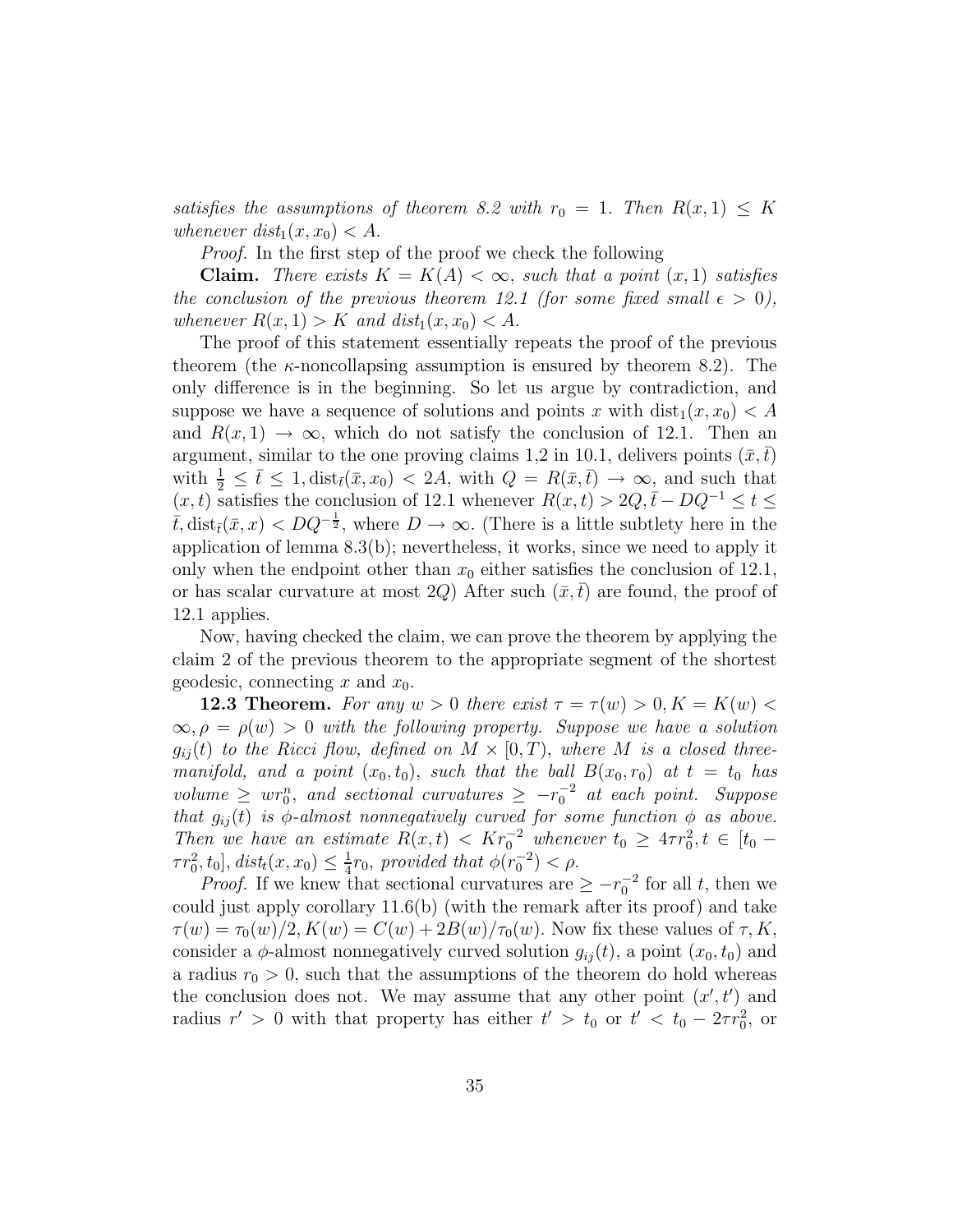$2r' > r_0$ . Our goal is to show that  $\phi(r_0^{-2})$  is bounded away from zero.

Let  $\tau' > 0$  be the largest time interval such that  $Rm(x, t) \ge -r_0^{-2}$  whenever  $t \in [t_0 - \tau' r_0^2, t_0]$ ,  $dist_t(x, x_0) \leq r_0$ . If  $\tau' \geq 2\tau$ , we are done by corollary 11.6(b). Otherwise, by elementary Aleksandrov space theory, we can find at time  $t' = t_0 - \tau' r_0^2$  a ball  $B(x', r') \subset B(x_0, r_0)$  with  $VolB(x', r') \geq \frac{1}{2}$  $\frac{1}{2}\omega_n(r')^n,$ and with radius  $r' \geq c r_0$  for some small constant  $c = c(w) > 0$ . By the choice of  $(x_0, t_0)$  and  $r_0$ , the conclusion of our theorem holds for  $(x', t'), r'$ . Thus we have an estimate  $R(x,t) \leq K(r')^{-2}$  whenever  $t \in [t'-\tau(r')^2, t']$ ,  $dist_t(x, x') \leq$ 1  $\frac{1}{4}r'$ . Now we can apply the previous theorem (or rather its scaled version) and get an estimate on  $R(x,t)$  whenever  $t \in [t'-\frac{1}{2}]$  $\frac{1}{2}\tau(r')^2, t'$ , dist<sub>t</sub> $(x', x) \leq 10r_0$ . Therefore, if  $r_0 > 0$  is small enough, we have  $Rm(x,t) \geq -r_0^{-2}$  for those  $(x, t)$ , which is a contradiction to the choice of  $\tau'$ .

**12.4 Corollary** (from 12.2 and 12.3) Given a function  $\phi$  as above, for any  $w > 0$  one can find  $\rho > 0$  such that if  $g_{ij}(t)$  is a  $\phi$ -almost nonnegatively curved solution to the Ricci flow, defined on  $M \times [0, T)$ , where M is a closed three-manifold, and if  $B(x_0, r_0)$  is a metric ball at time  $t_0 \geq 1$ , with  $r_0 <$  $\rho$ , and such that  $\min Rm(x,t_0)$  over  $x \in B(x_0,r_0)$  is equal to  $-r_0^{-2}$ , then  $VolB(x_0, r_0) \leq wr_0^n$ .

# 13 The global picture of the Ricci flow in dimension three

**13.1** Let  $g_{ij}(t)$  be a smooth solution to the Ricci flow on  $M \times [1,\infty)$ , where M is a closed oriented three-manifold. Then, according to  $(H 6,$  theorem 4.1, the normalized curvatures  $Rm(x, t) = tRm(x, t)$  satisfy an estimate of the form  $\tilde{Rm}(x,t) \ge -\phi(\tilde{R}(x,t))\tilde{R}(x,t)$ , where  $\phi$  behaves at infinity as  $\frac{1}{\log}$ . This estimate allows us to apply the results 12.3,12.4, and obtain the following

**Theorem.** For any  $w > 0$  there exist  $K = K(w) < \infty, \rho = \rho(w) > 0$ , such that for sufficiently large times t the manifold M admits a thick-thin decomposition  $M = M_{thick} \bigcup M_{thin}$  with the following properties. (a) For every  $x \in M_{thick}$  we have an estimate  $|\tilde{Rm}| \leq K$  in the ball  $B(x, \rho(w)\sqrt{t})$ . and the volume of this ball is at least  $\frac{1}{10}w(\rho(w)\sqrt{t})^n$ . (b) For every  $y \in M_{thin}$ there exists  $r = r(y), 0 < r < \rho(w) \sqrt{t}$ , such that for all points in the ball  $B(y,r)$  we have  $Rm \geq -r^{-2}$ , and the volume of this ball is  $\langle w r^n \rangle$ .

Now the arguments in [H 6] show that either  $M_{thick}$  is empty for large t, or, for an appropriate sequence of  $t \to 0$  and  $w \to 0$ , it converges to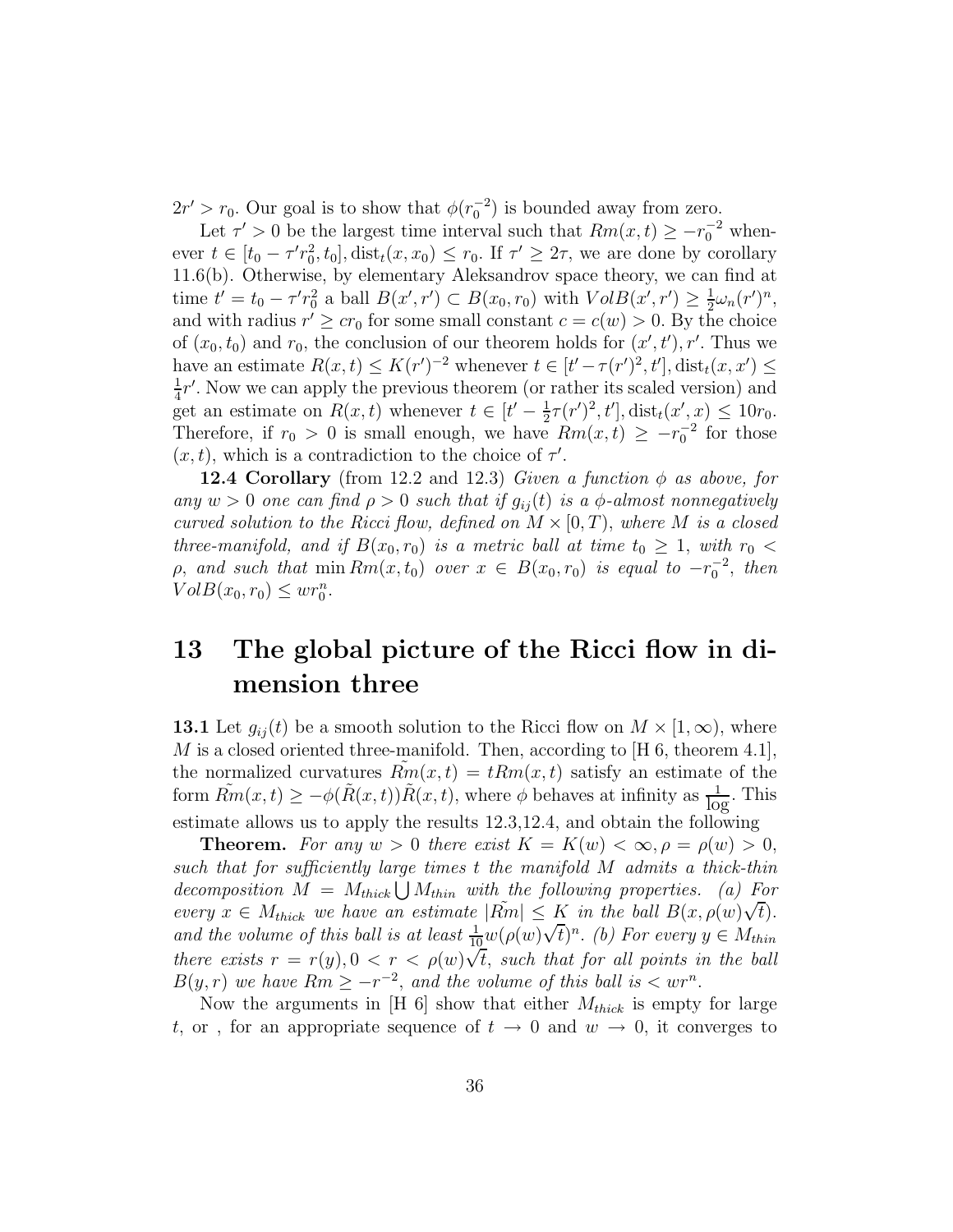a (possibly, disconnected) complete hyperbolic manifold of finite volume, whose cusps (if there are any) are incompressible in  $M$ . On the other hand, collapsing with lower curvature bound in dimension three is understood well enough to claim that, for sufficiently small  $w > 0$ ,  $M_{thin}$  is homeomorphic to a graph manifold.

The natural questions that remain open are whether the normalized curvatures must stay bounded as  $t \to \infty$ , and whether reducible manifolds and manifolds with finite fundamental group can have metrics which evolve smoothly by the Ricci flow on the infinite time interval.

**13.2** Now suppose that  $q_{ij}(t)$  is defined on  $M \times [1, T), T < \infty$ , and goes singular as  $t \to T$ . Then using 12.1 we see that, as  $t \to T$ , either the curvature goes to infinity everywhere, and then M is a quotient of either  $\mathbb{S}^3$  or  $\mathbb{S}^2 \times \mathbb{R}$ , or the region of high curvature in  $g_{ij}(t)$  is the union of several necks and capped necks, which in the limit turn into horns (the horns most likely have finite diameter, but at the moment I don't have a proof of that). Then at the time  $T$  we can replace the tips of the horns by smooth caps and continue running the Ricci flow until the solution goes singular for the next time, e.t.c. It turns out that those tips can be chosen in such a way that the need for the surgery will arise only finite number of times on every finite time interval. The proof of this is in the same spirit, as our proof of 12.1; it is technically quite complicated, but requires no essentially new ideas. It is likely that by passing to the limit in this construction one would get a canonically defined Ricci flow through singularities, but at the moment I don't have a proof of that. (The positive answer to the conjecture in 11.9 on the uniqueness of ancient solutions would help here)

Moreover, it can be shown, using an argument based on 12.2, that every maximal horn at any time  $T$ , when the solution goes singular, has volume at least  $cT^n$ ; this easily implies that the solution is smooth (if nonempty) from some finite time on. Thus the topology of the original manifold can be reconstructed as a connected sum of manifolds, admitting a thick-thin decomposition as in 13.1, and quotients of  $\mathbb{S}^3$  and  $\mathbb{S}^2 \times \mathbb{R}$ .

13.3\* Another differential-geometric approach to the geometrization conjecture is being developed by Anderson [A]; he studies the elliptic equations, arising as Euler-Lagrange equations for certain functionals of the riemannian metric, perturbing the total scalar curvature functional, and one can observe certain parallelism between his work and that of Hamilton, especially taking into account that, as we have shown in 1.1, Ricci flow is the gradient flow for a functional, that closely resembles the total scalar curvature.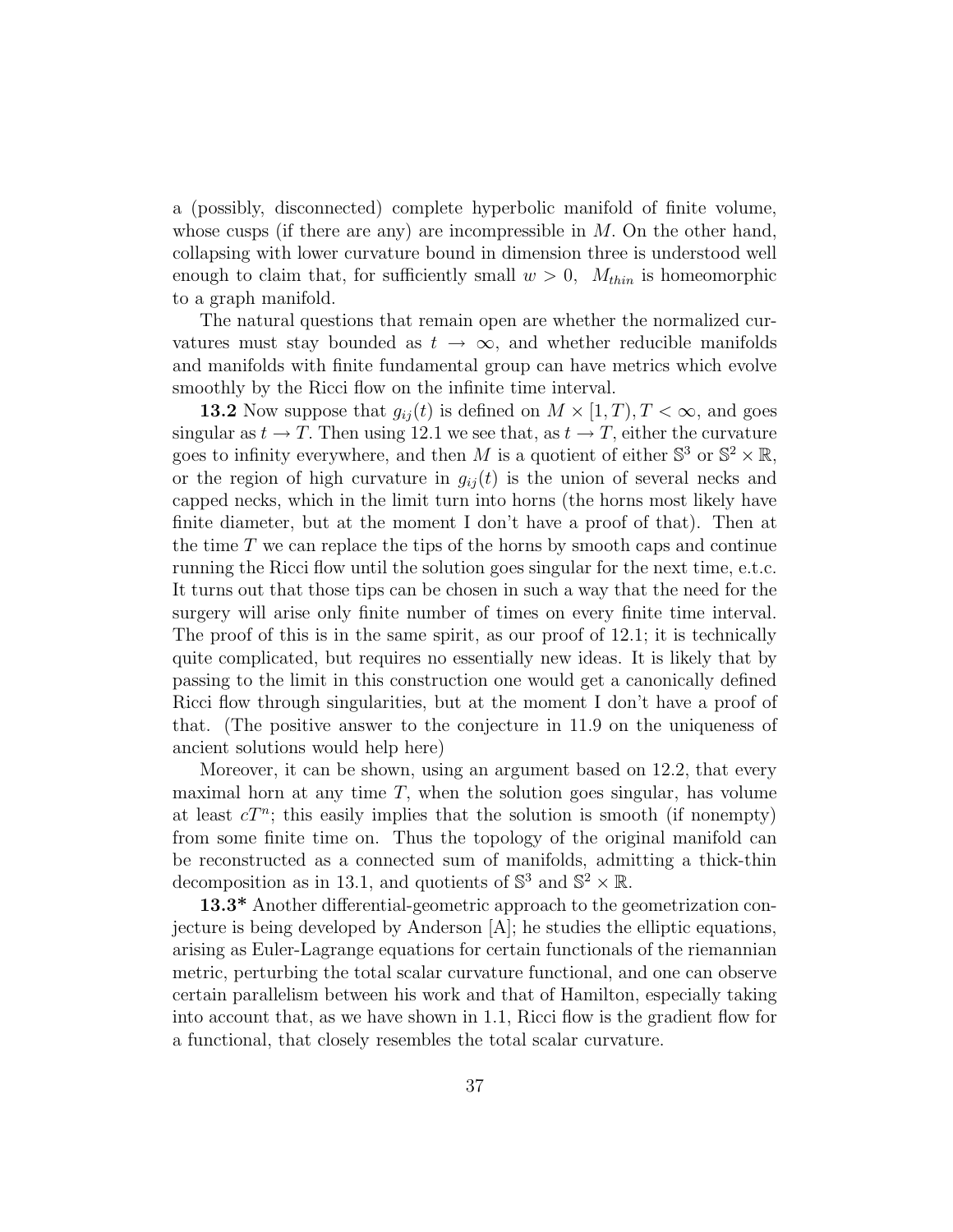#### References

[A] M.T.Anderson Scalar curvature and geometrization conjecture for three-manifolds. Comparison Geometry (Berkeley, 1993-94), MSRI Publ. 30 (1997), 49-82.

[B-Em] D.Bakry, M.Emery Diffusions hypercontractives. Seminaire de Probabilites XIX, 1983-84, Lecture Notes in Math. 1123 (1985), 177-206.

[Cao-C] H.-D. Cao, B.Chow Recent developments on the Ricci flow. Bull. AMS 36 (1999), 59-74.

[Ch-Co] J.Cheeger, T.H.Colding On the structure of spaces with Ricci curvature bounded below I. Jour. Diff. Geom. 46 (1997), 406-480.

[C] B.Chow Entropy estimate for Ricci flow on compact two-orbifolds. Jour. Diff. Geom. 33 (1991), 597-600.

[C-Chu 1] B.Chow, S.-C. Chu A geometric interpretation of Hamilton's Harnack inequality for the Ricci flow. Math. Res. Let. 2 (1995), 701-718.

[C-Chu 2] B.Chow, S.-C. Chu A geometric approach to the linear trace Harnack inequality for the Ricci flow. Math. Res. Let. 3 (1996), 549-568.

[D] E.D'Hoker String theory. Quantum fields and strings: a course for mathematicians (Princeton, 1996-97), 807-1011.

[E 1] K.Ecker Logarithmic Sobolev inequalities on submanifolds of euclidean space. Jour. Reine Angew. Mat. 522 (2000), 105-118.

[E 2] K.Ecker A local monotonicity formula for mean curvature flow. Ann. Math. 154 (2001), 503-525.

[E-Hu] K.Ecker, G.Huisken In terior estimates for hypersurfaces moving by mean curvature. Invent. Math. 105 (1991), 547-569.

[Gaw] K.Gawedzki Lectures on conformal field theory. Quantum fields and strings: a course for mathematicians (Princeton, 1996-97), 727-805.

[G] L.Gross Logarithmic Sobolev inequalities and contractivity properties of semigroups. Dirichlet forms (Varenna, 1992) Lecture Notes in Math. 1563 (1993), 54-88.

[H 1] R.S.Hamilton Three manifolds with positive Ricci curvature. Jour. Diff. Geom. 17 (1982), 255-306.

[H 2] R.S.Hamilton Four manifolds with positive curvature operator. Jour. Diff. Geom. 24 (1986), 153-179.

[H 3] R.S.Hamilton The Harnack estimate for the Ricci flow. Jour. Diff. Geom. 37 (1993), 225-243.

[H 4] R.S.Hamilton Formation of singularities in the Ricci flow. Surveys in Diff. Geom. 2 (1995), 7-136.